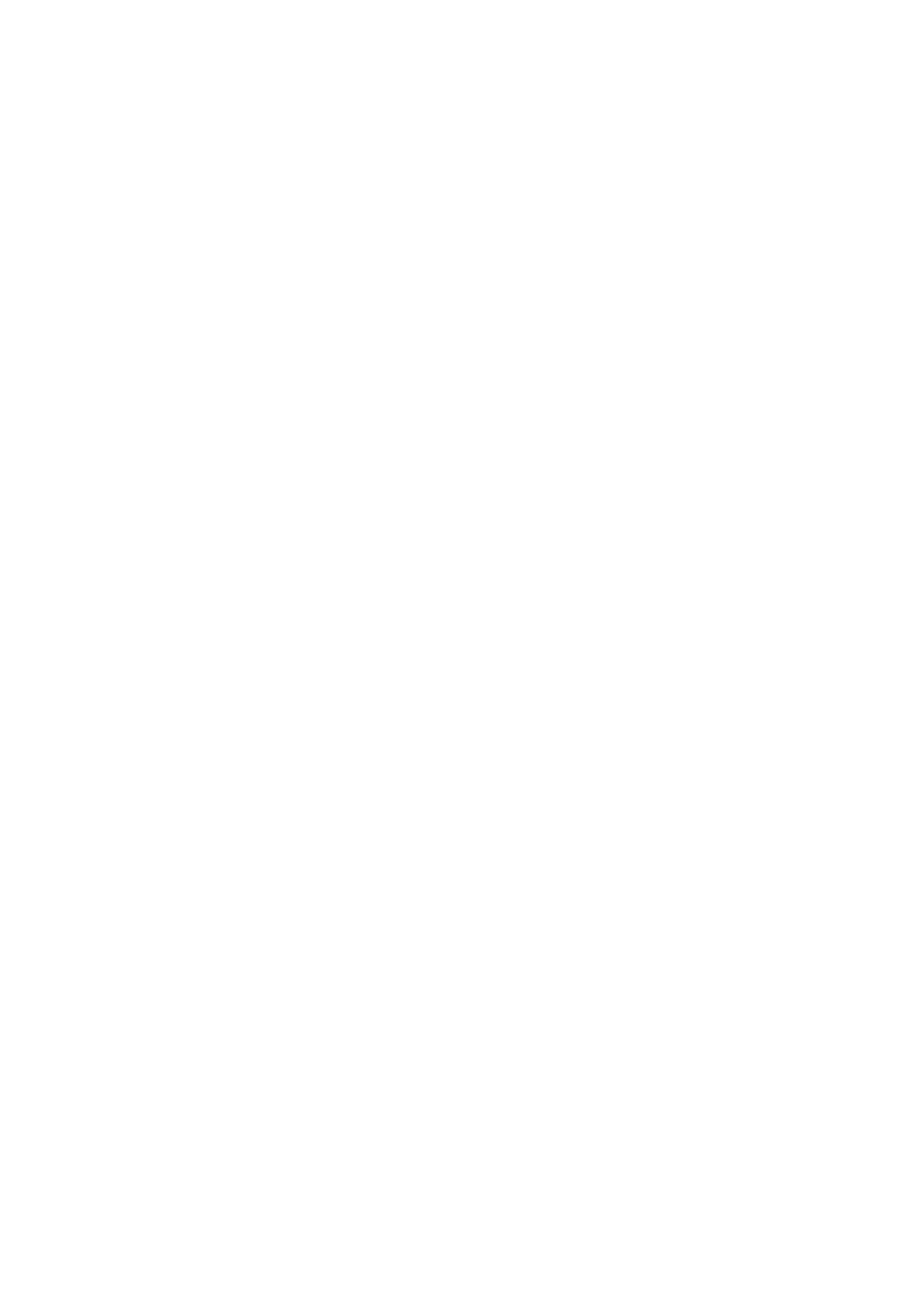## **Introduction**

Torture seeks to annihilate the victim's personality and denies the inherent dignity of the human being. The United Nations has condemned torture from the outset as one of the vilest acts perpetrated by human beings on their fellow creatures.

Torture is a crime under international law. According to all relevant instruments, it is absolutely prohibited and cannot be justified under any circumstances. This prohibition forms part of customary international law, which means that it is binding on every member of the international community, regardless of whether a State has ratified international treaties in which torture is expressly prohibited. The systematic or widespread practice of torture constitutes a crime against humanity.

In 1948, the international community condemned torture and other cruel, inhuman or degrading treatment in the Universal Declaration of Human Rights adopted by the United Nations General Assembly. In 1975, responding to vigorous activity by non-governmental organizations (NGOs), the General Assembly adopted the Declaration on the Protection of All Persons from Being Subjected to Torture and Other Cruel, Inhuman or Degrading Treatment or Punishment.

During the 1980s and 1990s, progress was made both in the development of legal standards and instruments and in enforcement of the prohibition of torture. The United Nations Voluntary Fund for Victims of Torture was established by the General Assembly in 1981 to fund organizations providing assistance to victims of torture and their families. The Convention against Torture and Other Cruel, Inhuman, or Degrading Treatment or Punishment was adopted by the General Assembly in 1984 and came into force in 1987. Its implementation by States parties is monitored by a body of independent experts, the Committee against Torture. The first Special Rapporteur on torture, an independent expert mandated to report on the situation of torture in the world, was appointed by the Commission on Human Rights in 1985. During the same period, the General Assembly adopted resolutions in which it highlighted the role of health personnel in protecting prisoners and detainees against torture and established general principles for the treatment of detained persons. In December 1997, the General Assembly proclaimed 26 June United Nations International Day in Support of Victims of Torture.

The United Nations has repeatedly acknowledged the important role played by NGOs in the fight against torture. In addition to lobbying for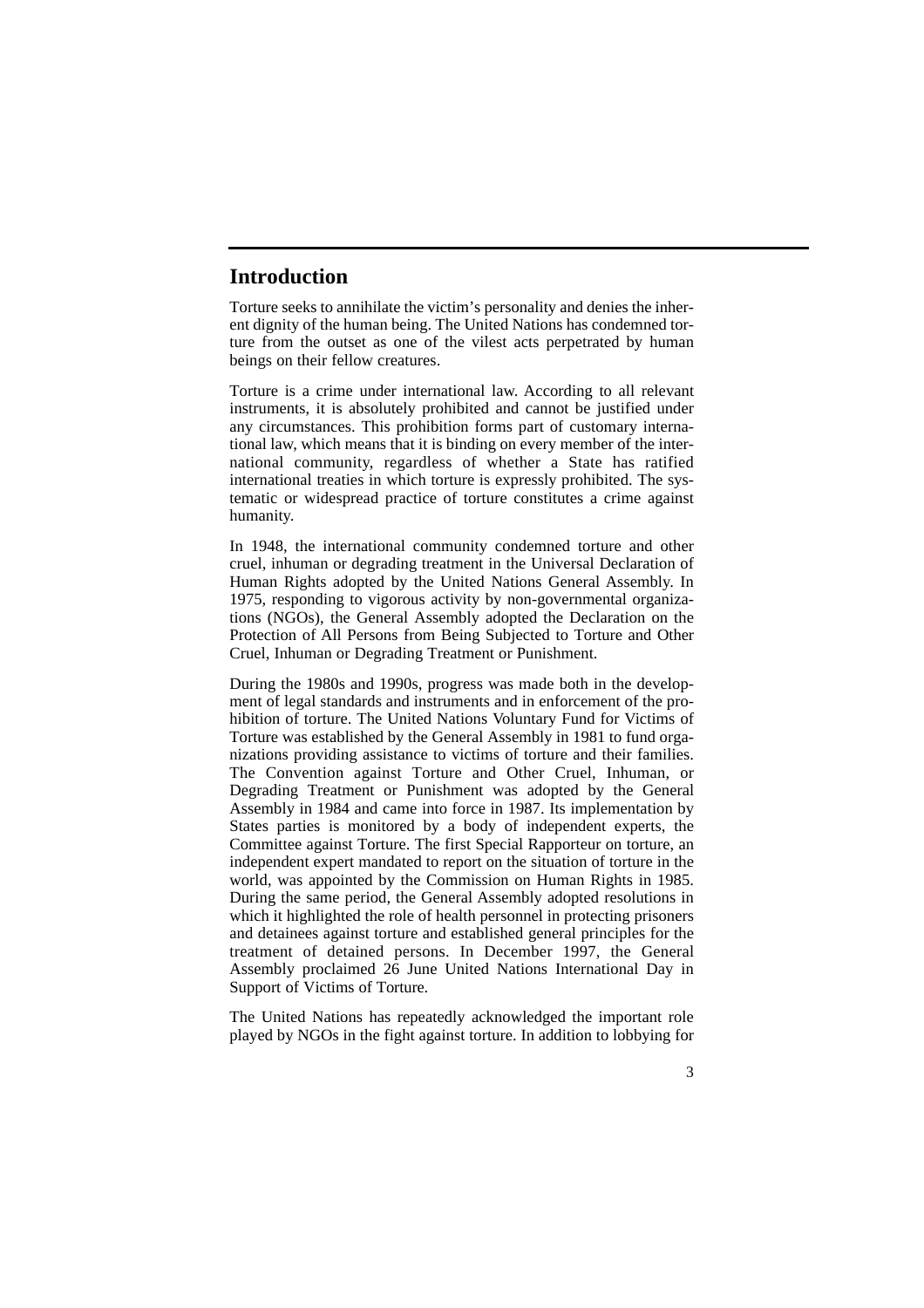the establishment of United Nations instruments and monitoring mechanisms, they have made a valuable contribution to their enforcement. Individual experts, including the Special Rapporteur on torture and the Special Rapporteur on violence against women, and treaty monitoring bodies such as the Committee against Torture rely heavily on information brought to their attention by NGOs and individuals.

# **I. Pertinent international instruments**

## **Standard Minimum Rules for the Treatment of Prisoners (1955)**

The Standard Minimum Rules for the Treatment of Prisoners were adopted in 1955 by the First United Nations Congress on the Prevention of Crime and the Treatment of Offenders and approved by Economic and Social Council resolutions 663 C (XXIV) of 31 July 1957 and 2076 (LXII) of 13 May 1977.

The Standard Minimum Rules seek "to set out what is generally accepted as being good principle and practice in the treatment of prisoners and the management of institutions". They apply to all categories of detainees, including sentenced prisoners, those under administrative detention and persons detained without charge. On the whole, they represent "the minimum conditions which are accepted as suitable by the United Nations".

The Rules lay down minimum standards for registration; separation and classification of detainees; accommodation; sanitary installations; provision of food, drinking water, articles necessary for personal hygiene, clothing and bedding; religious practice; education; exercise and sport; medical services; and treatment of mentally ill prisoners. They regulate disciplinary and complaints systems, the use of instruments of restraint and the transport of detainees. In particular, all cruel, inhuman or degrading punishments, including corporal punishment, are completely prohibited as punishments for disciplinary offences. There is also a section regulating the qualifications and behaviour of institutional personnel.

In resolution 2858 (XXVI) of 20 December 1971, the General Assembly recommended to Member States that the Standard Minimum Rules should be effectively implemented in the administration of penal and correctional institutions. It invited them to consider incorporating the Rules in their national legislation.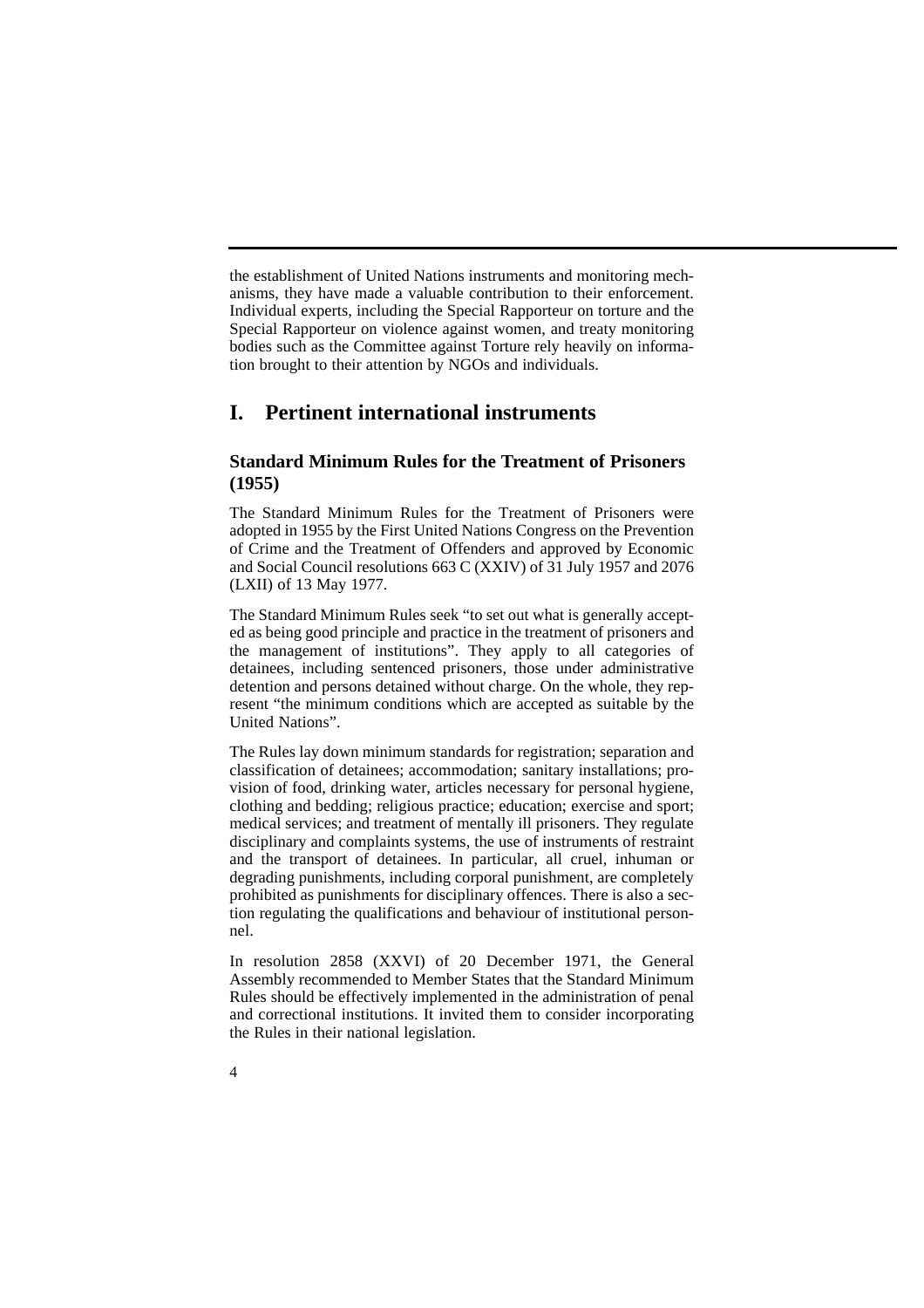# **Declaration on the Protection of All Persons from Being Subjected to Torture and Other Cruel, Inhuman or Degrading Treatment or Punishment (1975)**

The Declaration was adopted by General Assembly resolution 3452 (XXX) of 9 December 1975. Article 1 defines torture as:

any act by which severe pain or suffering, whether physical or mental, is intentionally inflicted by or at the instigation of a public official on a person for such purposes as obtaining from him or a third person information or confession, punishing him for an act he has committed or is suspected of having committed, or intimidating him or other persons. It does not include pain or suffering arising only from, inherent in or incidental to, lawful sanctions to the extent consistent with the Standard Minimum Rules for the Treatment of Prisoners.

2. Torture constitutes an aggravated and deliberate form of cruel, inhuman or degrading treatment or punishment.

Article 3 of the Declaration stipulates that no exceptional circumstances such as a state or a threat of war, internal political instability or any other public emergency may be invoked as a justification of torture or other cruel, inhuman or degrading treatment or punishment.

### **Code of Conduct for Law Enforcement Officials (1979)**

The Code of Conduct for Law Enforcement Officials was adopted by General Assembly resolution 34/169 of 17 December 1979. It contains guidelines for the use of force, including firearms, and the provision of medical treatment to persons in custody. The term "law enforcement officials" is widely interpreted as including all officers of the law who exercise police powers, especially powers of arrest and detention.

The prohibition of torture in article 5 derives from the Declaration against Torture:

[n]o law enforcement official may inflict, instigate or tolerate any act of torture or other cruel, inhuman or degrading treatment or punishment, nor may any law enforcement official invoke superior orders or exceptional circumstances such as a state of war or a threat of war, a threat to national security, internal political instability or any other public emergency as a justification of torture or other cruel, inhuman or degrading treatment or punishment.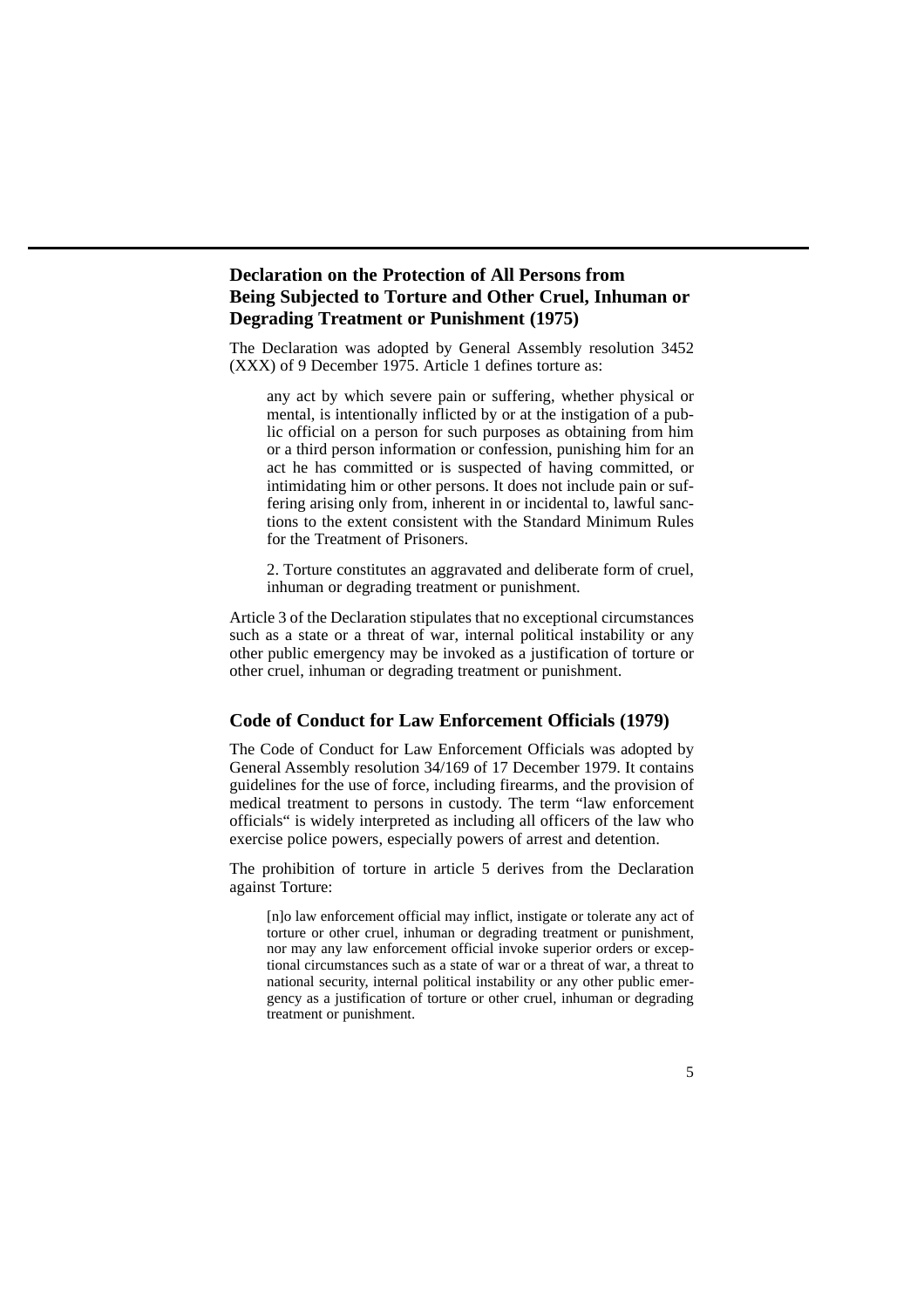According to the commentary to article 5, the term "cruel, inhuman or degrading treatment or punishment" should be interpreted "so as to extend the widest possible protection against abuses, whether physical or mental".

The Code authorizes law enforcement officials to use force "only when strictly necessary and to the extent required for the performance of their duty" (art. 3). It may thus be used only for the prevention of crime or in effecting or assisting in the lawful arrest of offenders, and its use must be proportionate to the legitimate object to be achieved. Firearms should be used only in the event of armed resistance or jeopardy to the lives of others and only where less extreme measures are not sufficient to apprehend the suspect. Law enforcement officials should fully protect the health of persons in their custody and take immediate action to secure medical attention when required (art. 6).

In 1989 the Economic and Social Council adopted Guidelines for the Effective Implementation of the Code of Conduct for Law Enforcement Officials (resolution 1989/61), in which it urged States, inter alia, to reflect the principles embodied in the Code in national legislation and practice, and to establish effective mechanisms to ensure the internal discipline, external control and supervision of law enforcement officials.

## **Basic Principles on the Use of Force and Firearms by Law Enforcement Officials (1990)**

The Basic Principles were adopted by the Eighth United Nations Congress on the Prevention of Crime and the Treatment of Offenders in Havana, Cuba, on 7 September 1990. They address the lawful use of force and firearms, the policing of unlawful assemblies and of persons in custody or detention, and reporting and review procedures concerning the use of force and firearms in the line of duty. Principle 7 states that the arbitrary or abusive use of force and firearms by law enforcement officials should be punished as a criminal offence under domestic law. Principle 8 stipulates that exceptional circumstances such as internal political instability or any other public emergency may not be invoked to justify any departure from the principles.

Force and firearms may be used only if other means remain ineffective or without any promise of achieving the intended result (principle 4). Law enforcement officials should act in proportion to the seriousness of the offence and the legitimate object to be achieved. Damage and injury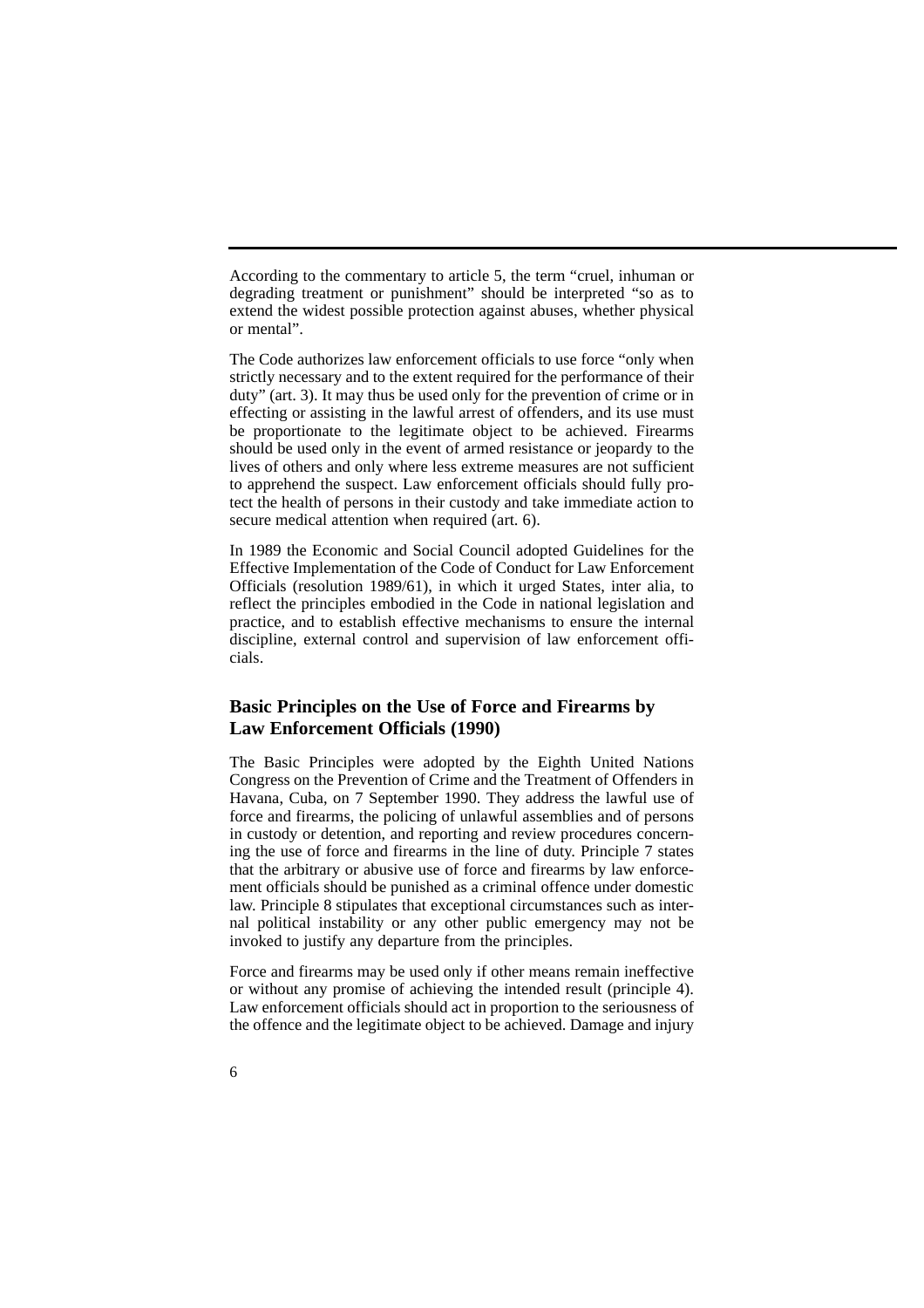should be minimized, medical assistance rendered to injured persons, and relatives or close friends informed at the earliest possible moment (principle 5).

# **Principles of Medical Ethics relevant to the Role of Health Personnel, particularly Physicians, in the Protection of Prisoners and Detainees against Torture and Other Cruel, Inhuman or Degrading Treatment or Punishment (1982)**

The Principles of Medical Ethics were adopted by General Assembly resolution 37/194 of 18 December 1982. In the preamble, the General Assembly expresses alarm "that not infrequently members of the medical profession or other health personnel are engaged in activities which are difficult to reconcile with medical ethics". States, professional associations and other bodies are urged to take measures against any attempt to subject health personnel or members of their families to threats or reprisals for refusing to condone the use of torture or other inhuman or degrading treatment or punishment. On the other hand, health personnel, particularly physicians, should be held accountable for contraventions of medical ethics.

Principle 1 states that health personnel have a duty to protect the physical and mental health of prisoners and detainees and to provide medical treatment of the same quality and standard as is afforded to those who are not detained. Active or passive participation in or support of any form of torture or ill-treatment constitutes a gross contravention of medical ethics (principle 2).

It is also a contravention for health personnel to assist in the interrogation of prisoners or detainees in a manner that may adversely affect their physical or mental health; to certify their fitness for any form of treatment or punishment which may adversely affect their physical or mental health (principle 4); or to participate in the restraining of a prisoner or detainee unless such a procedure is necessary to protect the health or safety of the person concerned, other detainees or guardians, and presents no hazard to the detainee's physical or mental health (principle 5).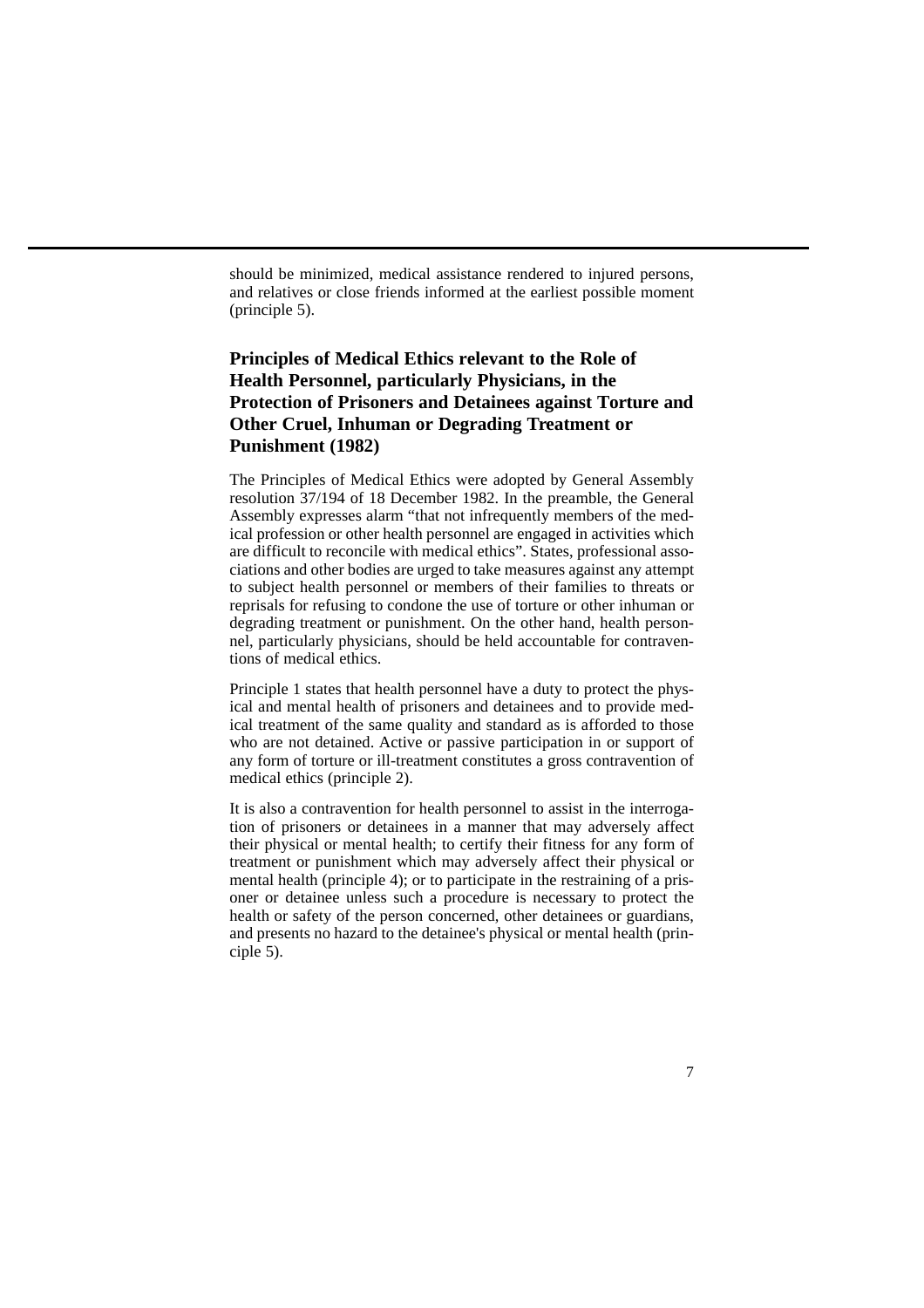## **Convention against Torture and Other Cruel, Inhuman or Degrading Treatment or Punishment (1984)**

The Convention against Torture and Other Cruel, Inhuman or Degrading Treatment or Punishment was adopted by the General Assembly on 10 December 1984 and entered into force on 26 June 1987.

It requires States parties, inter alia, to incorporate the crime of torture in their domestic legislation and to punish acts of torture by appropriate penalties; to undertake a prompt and impartial investigation of any alleged act of torture; to ensure that statements made as a result of torture are not invoked as evidence in proceedings (except against a person accused of torture as evidence that the statement was made); and to establish an enforceable right to fair and adequate compensation and rehabilitation for victims of torture or their dependants.

No exceptional circumstances such as a state of war or a threat of war, internal political instability or any other public emergency may be invoked as a justification for torture. The same applies, in the case of an individual offender, to an order from a superior officer or a public authority.

States parties are prohibited from returning a person to another State where he or she would be at risk of torture (principle of non-refoulement). They must ensure, on the other hand, that an alleged perpetrator of torture present in any territory under their jurisdiction is prosecuted or extradited to another State for the purpose of prosecution.

# **Body of Principles for the Protection of All Persons under Any Form of Detention or Imprisonment (1988)**

The Body of Principles, adopted by General Assembly resolution 43/173 of 9 December 1988, specifies the rights of persons under arrest and detention to, inter alia, legal assistance, medical care and access to records of their detention, arrest, interrogation and medical treatment. States should prohibit any act contrary to the Principles, make such acts subject to appropriate sanctions and conduct impartial investigations of complaints (principle 7).

Principle 6 states that: "No person under any form of detention or imprisonment shall be subjected to torture or to cruel, inhuman or degrading treatment or punishment." According to a footnote, the term "cruel, inhuman or degrading treatment or punishment" should be interpreted "so as to extend to the widest possible protection against abuses,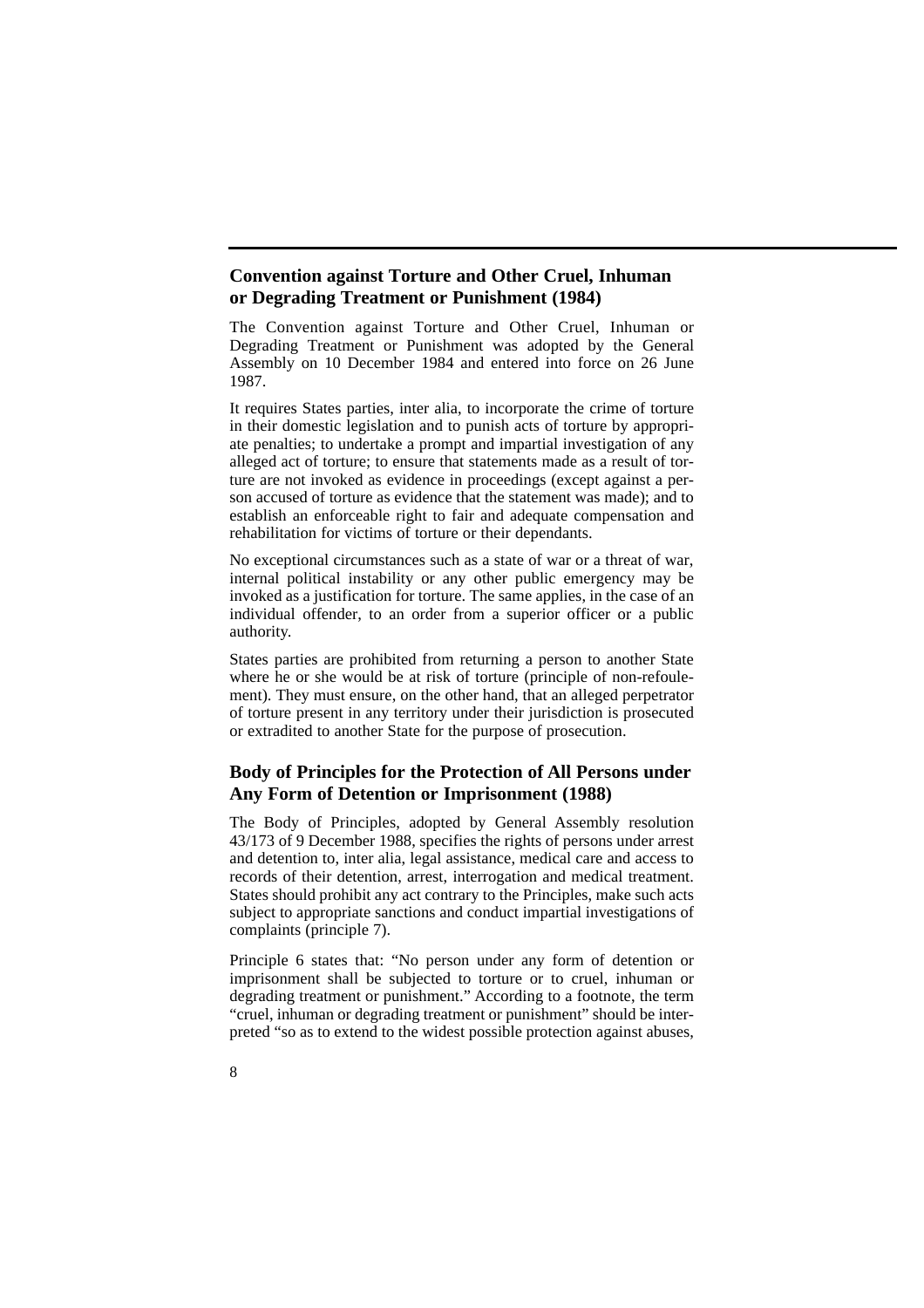whether physical or mental, including the holding of a detained or imprisoned person in conditions which deprive him, temporarily or permanently, of the use of any of his natural senses, such as sight or hearing, or of his awareness of place and the passing of time".

Principle 21 states that no detained person may be subjected to violence, threats or methods of interrogation which impair his or her decision-making capacity or judgement. No detainee may be subjected, even with his or her consent, to medical experimentation that may be detrimental to his or her health (principle 22).

Non-compliance with the Principles in obtaining evidence should be taken into account when determining the admissibility of evidence against a detained person (principle 27).

Detained persons or their legal representatives have the right to lodge a complaint, especially regarding torture or other ill-treatment, with the authorities responsible for the place of the detention and, where necessary, to appropriate authorities vested with reviewing power. Such complaints should be promptly dealt with and replied to without undue delay. No complainant should suffer prejudice for lodging a complaint (principle 33).

Promptly after arrest and after each transfer to another place of detention, members of the detainee's family or other persons of his or her choice should be notified of the place where he or she is being held (principle 16). A proper medical examination should be offered to detained or imprisoned persons as promptly as possible after their admission to the place of detention or imprisonment. Thereafter medical care and treatment should be provided whenever necessary. In all cases, the care and treatment should be provided free of charge (principle 24).

Principle 29 stipulates that places of detention should be visited regularly by qualified and experienced persons appointed by, and responsible to, a competent authority distinct from the authority directly in charge of the place of detention. Detainees should have the right "to communicate freely and in full confidentiality" with the persons concerned.

#### **Basic Principles for the Treatment of Prisoners (1990)**

The Basic Principles for the Treatment of Prisoners were adopted by General Assembly resolution 45/111 of 14 December 1990. Essentially, they require that prisoners should be treated with respect for their inher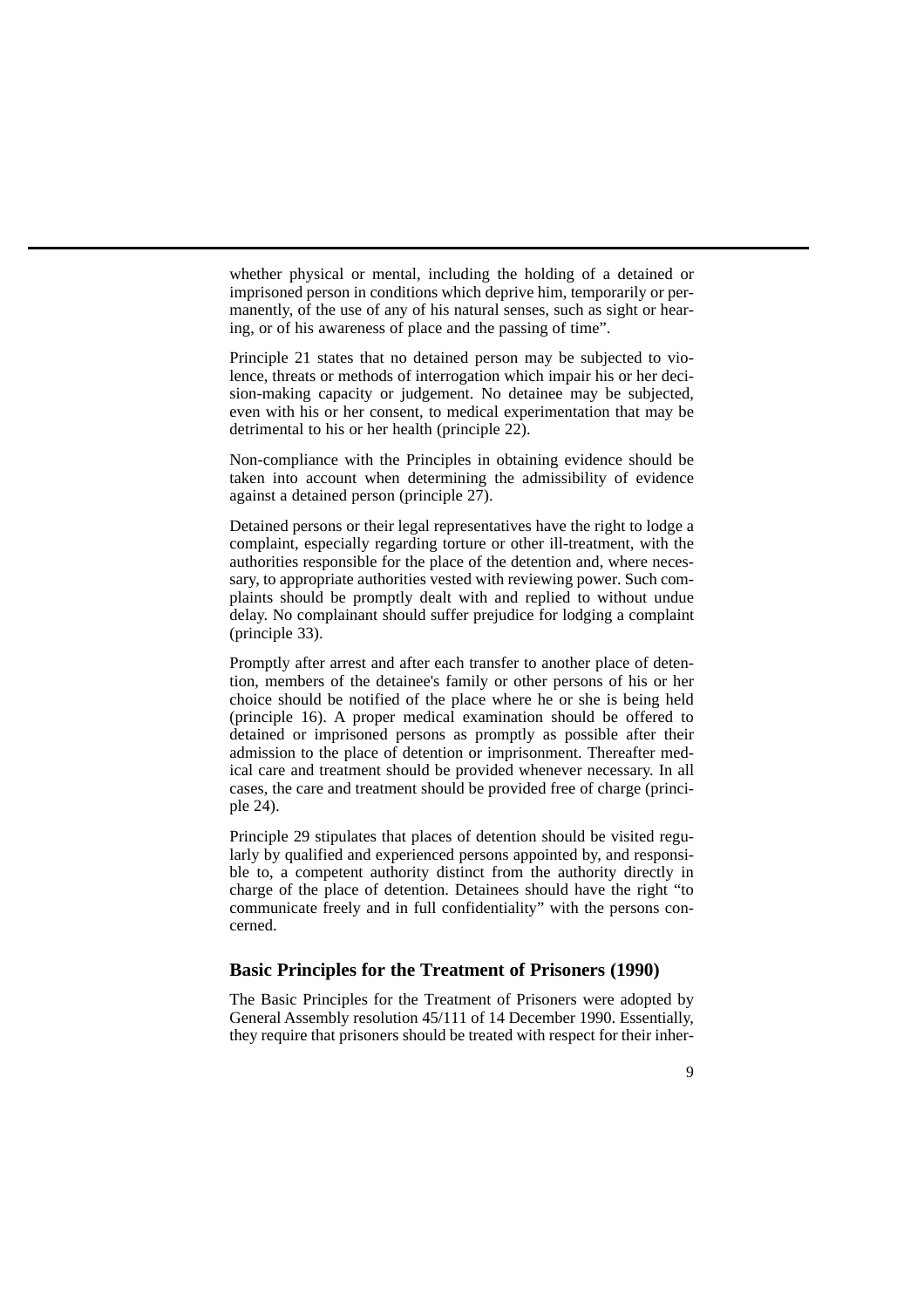ent dignity as human beings. They should not suffer discrimination and their religious beliefs and cultural precepts should be respected. They should have access to cultural and educational activities aimed at full development of the human personality, to meaningful remunerated employment that will facilitate their reintegration into society and to all health services without discrimination. Efforts to abolish solitary confinement are encouraged.

#### **Rome Statute of the International Criminal Court (1998)**

The Rome Statute, which establishes an international tribunal to try perpetrators of genocide, crimes against humanity and war crimes, was adopted by a United Nations Diplomatic Conference of Plenipotentiaries on 17 July 1998.<sup>1</sup>

According to article 7, the systematic or widespread practice of torture and "[o]ther inhumane acts of a similar character intentionally causing great suffering, or serious injury to body or to mental or physical health" constitute crimes against humanity. Torture is defined as "the intentional infliction of severe pain or suffering, whether physical or mental, upon a person in the custody or under the control of the accused; except that torture shall not include pain or suffering arising only from, inherent in or incidental to, lawful sanctions".

# **Manual on the Effective Investigation and Documentation of Torture and Other Cruel, Inhuman or Degrading Treatment or Punishment (Istanbul Protocol) (1999)**

The Manual and the Principles it contains were produced by a coalition of experts representing 40 organizations or institutions. In resolution 55/89, to which the Principles are annexed, the General Assembly strongly encouraged Governments to "reflect upon the Principles as a useful tool in efforts to combat torture" (para. 3).

The Istanbul Protocol describes in detail the steps to be taken by States, investigators and medical experts to ensure the prompt and impartial investigation and documentation of complaints and reports of torture. The investigation should be carried out by competent and impartial experts, who are independent of the suspected perpetrators and the agency they serve (principle 2). They should have access to all necessary information, budgetary resources and technical facilities. They

 $\frac{1}{1}$  United Nations document A/CONF.183/9.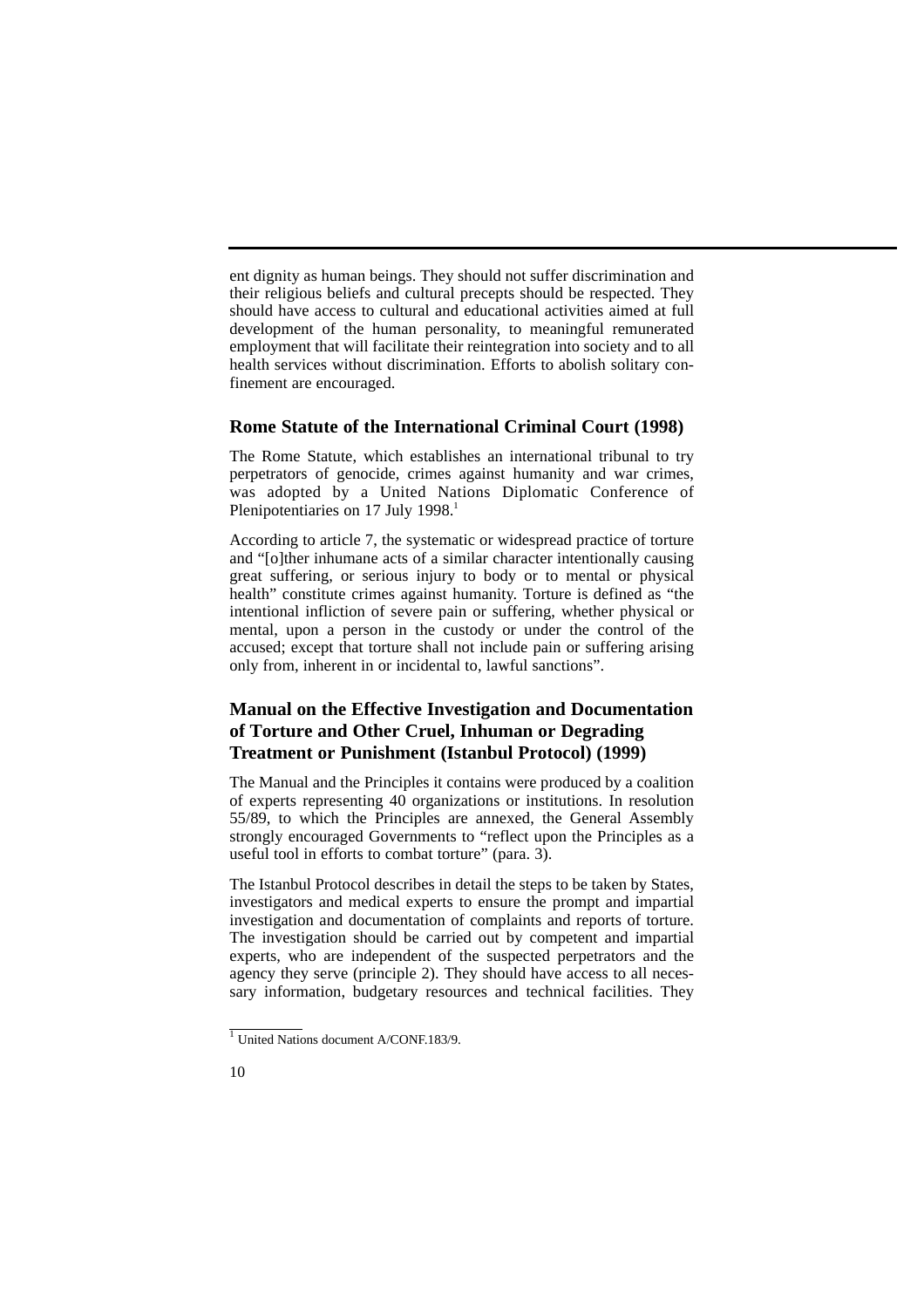should have the authority to issue summonses to alleged perpetrators and witnesses, and to demand the production of evidence (principle 3(a)). The findings of the investigation should be made public (principle 5(b)). The alleged victims and their legal representatives should have access to any hearing and to all information relevant to the investigation (principle 4).

Principle 3(b) states that: "Alleged victims of torture, witnesses, those conducting the investigation and their families shall be protected from violence, threats of violence or any other form of intimidation that may arise pursuant to the investigation. Those potentially implicated in torture shall be removed from any position of control or power, whether direct or indirect, over complainants, witnesses and their families, as well as those conducting the investigation."

# **II. Treaty monitoring bodies**

#### **Committee against Torture**

Pursuant to article 17 of the Convention against Torture, the States parties elect ten experts "of high moral standing and recognized competence in the field of human rights" as members of the Committee against Torture. The Committee holds two regular sessions in April/May and November each year in Geneva.

The Committee's mandate comprises four principal activities: consideration of periodic State party reports (art. 19); undertaking of confidential inquiries in the light of well-founded indications that torture is being systematically practised in the territory of a State party (art. 20); consideration of communications from individuals who claim to be victims of a violation of the Convention (art. 22); and consideration of inter-State complaints (art. 21). $^2$  Individual and inter-State complaints may be considered only in respect of States parties who have declared that they recognize the Committee's competence to receive and consider such communications. The Committee also submits an annual report on its activities to the States parties and the United Nations General Assembly.

 $\frac{2}{1}$  Under article 21, States parties may submit communications claiming that another State party is not fulfilling its obligations under the Convention. To date no such complaint has been submitted.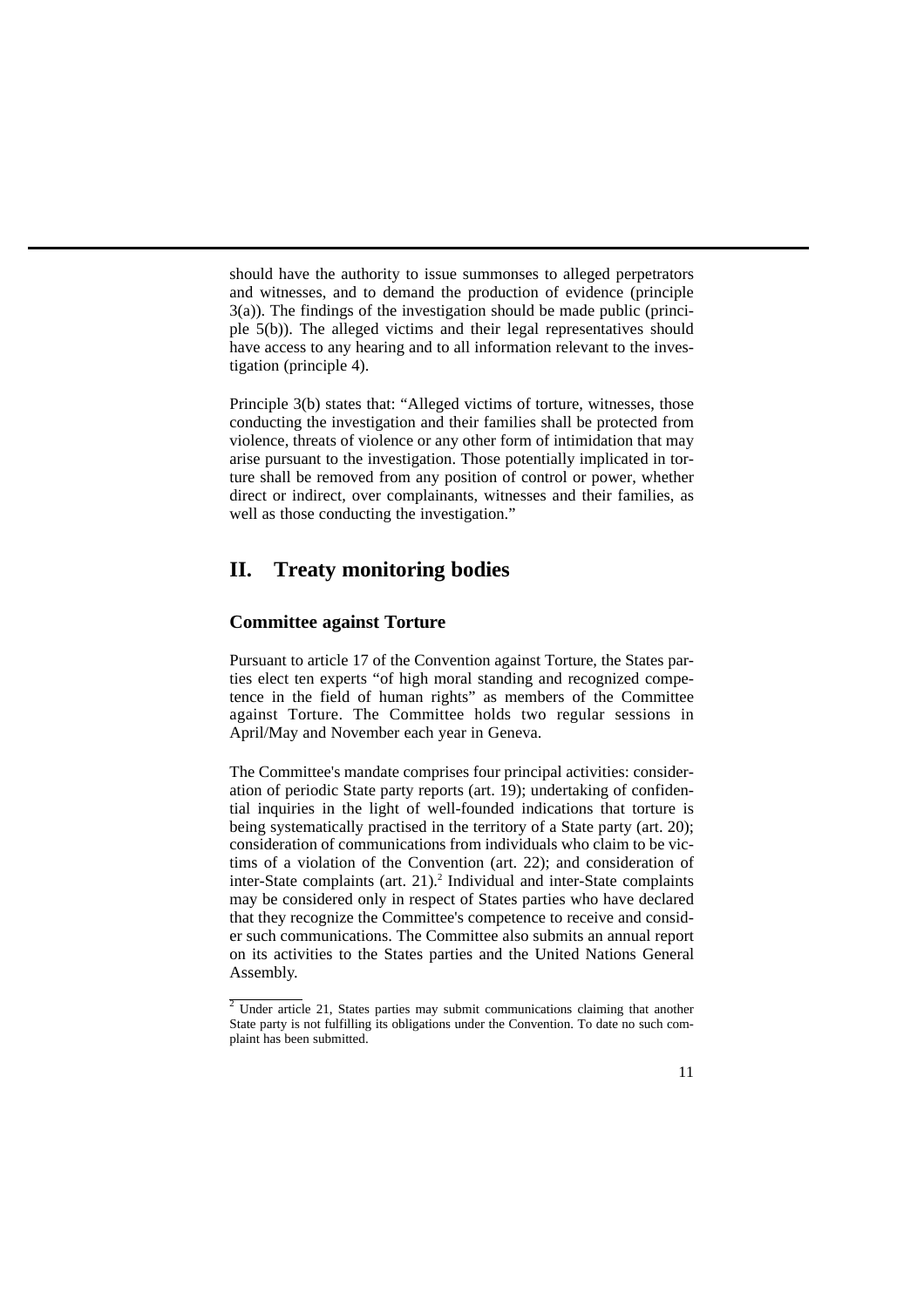#### **Consideration of State party reports (art. 19)**

States parties undertake to submit to the Committee an initial report on the measures they have taken to give effect to the Convention within one year of its entry into force, and to submit supplementary reports every four years on any new measures taken and any other reports requested by the Committee. State party representatives are invited to present the reports, to answer questions and to submit any additional information requested. Having considered the report, the Committee adopts "conclusions and recommendations" under the following headings: positive aspects; factors and difficulties impeding the application of the Convention; subjects of concern; and recommendations. The "conclusions and recommendations" are made public.

In considering State party reports, the Committee takes into account reliable information submitted by non-governmental organizations, representatives of the legal profession and individuals. NGOs may hold an informal meeting with Committee members prior to the consideration of a State party report in order to communicate their concerns about the country in question.

#### **Confidential inquiries (art. 20)**

The Committee may initiate a confidential inquiry under article 20 of the Convention when it receives reliable information indicating that torture is being systematically practised in the territory of a State party unless the State concerned has declared under article 28 that it does not recognize the Committee's competence in that regard.

The Committee considers that torture is practised systematically

when it is apparent that the torture cases reported have not occurred fortuitously in a particular place or at a particular time, but are seen to be habitual, widespread and deliberate in at least a considerable part of the country in question. Torture may in fact be of a systematic character without resulting from the direct intention of a Government. It may be the consequence of factors which the Government has difficulty in controlling, and its existence may indicate a discrepancy between policy as determined by the central Government and its implementation by the local administration. Inadequate legislation which in practice allows room for the use of torture may also add to the systematic nature of this practice.<sup>3</sup>

<sup>3</sup> *Official Records of the General Assembly; Forty-eighth Session; Supplement No. 44* (A/48/44/Add.1), para. 29.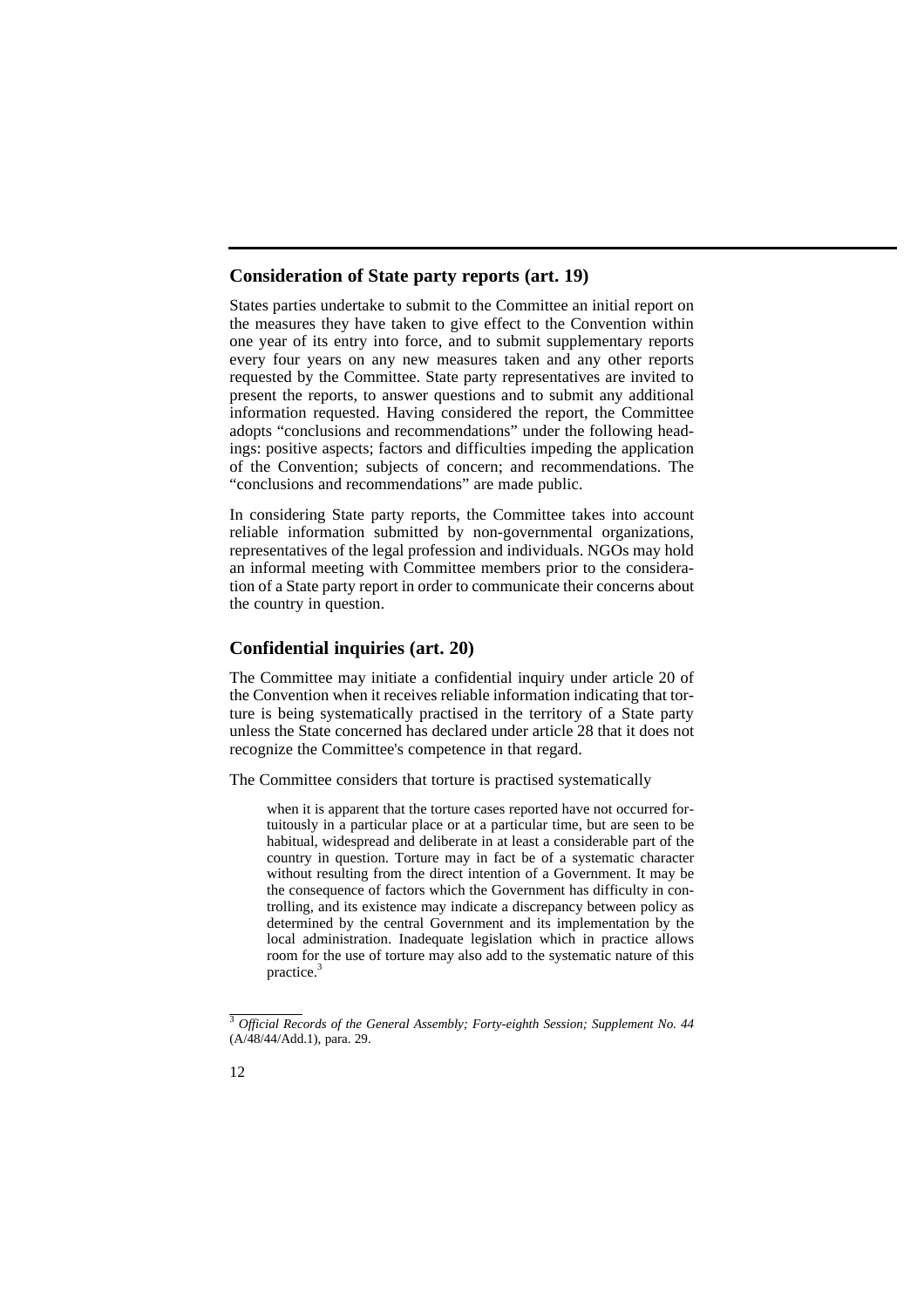When it receives information of the kind referred to in article 20, the Committee invites the State party concerned to cooperate in examining the material. If it feels that the inquiry should include a visit to the State party by one or more of the Committee's members, it seeks the State's consent. During visits, Committee members usually meet relevant government authorities, members of the judiciary and representatives of NGOs, and visit places of detention. The Committee's findings, together with any comments or suggestions that seem appropriate, are transmitted to the State party with a request for information on action taken as a consequence.

After consulting the State party, the Committee may decide to include a summary account of the results of the proceedings in its annual report to the General Assembly.

## **Individual complaints procedure (art. 22)**

Under article 22, individuals may submit communications alleging violations of one or more provisions of the Convention by a State party that has recognized the Committee's competence to consider such communications (see annex 1, Model communication).

#### **Admissibility**

A communication is considered admissible only if it fulfils the following criteria:

- (a) It is not anonymous and emanates from an individual subject to the jurisdiction of a State party that has recognized the Committee's competence under article 22.
- (b) The individual claims to be a victim of a violation by the State party of provisions of the Convention.
- (c) The communication has been submitted by the victim, his or her relatives, persons expressly authorized by the victim, or, where the victim is unable to submit the communication, other persons who can justify acting on the victim's behalf.
- (d) The communication is not an abuse of the right to submit a communication under article 22 or incompatible with its provisions.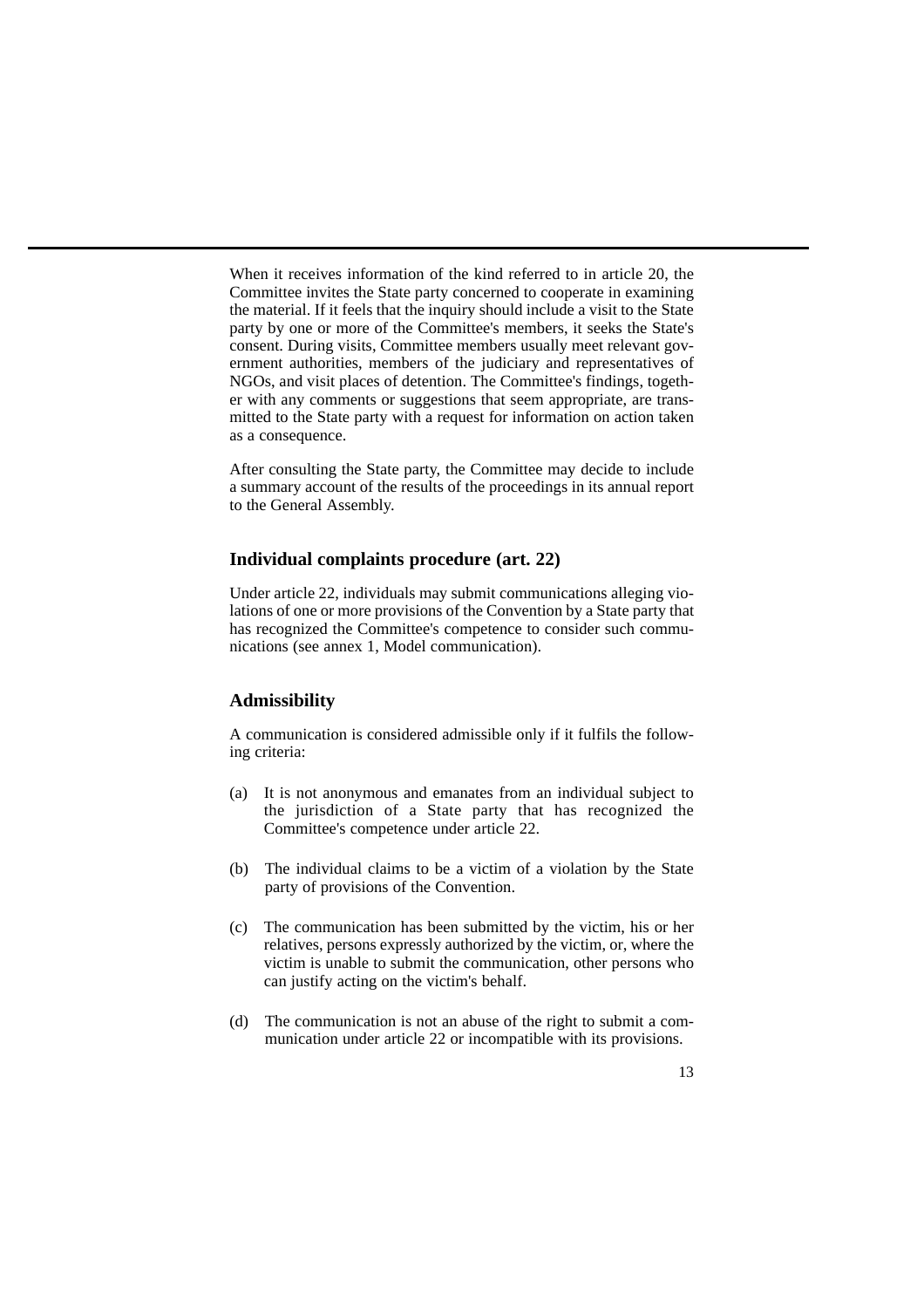- (e) The same matter has not been and is not being examined under another procedure of international investigation or settlement.<sup>4</sup>
- (f) The individual has exhausted all available domestic remedies.<sup>5</sup>

The majority of cases brought before the Committee under article 22 invoke a risk of torture on deportation (art.  $3$ ).<sup>6</sup> In that connection, the Committee has adopted a number of decisions interpreting some of the admissibility criteria.<sup>7</sup> It has ruled, for example, with regard to the exhaustion of domestic remedies: that applicants must challenge the legality of the administrative decisions and acts that form part of the determination process in the country concerned; that applicants must pursue the possibility of a legal challenge before the highest judicial body responsible for reviewing asylum cases; and that applicants must file a request for a ministerial waiver on humanitarian and compassionate grounds in States parties where such a statutory remedy exists and apply for judicial review should it be denied.

In some cases, the Committee has taken the view that it has no jurisdiction to review the grounds for determining whether a person is allowed to stay in a country, so long as the State party fulfils its obligations under article 3. It has declared complaints inadmissible in the

<sup>&</sup>lt;sup>4</sup> The Committee has held that the submission of a communication to, and its subsequent consideration by, regional human rights mechanisms such as the European Commission on Human Rights, the European Court of Human Rights, the Inter-American Commission on Human Rights or the Inter-American Court of Human Rights renders an application inadmissible since they are procedures of international investigation or settlement. This does not apply to extra-conventional mechanisms of the Commission on Human Rights, such as the Special Rapporteur on torture or the Special Rapporteur on violence against women.

 $5$  The Committee will not consider a complaint on its merits unless the petitioner has first submitted the case to the judicial authorities of the State party concerned, using all avenues of recourse. This rule is waived only where domestic proceedings are unreasonably prolonged or unlikely to bring effective relief. Thus, the Committee has considered communications inadmissible where the author stated in a general fashion that national remedies were ineffective without first submitting a complaint to the national authorities or where a judicial investigation of torture allegations had been ordered or was ongoing and there was no indication of an obstruction of justice.<br>  $\frac{6}{4}$  A ci 1.0.2. The same of  $\frac{6}{4}$  and there was no indication of an obstruction of justice.

<sup>6</sup> Article 3: (1) No State party shall expel, return ("refouler") or extradite a person to another State where there are substantial grounds for believing that he would be in danger of being subjected to torture.

<sup>(2)</sup> For the purpose of determining whether there are such grounds, the competent authorities shall take into account all relevant considerations including, where applicable, the existence in the State concerned of a consistent pattern of gross, flagrant or mass violations of human rights.<br> $7 \text{ S}$ 

See also the Committee's General Comment No. 1 (1996) on the implementation of article 3 of the Convention in the context of article 22 (United Nations document HRI/GEN/1/Rev.5).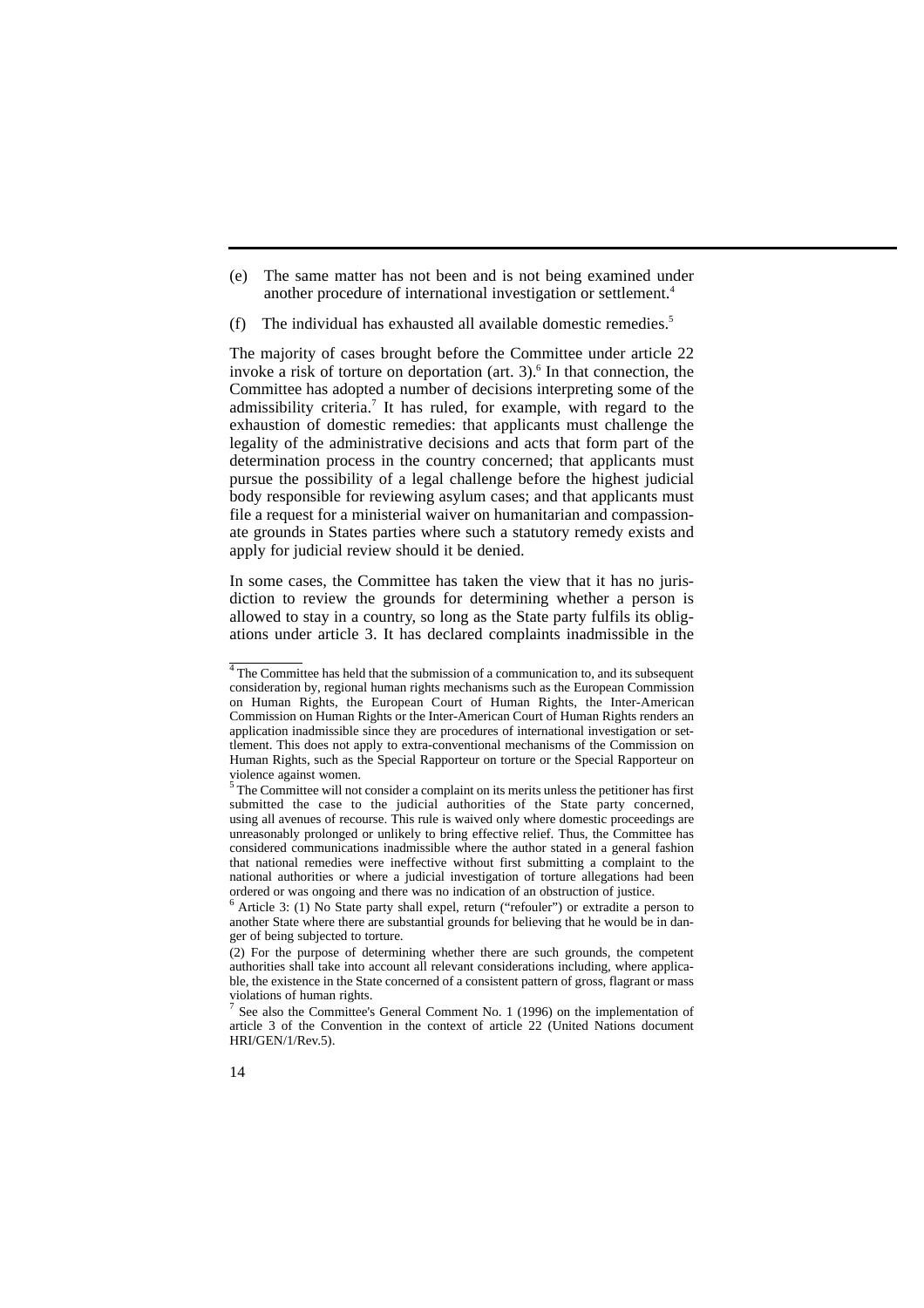light of article 3 where the original expulsion order was no longer enforceable or where the author had been issued with a certificate allowing him/her to stay in the country temporarily and was in "no immediate danger of expulsion".

## **Interim measures of protection**

During consideration of the admissibility or merits of a communication (rule 108(9) and rule 110(3) of the rules of procedure), the Committee may request the State party to take steps to avoid possible irreparable damage to the applicant. In cases involving a risk of deportation (art. 3), it may request the State party not to expel the author of a communication while it is still under consideration. A request for the adoption of interim measures does not prejudge the Committee's views on the admissibility or merits of the communication.

#### **Consideration of the merits**

Admissible communications are considered on their merits. Within six months of the admissibility decision, the State party concerned must submit explanations or statements clarifying the case and indicating any steps taken to remedy the situation. Such statements are transmitted to the author of the communication for comment. The Committee's final views on the case are forwarded to the author and the State party. When it finds that the Convention has been violated, the Committee requests the State party to inform it within 90 days of any measures taken to give effect to its views. The Committee's decisions declaring communications inadmissible and its views on admissible communications are published in its annual report.

Reminders are sent to States parties that fail to report within three months on measures taken to remedy a situation that the Committee has found to be a violation of the Convention.

#### **Other treaty monitoring bodies**

A number of other international human rights instruments prohibit torture and other forms of ill-treatment and have established monitoring bodies, composed of independent experts, to review their implementation by States parties. Their methods of work are similar to those of the Committee against Torture. In particular, the Human Rights Committee, the Committee on the Elimination of Discrimination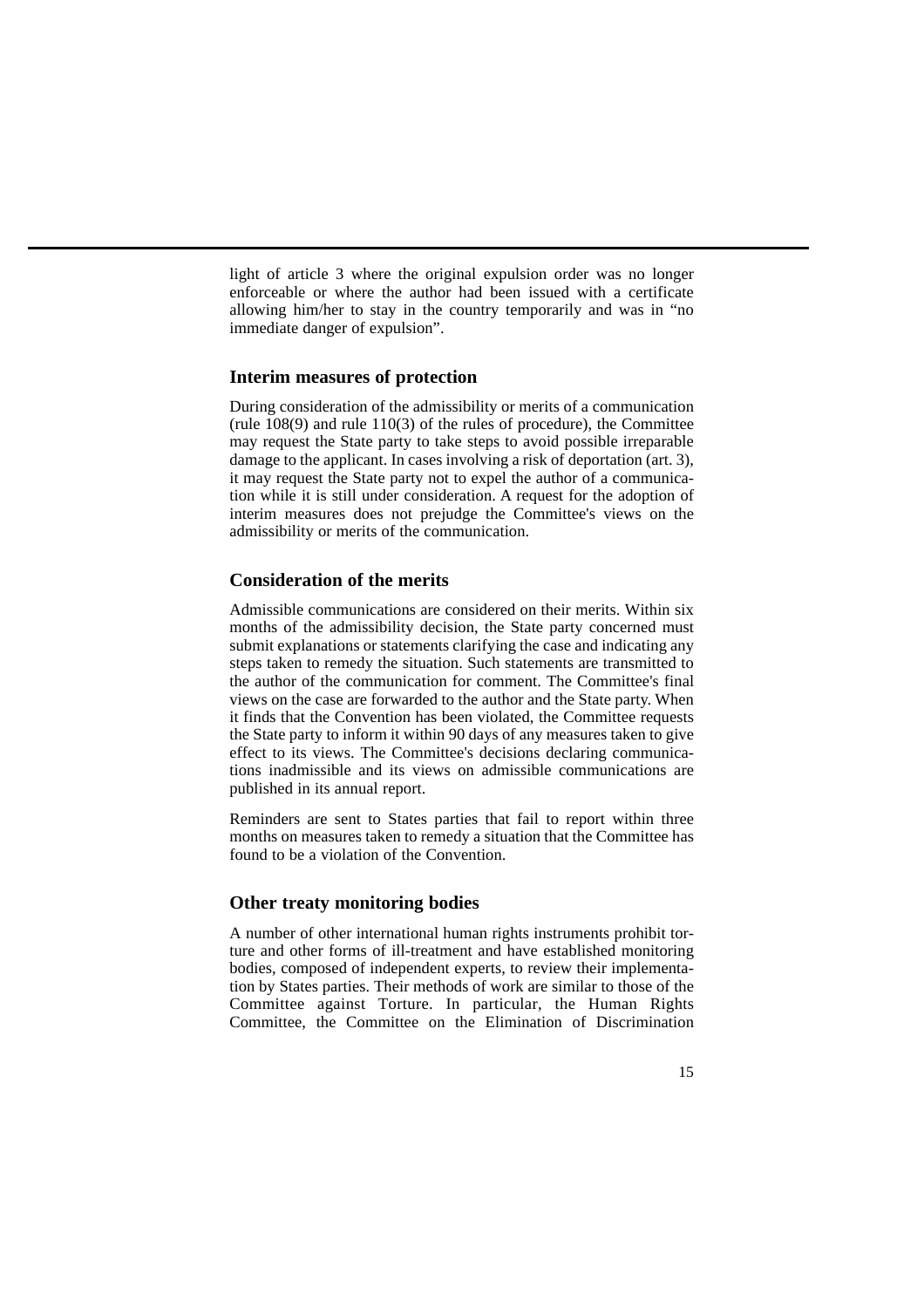against Women and the Committee on the Elimination of Racial Discrimination may receive individual complaints in respect of States parties that have recognized their competence to receive and consider such communications. They apply similar criteria of admissibility.

#### **Human Rights Committee**

Article 7 of the 1966 International Covenant on Civil and Political Rights states that: "No one shall be subjected to torture or to cruel, inhuman or degrading treatment or punishment." Article 10 (1) states that: "All persons deprived of their liberty shall be treated with humanity and with respect for the inherent dignity of the human person."

In its General Comment No. 20 (1992), the Human Rights Committee notes that it is the duty of States parties to afford everyone protection through legislative and other measures against the acts prohibited by article 7, "whether inflicted by people acting in their official capacity, outside their official capacity or in a private capacity". This prohibition extends to corporal punishment, including excessive chastisement ordered as punishment for a crime or as an educative or disciplinary measure. States parties must not expose individuals to the danger of torture or cruel, inhuman or degrading treatment or punishment upon return to another country by way of their extradition, expulsion or refoulement.

## **Committee on the Elimination of Discrimination against Women**

Although the 1979 Convention on the Elimination of All Forms of Discrimination against Women contains no specific provision prohibiting violence against women, the Committee states, in its General Recommendation No.19 (1992), that gender-based violence constitutes discrimination within the meaning of article 1 of the Convention and that the right under international law not to be subjected to torture or to cruel, inhuman or degrading treatment or punishment is one of the rights impaired or nullified by such violence.<sup>8</sup>

On receipt of a communication under the Optional Protocol to the Convention and before taking a final decision on its merits, the Committee has the option of requesting the States party concerned to take steps to protect the alleged victim or victims from irreparable dam-

<sup>8</sup> Ibid.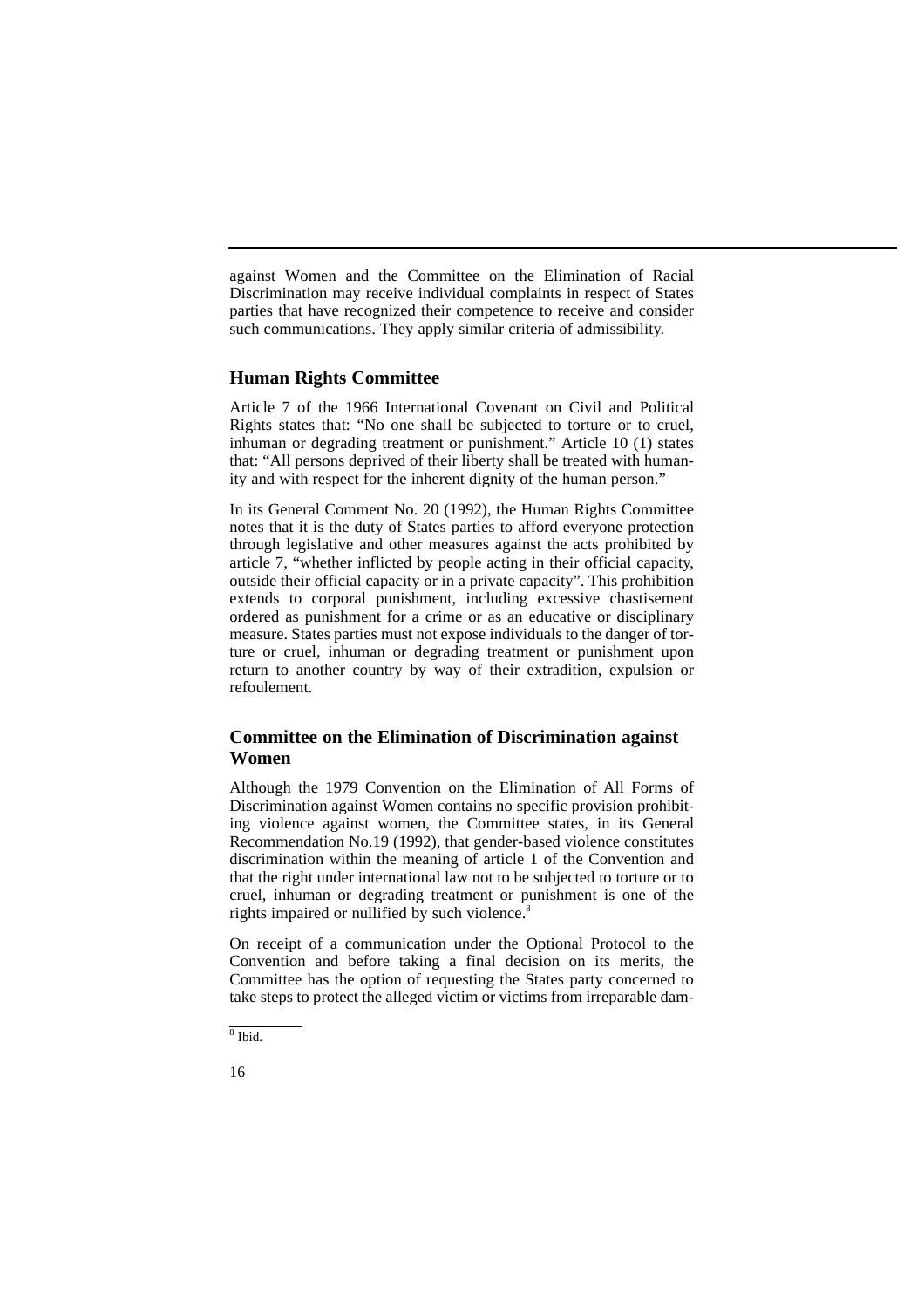age (art. 5). Such a request for interim measures does not imply a determination on the admissibility or merits of the communication.

## **Committee on the Rights of the Child**

Article 37 of the 1989 Convention on the Rights of the Child requires States parties to ensure that no child is subjected to torture or other cruel, inhuman or degrading treatment or punishment. Article 19 contains a broader provision for the protection of children from mental and physical abuse:

States Parties shall take all appropriate legislative, administrative, social and educational measures to protect the child from all forms of physical or mental violence, injury or abuse, neglect or negligent treatment, maltreatment or exploitation, including sexual abuse, while in the care of parent(s), legal guardian(s) or any other person who has the care of the child.

Under article 34 of the Convention, States parties "undertake to protect the child from all forms of sexual exploitation and sexual abuse" and to take all appropriate national, bilateral and multilateral measures to that end.

In September 2000, the Committee devoted a day of general discussion<sup>9</sup> to the issue of State violence suffered by children in the context of "law and public order" concerns and by children living in institutions managed, licensed or supervised by the State. It adopted 36 recommendations to States, the international community and NGOs concerning legislative measures, awareness-raising and training, and monitoring and complaints mechanisms. States parties, for example, were urged to review relevant legislation, including criminal legislation, "to ensure that all forms of violence against children, however light, are prohibited, including the use of torture, or cruel, inhuman or degrading treatment … for punishing or disciplining within the child justice system, or in any other context" (recommendation 8). The Committee recommended that "urgent attention be given to ensuring the establishment and effective functioning of systems to monitor the treatment received by children deprived of a family or alleged or recognized to have infringed penal law" (recommendation 26).

 $9 \text{ In September } 2001$ , the topic for the day of general discussion was "Violence against children within the family and in schools".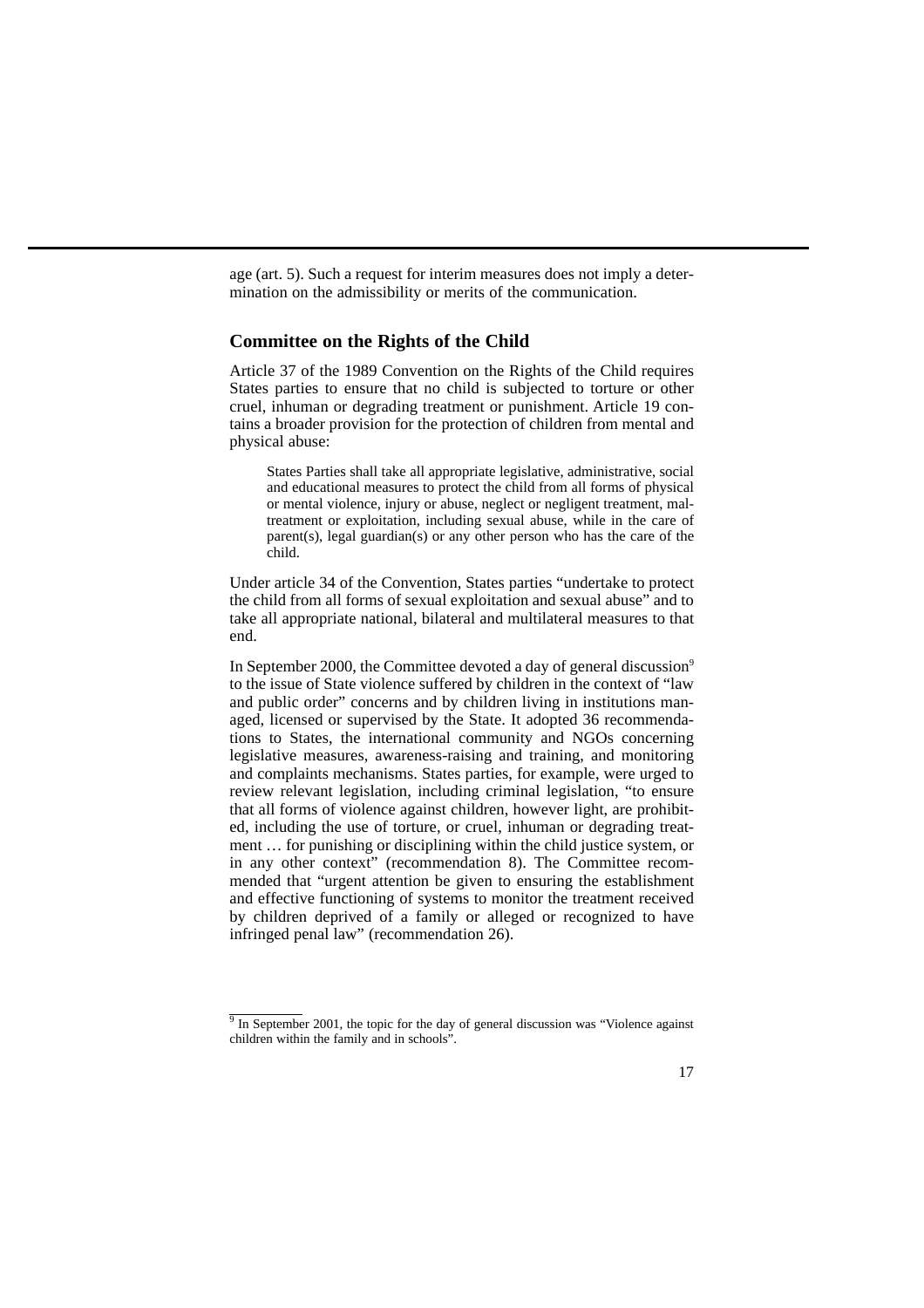#### **Committee on the Elimination of Racial Discrimination**

Under article 5 of the 1965 International Convention on the Elimination of All Forms of Racial Discrimination, "States parties undertake to prohibit and to eliminate racial discrimination in all its forms and to guarantee the right of everyone, without distinction as to race, colour, or national or ethnic origin, to equality before the law" in the enjoyment of, inter alia, the right "to security of person and protection by the State against violence or bodily harm, whether inflicted by government officials or by any individual group or institution".

## **How to bring information to the attention of the Committees**

Any information coming within the scope of the Convention against Torture, the International Covenant on Civil and Political Rights, the Convention on the Rights of the Child or the International Convention on the Elimination of Racial Discrimination should be sent to the following address:

**Chairperson of the Committee against Torture/ Human Rights Committee/Committee on the Rights of the Child/ Committee on the Elimination of Racial Discrimination c/o Office of the High Commissioner for Human Rights United Nations Office at Geneva 1211 Geneva 10 Fax.: +41-22-917 9022 E-mail address: webadmin.hchr@unog.ch Switchboard number: +41-22-917 9000 or +41-22-917 1234** 

Any information coming within the scope of the Convention on the Elimination of All Forms of Discrimination against Women should be sent to the following address:

**Chairperson of the Committee on the Elimination of Discrimination against Women c/o Office of the High Commissioner for Human Rights United Nations Office New York Fax.: +1-212-963-3463 E-mail address: daw@un.org**

The annual reports of these and other treaty monitoring bodies, as well as decisions, press releases and other relevant documents are accessible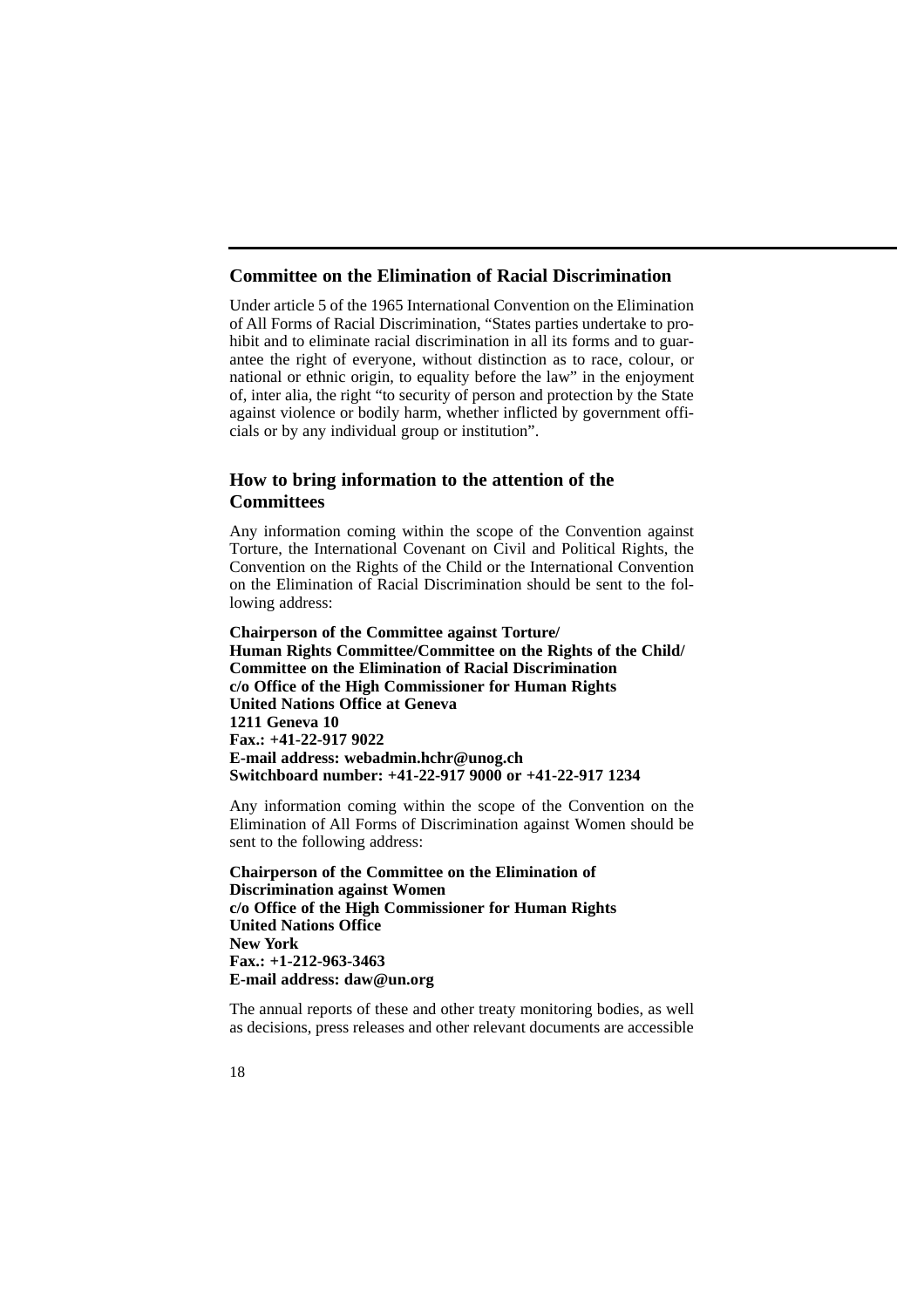on the OHCHR web site (*www.unhchr.ch*, click on Programme, Conventional Mechanisms, Committee against Torture/Human Rights Committee/Committee on the Rights of the Child/Committee on the Elimination of Racial Discrimination/Committee on the Elimination of Discrimination against Women).

# **III. Special Rapporteurs**

## **The Special Rapporteur on torture**

The United Nations Commission on Human Rights, in resolution 1985/33, decided to appoint a special rapporteur to examine questions relevant to torture, to seek and receive credible and reliable information on such questions and to respond effectively to the information. The Special Rapporteur submits a comprehensive report on his or her activities to the Commission each year, reviewing the occurrence and extent of the practice of torture, and making recommendations to assist Governments in stamping it out. The mandate of the Special Rapporteur covers all countries, irrespective of whether a State has ratified the Convention against Torture and Other Cruel, Inhuman or Degrading Treatment or Punishment.

The mandate comprises three main activities: transmitting communications consisting of urgent appeals and allegation letters (alleged cases of torture) to Governments; undertaking fact-finding missions (country visits) to countries where information suggests that torture may involve more than isolated and sporadic incidents; and submitting annual reports on the Special Rapporteur's activities, mandate and methods of work to the Commission on Human Rights and the General Assembly.

Unlike the treaty monitoring bodies established under international treaties, the Special Rapporteur does not require the exhaustion of domestic remedies to act on individual cases involving a risk of torture ("urgent appeals") or on alleged acts of torture ("allegations"). Moreover, when the facts in question come within the scope of more than one mandate, the Special Rapporteur may decide to approach one or more thematic mechanisms and country rapporteurs with a view to sending joint communications or seeking joint missions.

#### **Urgent appeals**

The Special Rapporteur has developed an "urgent appeal" procedure in order to react promptly to information suggesting that an individual or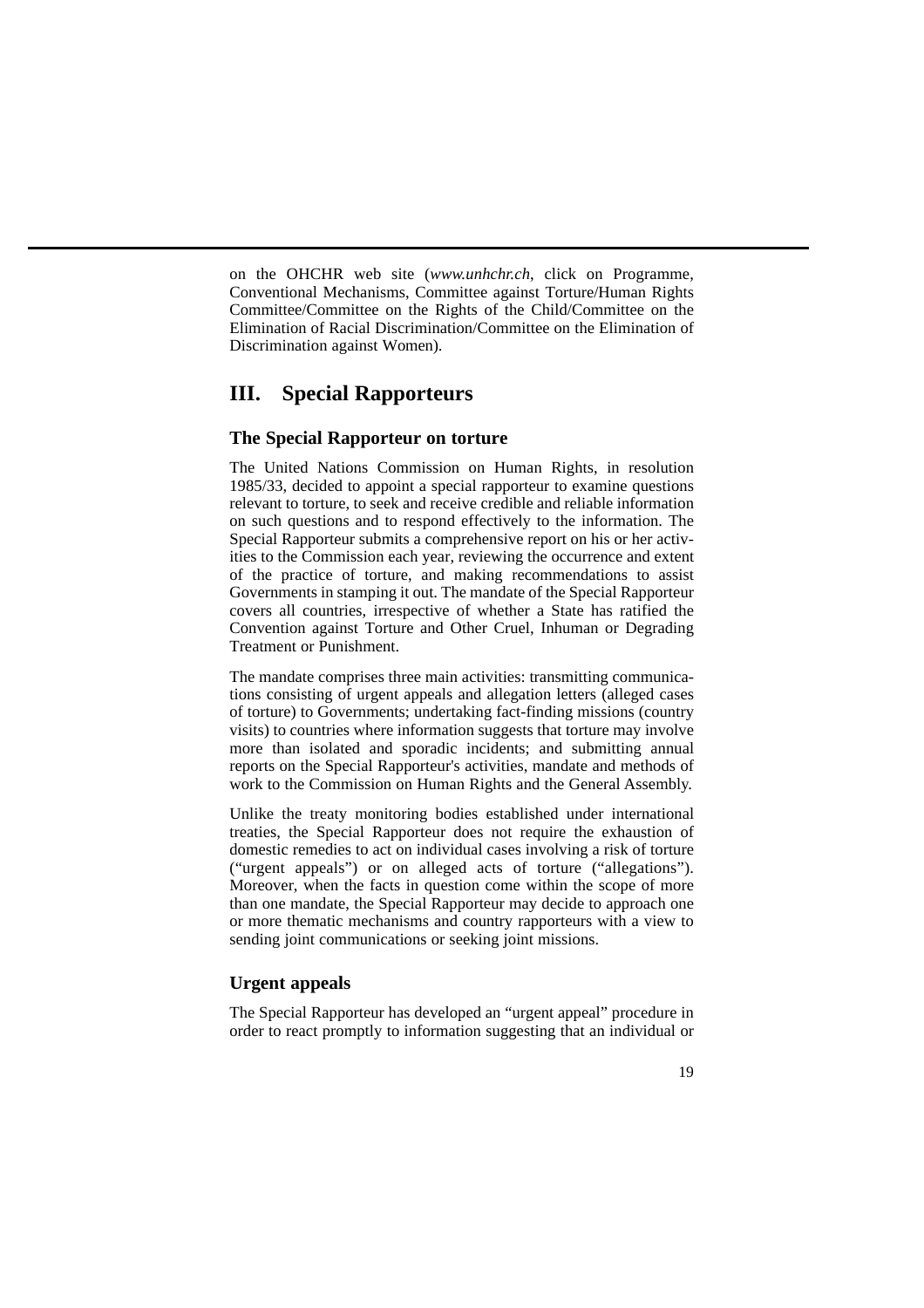a group of individuals is at risk of torture or other forms of ill-treatment, often while in detention, at the hands of public officials or other persons acting at their instigation or with their consent or acquiescence. Owing to the time-sensitive nature of such an appeal, the Special Rapporteur transmits a facsimile directly to the Minister for Foreign Affairs of the country concerned, urging the Government in question to ensure the physical and mental integrity of the person(s) concerned but without drawing any conclusions as to the facts.

The Special Rapporteur also takes action when persons are feared to be at risk of torture or other ill-treatment in the form of corporal punishment, the use of means of restraint contrary to pertinent international legal instruments, prolonged incommunicado detention, solitary confinement, "torturous" conditions of detention, the denial of medical treatment and adequate nutrition, imminent deportation to a country where there is a risk of torture or other ill-treatment, and the threatened use or excessive use of force by law enforcement officials (see "Selected issues" below). The Special Rapporteur also transmits urgent appeals concerning the enactment of legislation that will allegedly undermine the international prohibition of torture, for example by providing for impunity for acts of torture.

## **Allegations**

Allegations of torture received by the Special Rapporteur which do not require him or her to take immediate action are transmitted to Governments in the form of "allegation letters". These letters contain summaries of individual cases of torture received by the Special Rapporteur and, where applicable, include general references to the phenomenon of torture. These general allegations refer to systematic patterns of torture or patterns relating to a specific group of victims or perpetrators, the use of particular methods of torture, detention conditions amounting to ill-treatment, or specific legislation that has an impact on the occurrence of torture. In this context, the Special Rapporteur may address criminal sentencing provisions (e.g. permitting corporal punishment), criminal procedure legislation (e.g. regarding periods of incommunicado detention, interrogation, etc.), legal provisions granting amnesty, and other measures providing for de facto or de jure impunity in violation of the international prohibition of torture.

The Special Rapporteur requests the Government to clarify the substance of the allegations and to forward information on the status of any investigation, the findings of any medical examination, the identity of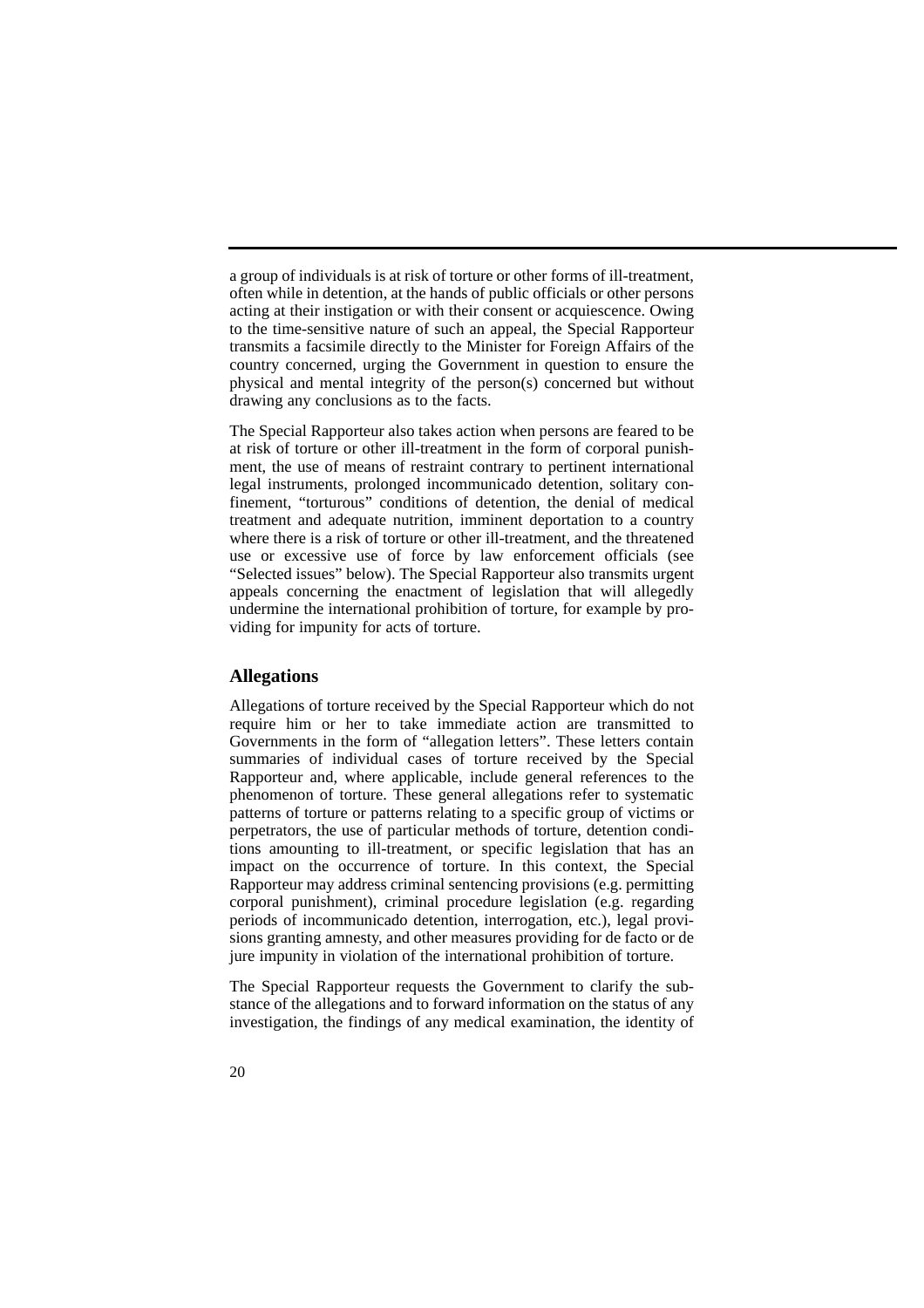the persons responsible for the torture, the disciplinary and criminal sanctions imposed on them, and the nature and amount of compensation paid to the victims or their families. The Special Rapporteur also draws the Government's attention to international human rights instruments prohibiting the alleged acts such as the Universal Declaration of Human Rights, the Convention against Torture or Other Cruel, Inhuman or Degrading Treatment or Punishment, the Convention on the Elimination of All Forms of Discrimination against Women and the Standard Minimum Rules for the Treatment of Prisoners.

## **Fact-finding missions (country visits)**

Country visits enable the Special Rapporteur to obtain firsthand knowledge of the situation as regards torture and other forms of ill-treatment in a particular country with a view to identifying institutional and legislative factors that contribute to such practices and making detailed recommendations to the Government. Although missions are undertaken only at the invitation of a Government, the Special Rapporteur may decide to solicit an invitation. When contemplating such action, the Special Rapporteur takes into account, first and foremost, the number, quality and gravity of the allegations received and the potential impact that the mission may have on the overall human rights situation.

Before a fact-finding mission takes place, the Government is asked to provide the following guarantees to the Special Rapporteur and accompanying United Nations staff: freedom of movement throughout the country; freedom of inquiry, especially in terms of access to all prisons, detention centres and places of interrogation; free contact with central and local authorities of all branches of government; free contact with representatives of NGOs, other private institutions and the media; confidential and unsupervised contacts, where the Special Rapporteur's mandate so requires, with witnesses and other private individuals, including persons deprived of their liberty; and full access to all documentary material relevant to the mandate. The Government is also asked for assurances that no persons, be they officials or private individuals, who have been in contact with the Special Rapporteur in connection with the mandate will suffer threats, harassment or punishment on that account or be subjected to judicial proceedings.

During the mission, the Special Rapporteur meets with government authorities (including the head of the executive), NGOs, representatives of the legal profession, alleged victims of torture and relatives of victims. He or she visits prisons, detention centres and places of interrogation to obtain firsthand knowledge of how the criminal legal process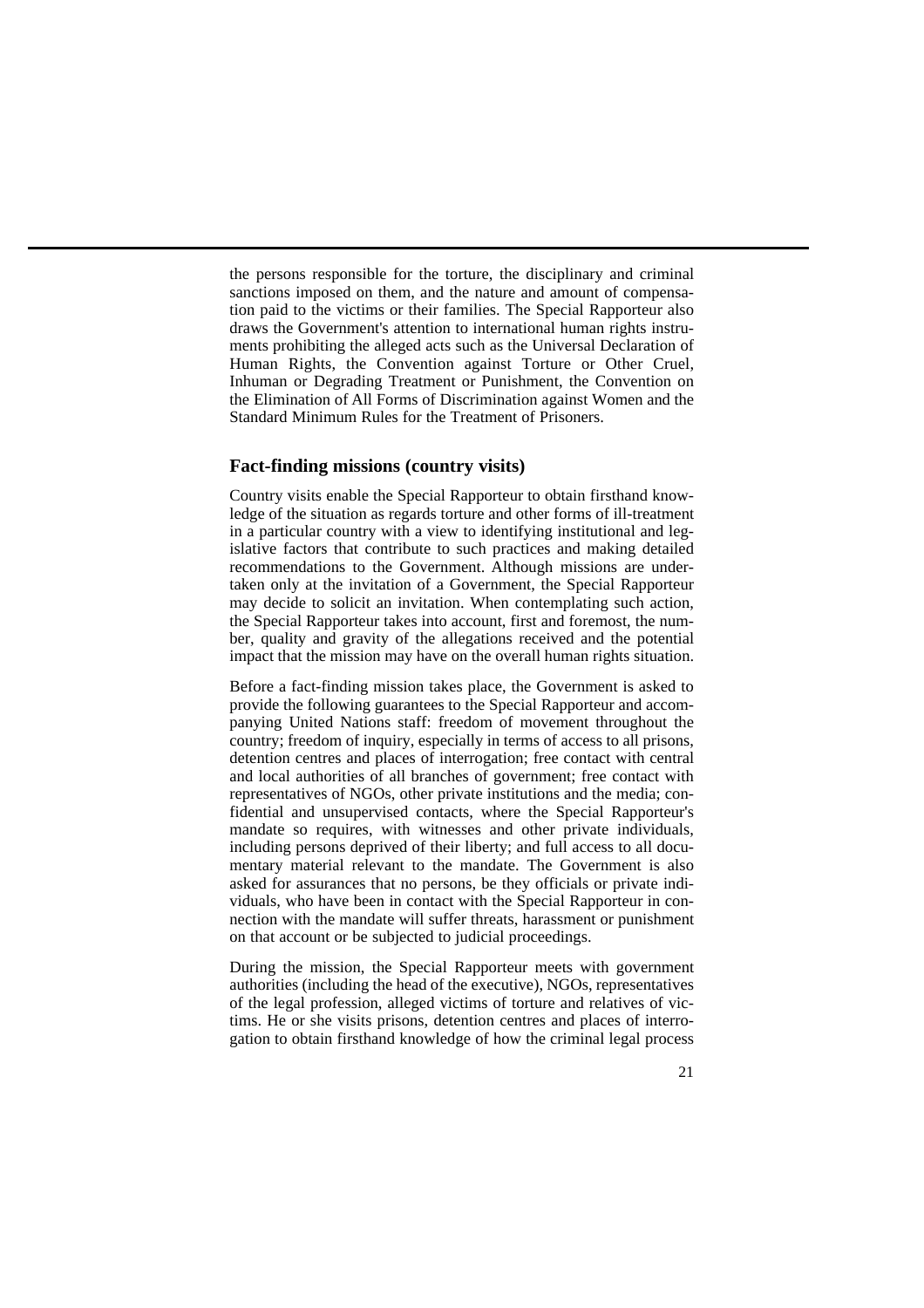operates, from arrest to enforcement of the sentence. Confidential and unsupervised interviews are conducted with victims of torture, witnesses and other private persons, including those deprived of their liberty. In the mission report, the Special Rapporteur may give an account of individual allegations received. Although the monitoring of conditions of detention are not specifically mentioned in the mandate, they may well be pertinent, especially when they constitute a grave risk to the health or life of detainees (see "Selected issues" below).

In the mission report, the Special Rapporteur outlines legislation of relevance to the prohibition of torture such as provisions making torture a crime and provisions governing arrest and detention. Special attention is paid to periods of incommunicado detention, disciplinary sanctions, access to qualified legal representation and legal aid, bail provisions, witness protection, the admissibility of confessions, the status and independence of medical experts and forensic services, and access of members of civil society to places of detention. Lastly, the Special Rapporteur invites suggestions from both State representatives and NGOs regarding the mission's conclusions and recommendations.

## **Reports of the Special Rapporteur**

The Special Rapporteur submits annual reports to the Commission on Human Rights and, since 1999, annual interim reports to the General Assembly. The report to the Commission contains summaries of all correspondence transmitted to Governments by the Special Rapporteur ("urgent appeals" and "other allegations") and of correspondence received from Governments. The Special Rapporteur may also include general observations on specific countries. No conclusions as to individual torture allegations are drawn. The report may address specific issues<sup>10</sup> or developments that influence or are conducive to torture in the world, offering general conclusions and recommendations. Mission reports are usually appended to the main Commission report. The interim report to the General Assembly outlines overall trends and recent

 $\frac{10}{10}$  The following issues have been addressed: the non-derogability of the prohibition of torture (E/CN.4/2002/137); racism and torture (E/CN.4/2001/66); corporal punishment (E/CN.4/1997/7); violation of the prohibition of torture of children (E/CN.4/1996/35); gender-specific forms of torture (E/CN.4/1995/34); the interrelationship between the Special Rapporteur on torture and the Committee against Torture (E/CN.4/1988/17); the role of medical personnel in torture, responsibility for the violation of the prohibition of torture, national standards for correcting and/or preventing torture (E/CN.4/1987/13); types and methods of torture, trade in instruments of torture, torture and violations of other human rights (E/CN.4/1986/15).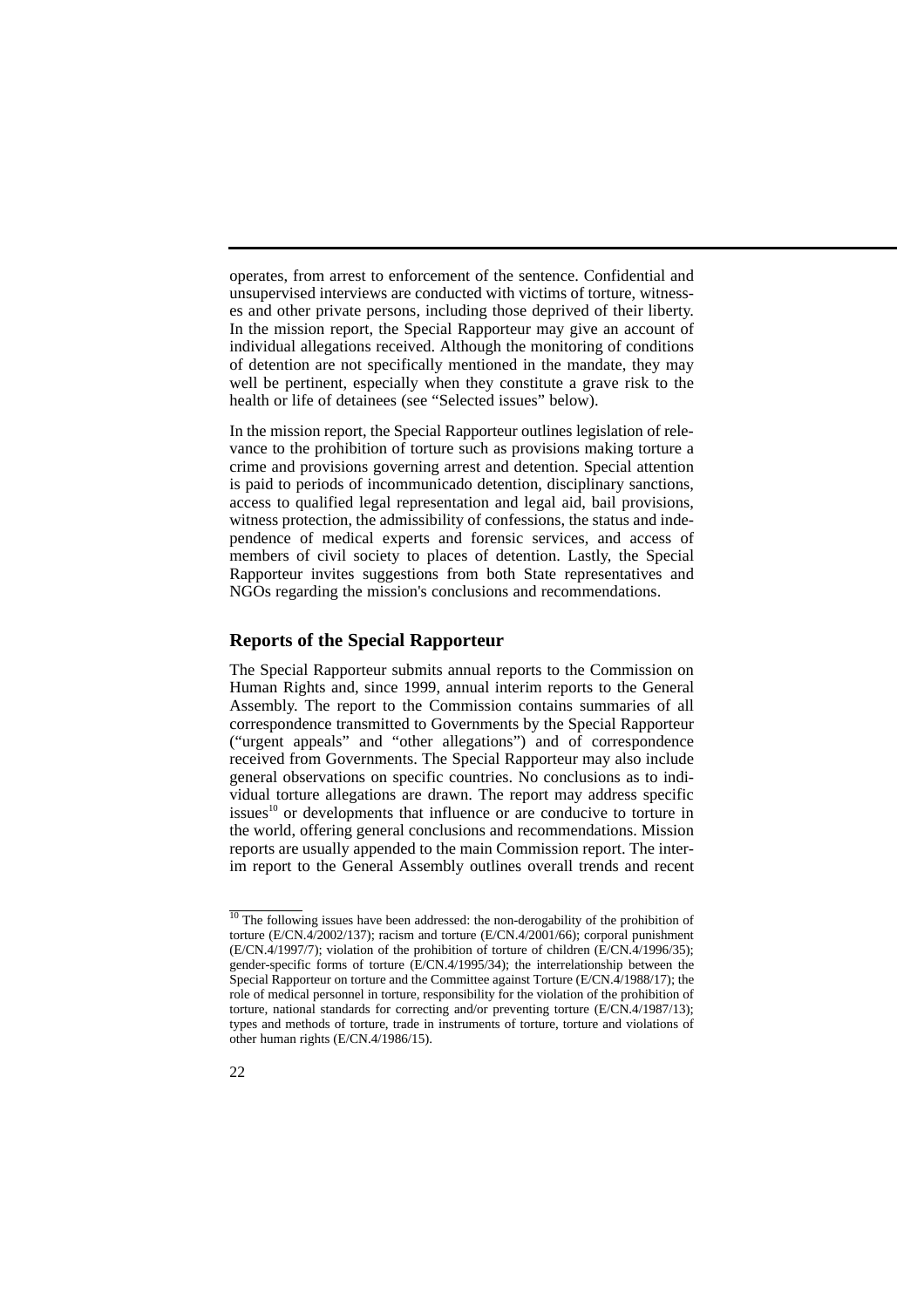factual, legal and procedural developments of relevance to the Special Rapporteur's mandate.<sup>11</sup> The Special Rapporteur presents the reports to the annual sessions of the Commission and General Assembly and they are publicly discussed by both Governments and NGOs.

## **The Special Rapporteur on violence against women, its causes and consequences**

The mandate of the Special Rapporteur on violence against women was created by the Commission on Human Rights in 1994.<sup>12</sup> The first Special Rapporteur structured activities under the mandate according to the substantive breakdown of violence against women contained in the Declaration on the Elimination of Violence against Women:<sup>13</sup> violence against women in the family, violence in the community, and violence perpetrated and condoned by the State. The Declaration defines violence as

any act of gender-based violence that results in, or is likely to result in, physical, sexual, or psychological harm or suffering to women, including threats of such acts, coercion or arbitrary deprivation of liberty, whether occurring in public or in private life.

According to the Declaration, violence against women encompasses, but is not limited to, physical, sexual and psychological violence:

- (a) That occurs in the family, including battering, sexual abuse of female children in the household, dowry-related violence, marital rape, female genital mutilation and other traditional practices harmful to women, non-spousal violence and violence related to exploitation;
- (b) That occurs in the community, including rape, sexual abuse, sexual harassment and intimidation at work, in educational institutions and elsewhere, trafficking in women and forced prostitution;

 $\frac{11}{11}$  The following issues have been addressed: intimidation as a form of torture, enforced or involuntary disappearance as a form of torture, torture and discrimination against sexual minorities, torture and impunity, and prevention and transparency (A/56/156); gender-specific forms of torture, torture and children, torture and human rights defenders, reparation for victims of torture, and torture and poverty (A/55/290); incommunicado detention, the Manual on the Effective Investigation and Documentation of Torture and Other Cruel, Inhuman or Degrading Treatment or Punishment (Istanbul Protocol) and the Rome Statute of the International Criminal Court (A/54/426).

<sup>&</sup>lt;sup>12</sup> Resolution 1994/45 entitled "Question of integrating the rights of women into the human rights mechanisms of the United Nations and the elimination of violence against women" adopted without a vote at the 56th meeting on 4 March 1994.

<sup>&</sup>lt;sup>13</sup> General Assembly resolution 48/104 of 20 December 1993.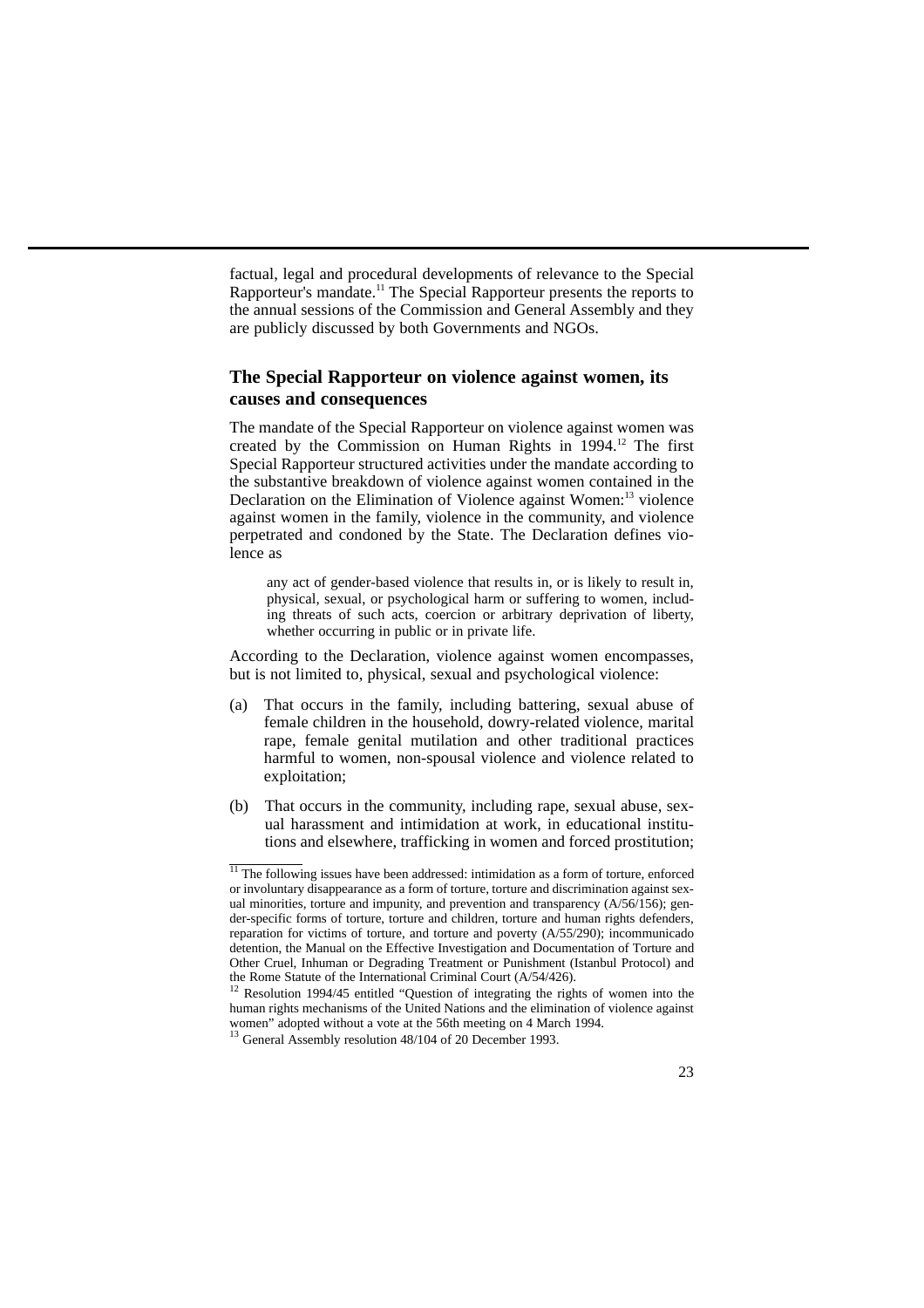(c) That is perpetrated or condoned by the State, including during times of armed conflict.

The working methods of the Special Rapporteur on violence against women are similar to those of the Special Rapporteur on torture (see above): transmitting urgent appeals and allegations, undertaking factfinding missions and submitting annual reports to the Commission on Human Rights on a particular category of violence against women.

#### **Allegations and urgent appeals**

With a view to finding durable solutions to the problem of violence against women, the Special Rapporteur has established procedures for obtaining clarifications and information from Governments, in a humanitarian spirit, on allegations of specific cases of violence against women or of general situations conducive to the perpetration of such violence. Urgent appeals concerning an imminent threat, or fear of a threat, to a woman's right to life or personal security may also be sent to the Special Rapporteur.

The Special Rapporteur can only process cases of violence against women that are gender-specific, i.e. violence or threats of violence directed against women because of their gender.<sup>14</sup> When communications are received, the Special Rapporteur first seeks to verify the allegations and then transmits the information to the Government concerned. When transmitting cases to Governments, the Special Rapporteur:

- 1. Refers to the applicable international human rights standards, including progressive standards of international law, which are alleged to have been violated.
- 2. Urges the competent national authorities to provide the Special Rapporteur with full information on the case concerned with a view to finding a solution or making a recommendation.
- 3. May also request the Government concerned to investigate, prosecute, impose appropriate sanctions, provide compensation or rectify a more general situation, in the light of international standards, with a view to preventing the recurrence of particular violations.

 $14$  The definition of gender-based violence used by the Special Rapporteur is taken from the Declaration on the Elimination of Violence against Women.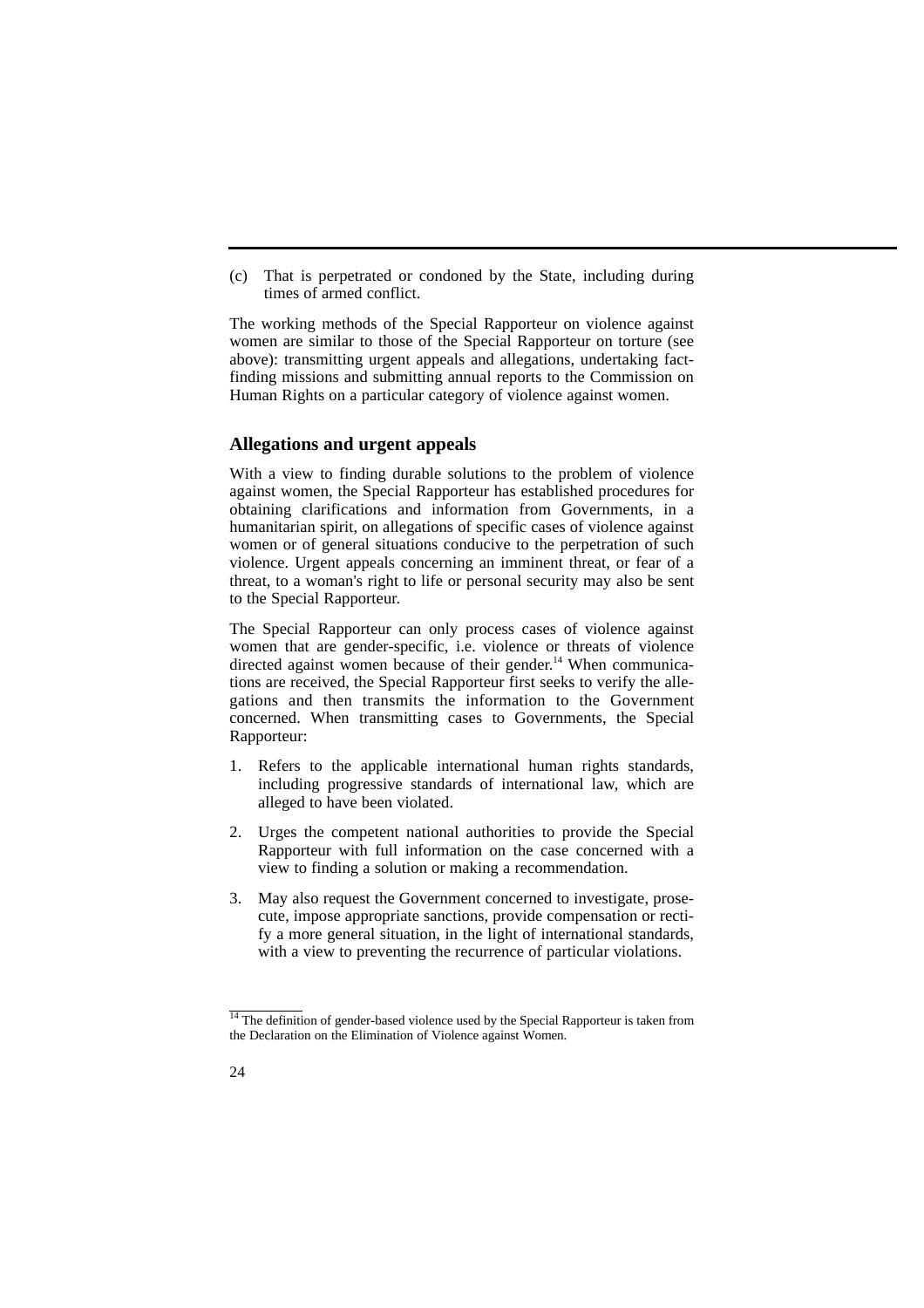#### **Fact-finding missions (country visits)**

In country visits the Special Rapporteur has focused on specific forms of violence, including military sexual slavery, trafficking and forced prostitution, rape by non-governmental individuals and domestic violence. This approach has enabled her to undertake a more detailed analysis of the application of international norms to specific forms of violence in a national context, and to make more detailed assessments of the causes and consequences and the effectiveness of certain preventive and remedial initiatives.

#### **Reports**

The Special Rapporteur is required to submit annual reports to the Commission on Human Rights. Mission reports and a report containing summaries of all correspondence transmitted to Governments by the Special Rapporteur ("urgent appeals" and "other allegations") and of correspondence received from Governments are issued as addenda to the Commission report. The reports are presented by the Special Rapporteur during the Commission's annual session in Geneva and are publicly discussed by both Governments and non-governmental organizations.

Each year the Special Rapporteur's annual report surveys a prevalent form of violence against women falling into one of three categories: violence in the family, violence in the community or violence perpetrated or condoned by the State, including armed conflict. The report documents emerging legal standards on the issue, considers future directions and unresolved issues, and presents general reflections on violence against women and the theme in question, including a number of country case studies.

The Special Rapporteur has characterized impunity as the greatest cause of violence against women. Other causes of violence highlighted by the Special Rapporteur are "historically unequal power relations" between men and women, as manifested in economic discrimination and women's subordination in the family; attitudes to women's sexuality which encourage or demand the control of their sexuality; cultural ideologies that justify the subordination of women, including stereotyped gender roles, beliefs that legitimize certain violent practices as expressions of religion, culture or tradition, and negative stereotypes of women in the media; and doctrines of privacy that deter action to eliminate violence against women in the family. The Special Rapporteur has also considered how the interrelationship between gender and other fac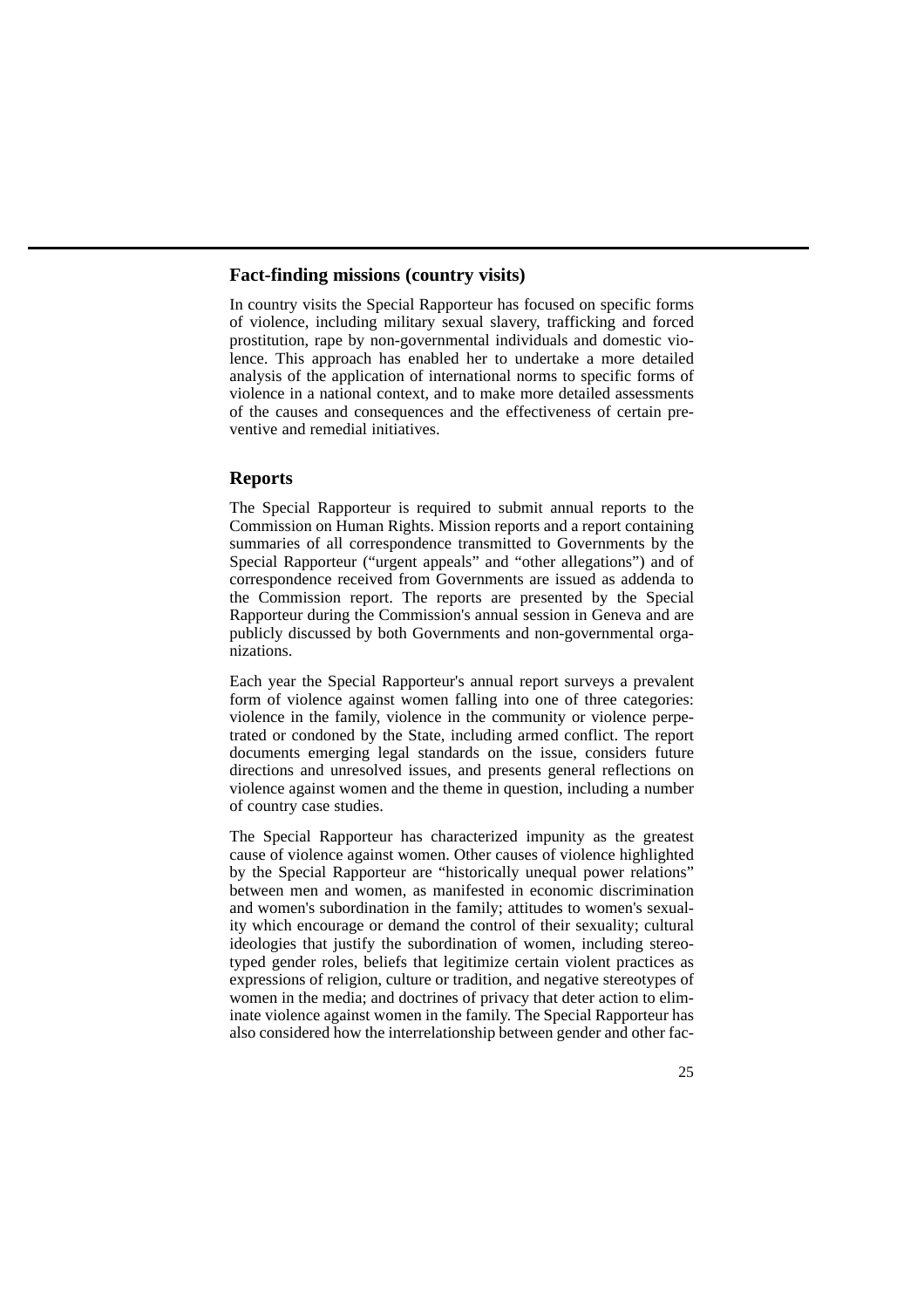tors such as race, ethnic identity, sexual orientation and class shapes the causes of violence against women.

With regard to violence by private (non-governmental) groups and individuals, the Special Rapporteur has noted that States may be held responsible for such violence under international law if the private acts are covered by the provisions of a treaty (such as the Convention on the Elimination of All Forms of Discrimination against Women); the State is in complicity with those who commit the abuses; or the State denies women the equal protection of the law by failing to enforce criminal law in cases of violence against women on an equal basis with cases of other violent crimes; or if the State fails to exercise due diligence to prevent violations, investigate violations that occur, impose appropriate punishment, and ensure adequate compensation for the victim.<sup>15</sup>

# **How to bring information to the attention of the Special Rapporteurs**

Any individual, group, non-governmental organization, inter-governmental agency or Government that has knowledge of the occurrence of acts of torture or other forms of ill-treatment (**allegations**), or fears that such ill-treatment may occur or might be occurring (**urgent appeals**) can bring the information to the Special Rapporteurs' attention. The following information regarding individual cases should be transmitted (if available):

- (a) Full name of the victim;
- (b) Date (at least the month and year) on which the incident(s) of torture occurred;
- (c) Place where the person was seized (city, province, etc.) and location at which the torture was carried out (if known);
- (d) Description of the alleged perpetrators of the violation (including position held and/or State affiliation);
- (e) Description of the form of torture used and any injury suffered or statement of reasons to believe that the person is at risk of torture;

<sup>&</sup>lt;sup>15</sup> See also the United Nations Declaration on the Elimination of Violence Against Women, article 4 of which requires States to pursue by all appropriate means and without delay a policy of eliminating violence against women.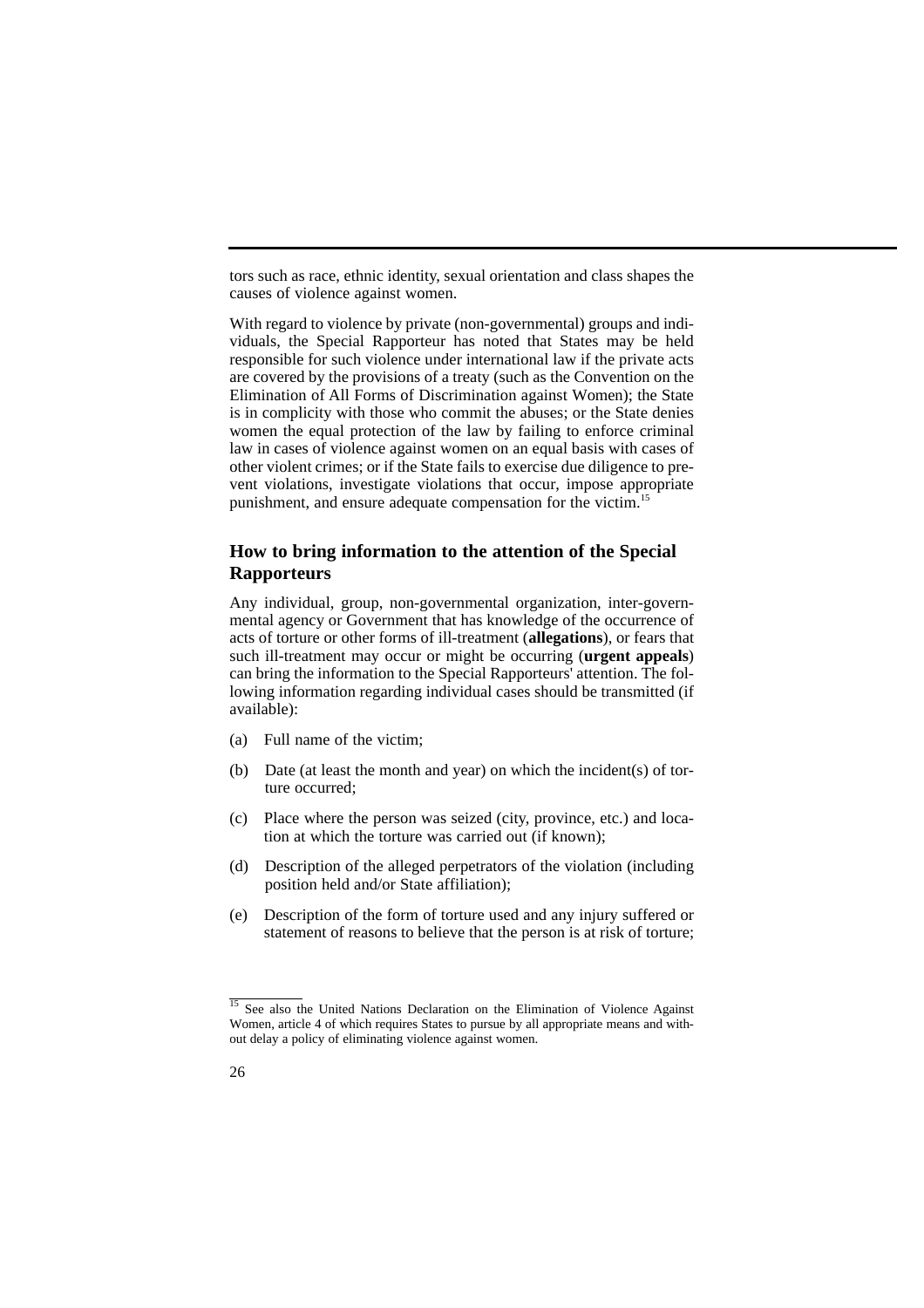(f) Identity of the person or organization submitting the report (name and address, which will be kept confidential).

The Special Rapporteur on violence against women needs the following information, if available:

- (a) A summary of the main points of the case identifying the rights that have been or may be violated. If the State concerned has ratified human rights treaties, an indication of the provisions of the treaties believed to have been violated.
- (b) If the submission concerns a law, practice or policy that affects women in general or women in a specific group, an explanation of how other women or a specific group of women are affected. A consistent pattern in individual cases can be used to demonstrate a general failure to prevent and respond to private abuses.

If the submission concerns violations by private individuals or groups (rather than government officials), the Special Rapporteur requires any information that might indicate that the Government failed to exercise due diligence to prevent, investigate, punish and ensure compensation for the violations, such as:

- (a) Whether or not there is a law that addresses the violation;
- (b) Any defects in existing laws such as inadequate remedies or definitions of rights;
- (c) Refusal or failure by the authorities to register or investigate the case and other similar cases;
- (d) Failure by the authorities to prosecute the case and other similar cases;
- (e) Patterns of gender discrimination in the prosecution or sentencing of cases;
- (f) Statistics and other data concerning the prevalence of the type of violation described in the submission.

Any information coming within the mandates of the Special Rapporteurs should be sent to the following address:

**Special Rapporteur on torture/on violence against women c/o Office of the High Commissioner for Human Rights United Nations Office at Geneva 1211 Geneva 10**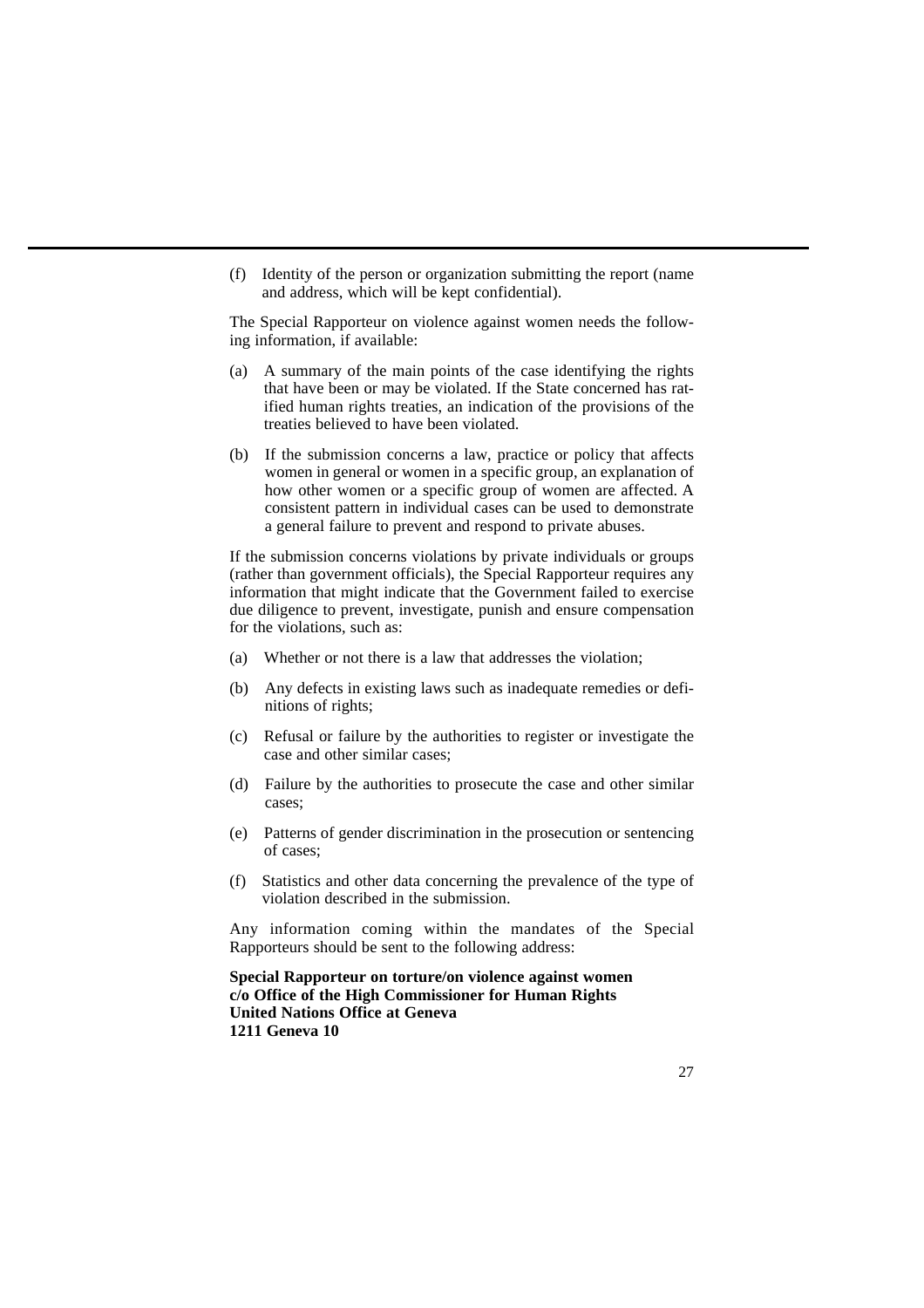#### **Fax.: +41-22-917 9006 E-mail address: webadmin.hchr@unog.ch Switchboard number: +41-22-917 9000 or +41-22-917 1234**

All the annual reports of the Special Rapporteur on torture, the Special Rapporteur on violence against women, and other thematic and country rapporteurs, as well as their mission reports, resolutions, press releases and other relevant documents are accessible on the OHCHR web site (*www.unhchr.ch*, click on Programme, Extra-Conventional Mechanisms, Thematic Mandates, Special Rapporteur on torture/ Special Rapporteur on violence against women).

# **IV. United Nations Voluntary Fund for Victims of Torture**

## **Administration of the Fund**

The physical and psychological after-effects of torture can be devastating and last for years, affecting not only the victims but also members of their families. Assistance in recovering from the trauma suffered can be obtained from organizations that specialize in assisting victims of torture. In December 1981, the General Assembly established the United Nations Voluntary Fund for Victims of Torture to receive voluntary contributions for distribution to NGOs that provide humanitarian assistance to victims of torture and members of their families. The Fund is administered by the Secretary-General on the advice of a Board of Trustees composed of a Chairman and four members with wide human rights experience, who act in their personal capacity as United Nations experts. The Board is authorized by the General Assembly to promote and solicit contributions. As a rule, it meets annually for 10 working days in May. During the session, the Board adopts recommendations on reports regarding the use of previous grants and on applications for new grants. It also meets, inter alia, with regular donors to the Fund, the Committee against Torture and the Special Rapporteur on torture. The Secretariat of the Fund and the Board are based at the Office of the High Commissioner for Human Rights in Geneva.

#### **Type of projects and beneficiaries**

The Fund partially subsidizes projects providing medical, psychological, social, economic, legal or other forms of humanitarian assistance to torture victims and members of their family. Each year, the Fund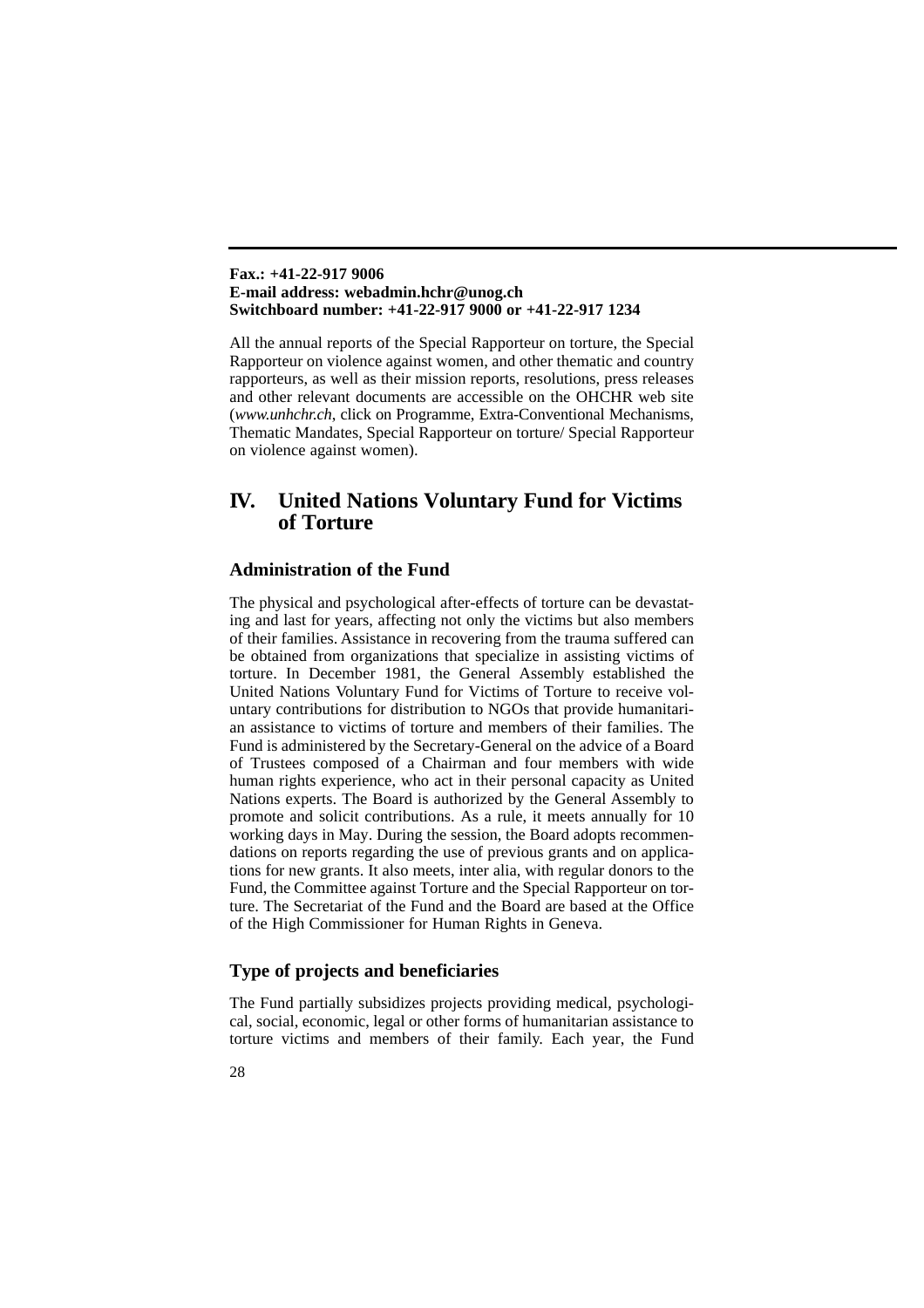finances projects to assist more than 60,000 victims and their family members from all over the world. Subject to the availability of funds, it also subsidizes a limited number of projects to train health professionals and others on how to provide specialized assistance to victims of torture. In May 2001, acting on the Board's recommendations, the Secretary-General approved grants totalling US\$8 million to 187 projects in 70 countries.

#### **Grants from the Fund**

A grant from the Fund covers a 12-month period. The budget for a project must reflect real local costs. The sum requested from the Fund should not represent more than one third of the total budget for the project. Grants for training or for a seminar cannot exceed a sum determined by the Board. New applications for the continuation of a project can be submitted and a new grant recommended provided that the Board receives satisfactory narrative and financial reports on the use of the previous grant.

Applications for grants are judged on their merits, which include the number of victims of torture and members of their families to be assisted by a project, the type of torture and after-effects suffered, the type of assistance needed, the professional experience of the project staff in assisting victims of torture, and case studies of victims to be assisted. Confidential information of this kind is made available only to the Board. The number of grants allocated and their amount are not predetermined or subject to equitable geographical distribution. The Board takes into consideration the increasing need to assist small projects for humanitarian assistance to victims of torture, most of which have minimum financial capacity.

#### **The Fund's cycle**

Each year, the secretariat analyses applications for project grants to determine their admissibility. The Board recommends grants for approval by the Secretary-General on the basis of new contributions registered and admissible applications received. Beneficiaries of grants must submit narrative, financial and audit reports on their use.

#### **Project admissibility and selection criteria**

Criteria for admissibility, as well as other selection criteria, are set forth in the Guidelines of the Fund, which are updated regularly. To be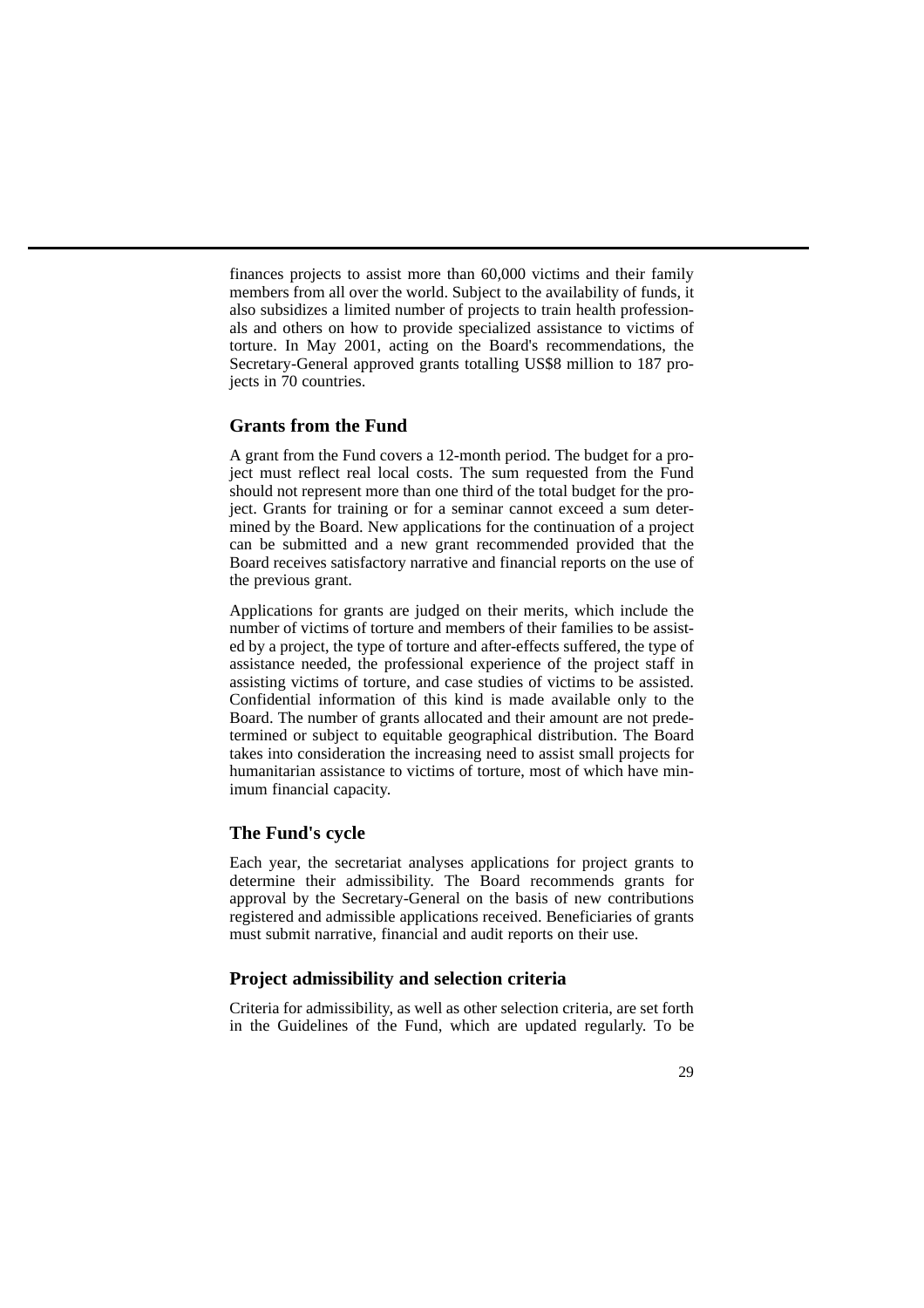admissible, applications for grants must be drafted on the Fund's application form. The Guidelines and forms are accessible in the section of the web site of the Office of the High Commissioner for Human Rights (*www.unhchr.ch*) entitled "Civil Society Support Initiatives" or can be requested from the secretariat of the Fund (see contact numbers below).

#### **Contributions to the Fund**

Since 1983 the Fund has been one of the main international institutions providing grants to NGOs for direct assistance to victims of torture worldwide. Donors are invited to contribute well in advance of the Fund's annual session so that their contribution can be duly registered and used during that year. The Board's practice at its annual session has been to recommend for expenditure all the money available for grants in the Fund. New voluntary contributions are therefore needed every year.

Assistance to victims of torture could be jeopardized if increasing requests to the Fund for assistance are not met on an annual basis. The Fund's support is essential for many organizations worldwide and the increase in requests is expected to continue in the years ahead. The General Assembly, the Commission on Human Rights, the Committee against Torture, the Special Rapporteur on torture, the Secretary-General, the High Commissioner for Human Rights and the Chairman of the Board therefore regularly appeal to Governments, organizations and individuals to contribute annually to the Fund.

Contributions to the Fund can be made: (a) by bank transfer to the "United Nations Geneva General Fund" either in United States dollars (c/o UBS AG, PO Box 2770, CH-1211 Geneva 2, account 240-CO-590- 160.1) or in other currencies (c/o UBS AG, at the same address, account 240-CO-590-160.0, Swift address UBSWCHZH12A); or (b) by cheque to the order of "The United Nations" to be sent to The Treasurer, United Nations Office at Geneva, CH-1211 Geneva 10, Switzerland. In all cases, donors are invited to specify "Payee: account CH, United Nations Voluntary Fund for Victims of Torture".

#### **Reporting on the activities of the Fund**

The Secretary-General submits an annual report to the General Assembly indicating contributions paid or pledged and the total amount of grants approved. The report also reproduces all recommendations adopted by the Board and approved by the Secretary-General and contains a list of subsidized projects. To protect victims of torture, mem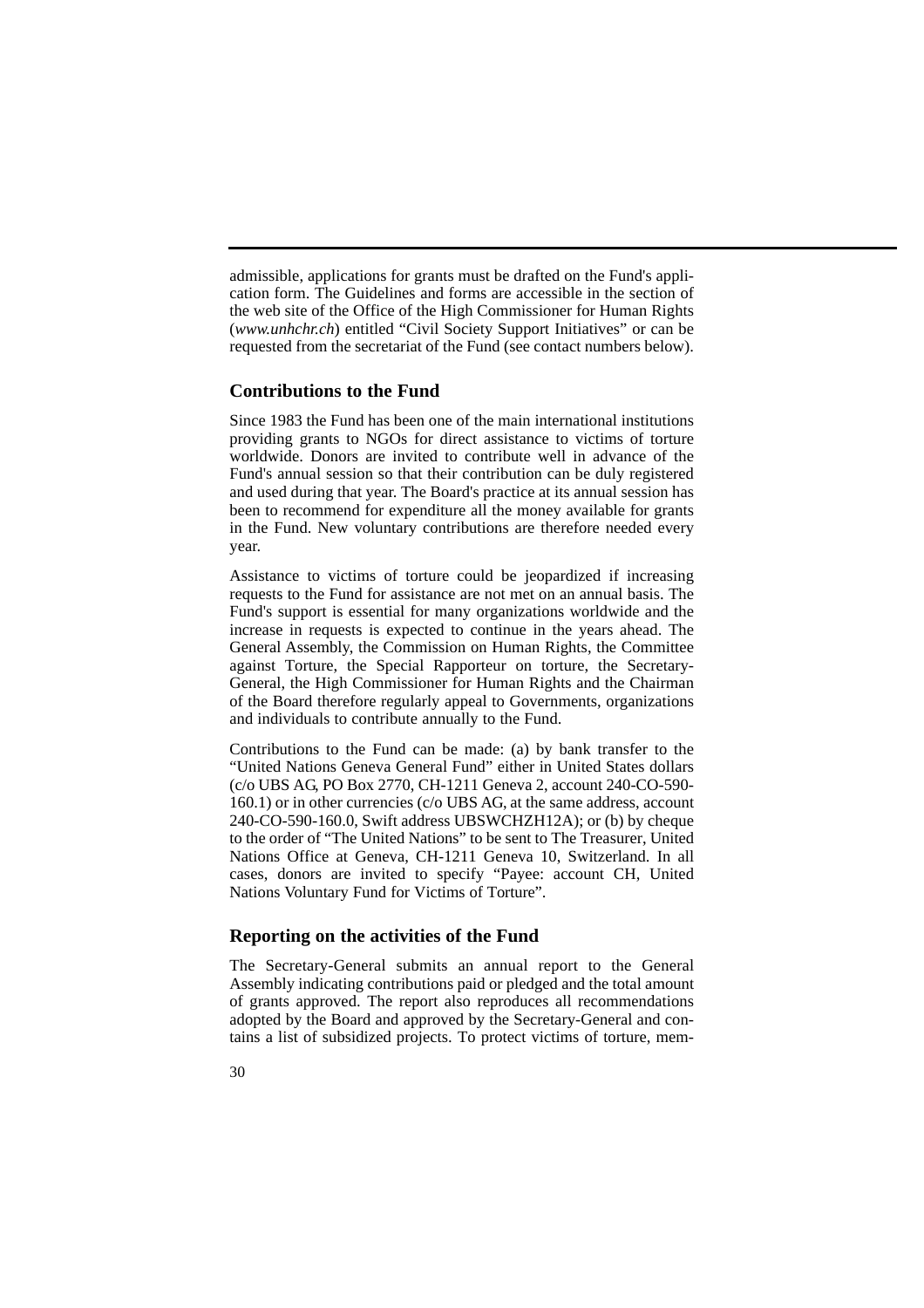bers of their families and the staff of projects financed by the Fund, no other details concerning subsidized projects are provided.

#### **Documents and contacts at the Fund's secretariat**

The guidelines, application and reporting forms, and reports to the General Assembly and the Commission on Human Rights are accessible on the OHCHR web site, which is updated regularly (*http://www.unhchr.ch*/Programmes/ Voluntary or Trust Funds/ United Nations Voluntary Fund for Victims of Torture).

For documentation or any further information on the Fund, please contact the secretariat of the Fund at:

**Trust Funds Unit, Support Services Branch Office of the High Commissioner for Human Rights United Nations Office at Geneva CH-1211 Geneva 10 Tel.: 0041-22 917 9315 Fax: 0041-22 917 9017 E-mail address: unvfvt.hchr@unog.ch**

# **V. Selected issues**

#### **Rape and gender-specific forms of violence**

In accordance with international jurisprudence which establishes that rape constitutes a form of torture,<sup>16</sup> both the Special Rapporteur on tor $ture<sup>17</sup>$  and the Special Rapporteur on violence against women (see above) take action on allegations of rape and sexual assault. The Special Rapporteur on torture can take action on cases of gender-based

<sup>&</sup>lt;sup>16</sup> In its resolution 1998/38, the Commission on Human Rights invited the Special Rapporteur on Torture "to continue to examine questions concerning torture and other cruel, inhuman or degrading treatment or punishment directed against women and conditions conducive to such torture, to make appropriate recommendations concerning the prevention and redress of gender-specific forms of torture, including through rape, and to exchange views with the Special Rapporteur on violence against women with a view to enhancing further their effectiveness and mutual cooperation" (para. 22).

<sup>17</sup> In presenting his 1992 report to the Commission on Human Rights, the Special Rapporteur on torture stated that since it was clear that rape or other forms of sexual assault against women in detention were a particularly ignominious violation of the inherent dignity and the right to physical integrity of the human being, they constituted an act of torture (summary record of the twenty-first meeting, United Nations document E/CN.4/1992/SR.21, para. 35).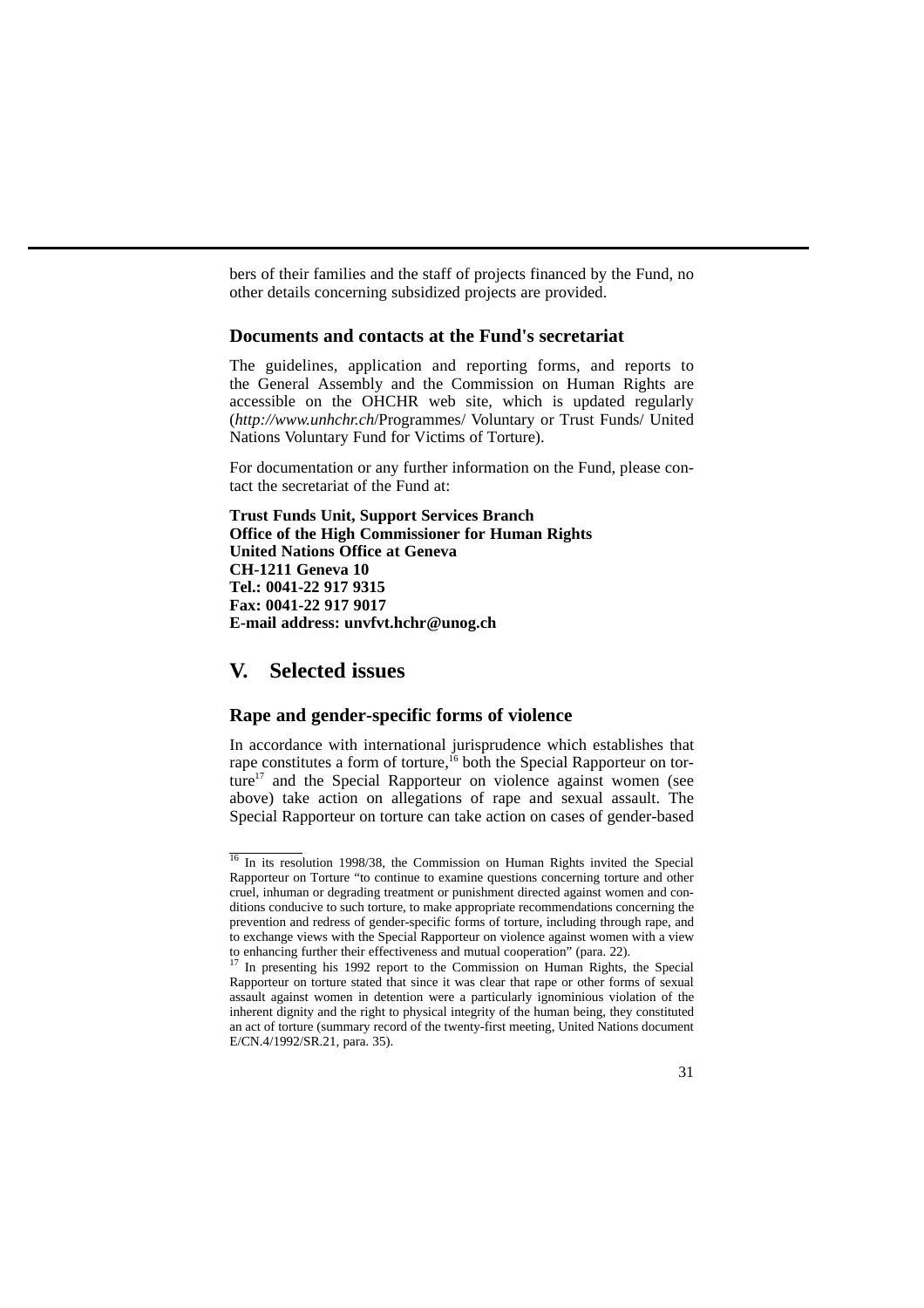violence only if it has been exercised by public agents or with their consent or acquiescence.<sup>18</sup> The Special Rapporteur on violence against women considers that cultural practices that involve "severe pain and suffering" (and may be considered "torture-like") such as female genital mutilation, honour killings, Sati and similar cultural practices that brutalize the female body must be eliminated as quickly as possible. International standards that clearly establish the State's duty to eradicate domestic violence have emerged since the 1980s.<sup>19</sup> Custom, tradition and religion cannot be invoked by States parties to defend violence against women in the family or to shield from international scrutiny cultural practices that are violent towards women.<sup>20</sup>

In March 2000 the Human Rights Committee adopted General Comment No. 28 on equality between men and women, paragraph 11 of which requests States parties to assist the Committee in assessing compliance with article 7 on torture and cruel, inhuman or degrading treatment by providing it with information on measures taken to eliminate genital mutilation, to prevent forced abortion and forced sterilization, and to provide women who have become pregnant as a result of rape with access to safe abortions.<sup>21</sup>

#### **Incommunicado detention**

Torture is most frequently practised when a person is held without access to a lawyer, his or her family and relatives or groups from civil society (incommunicado detention). In resolution 1999/32, the Commission on Human Rights reminded all States that "prolonged incommunicado detention may facilitate the perpetration of torture and can in itself constitute a form of cruel, inhuman or degrading treatment" (para. 5). Hence, even in cases where no independent risk of torture exists for a person held in incommunicado detention, the Special Rapporteur on torture considers that action in the form of an urgent appeal may be taken where such detention is prolonged. The Special Rapporteur further believes that prolonged incommunicado detention in a secret or unknown place may amount to torture as described in article 1 of the Convention against Torture and Other Cruel, Inhuman or Degrading Treatment or Punishment.

<sup>&</sup>lt;sup>18</sup> In particular, the Special Rapporteur on torture has addressed the issues of sexual abuse and harassment, virginity testing, forced abortion and forced miscarriage (see documents E/CN.4/1995/34 and A/55/290).

<sup>&</sup>lt;sup>19</sup> See, in particular, the Declaration on the Elimination of Violence against Women and General Recommendation No. 19 of the Committee on the Elimination of Discrimination against Women.

<sup>&</sup>lt;sup>20</sup> See United Nations document E/CN.4/2002/83.

<sup>&</sup>lt;sup>21</sup> United Nations document HRI/GEN/1/Rev.5.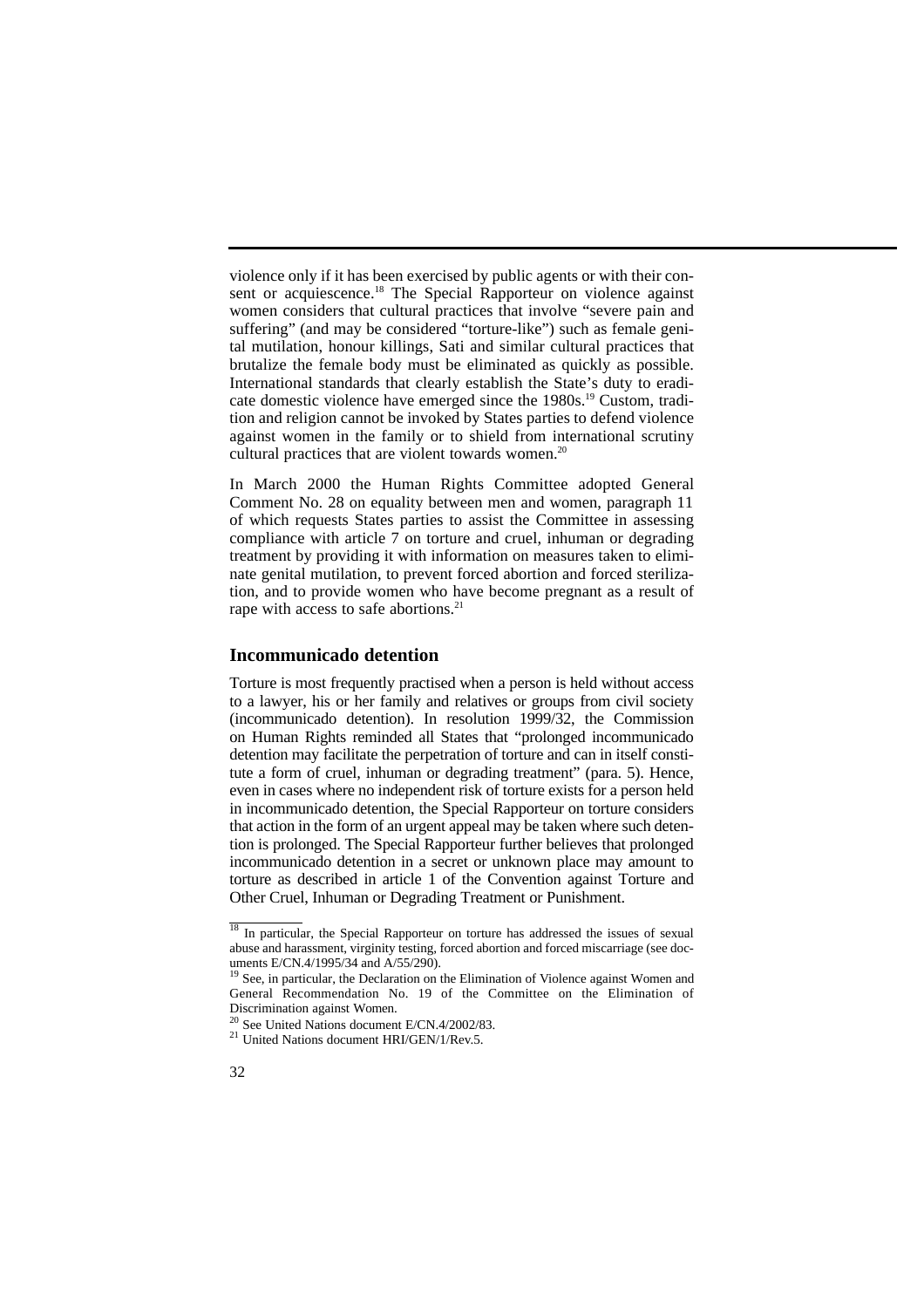#### **Corporal punishment**

Although "lawful sanctions" fall outside the international definition of torture, cruel, inhuman or degrading punishment, including corporal punishment, is considered to be unlawful under international law. Lawful sanctions refer only to penal practices that are widely accepted as legitimate by the international community and are compatible with basic internationally accepted standards. The Commission on Human Rights held in resolution 1998/38 that corporal punishment "can amount to cruel, inhuman or degrading punishment or even to torture".

## **Intimidation/threats**

In resolution 2001/62, the Commission on Human Rights condemned "all forms of torture, including through intimidation, as described in article 1 of the Convention against Torture and Other Cruel, Inhuman or Degrading Treatment or Punishment" (para. 2). According to the Special Rapporteur on torture, information on threats and intimidation is often a crucial element in assessing whether a person is at risk of physical torture and other forms of ill-treatment.

In resolution 2001/11, the Commission on Human Rights reiterated its concern at the "continued reports of intimidation and reprisals against private individuals and groups who seek to cooperate with the United Nations and representatives of its human rights bodies", and invited the Secretary-General to submit to it a report containing a compilation and analysis of information on alleged reprisals against such individuals and groups.

## **Retaliation against victims, witnesses and any other person acting on behalf of torture victims**

The Special Rapporteur on torture also intervenes when measures of retaliation are taken or threatened against victims of torture, their relatives, members of civil society, lawyers working on torture complaints and medical or other experts acting on behalf of torture victims.<sup>22</sup> The

 $\frac{22}{2}$  In particular, the Special Rapporteur on torture takes into account article 13 of the Convention against Torture and paragraph 2(b) of the Istanbul Protocol (see under "Pertinent international instruments"). Article 13 of the Convention states: "Each State Party shall ensure that any individual who alleges he has been subjected to torture in any territory under its jurisdiction has the right to complain to, and to have his case promptly and impartially examined by, its competent authorities. Steps shall be taken to ensure that the complainant and witnesses are protected against all ill-treatment or intimidation as a consequence of his complaint or any evidence given."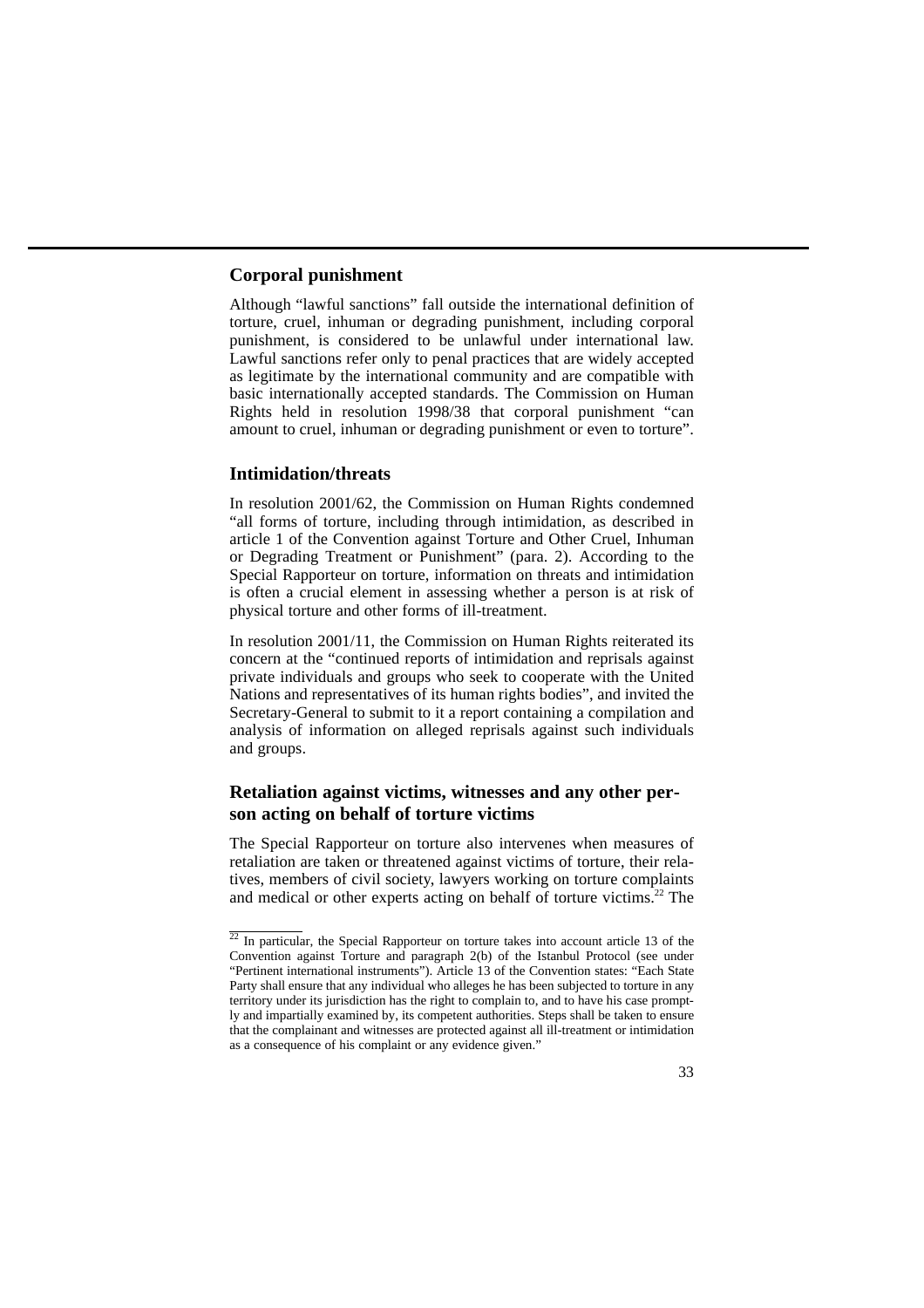Special Rapporteurs pay particular attention to reprisals against individuals or groups for cooperating with them and request Governments to adopt appropriate and effective measures to protect the persons concerned from any form of intimidation. The Special Rapporteurs may act jointly in this regard with the Special Representative of the Secretary-General on human rights defenders.

#### **Torture and non-State actors**

According to the definition of torture contained in article 1 of the Convention against Torture, an act of "severe pain or suffering" qualifies as torture only if it is inflicted "by or at the instigation of or with the consent or acquiescence of a public official or other person acting in an official capacity". Acts of torture or other forms of ill-treatment by members of law enforcement agencies, paramilitary groups, civil defence forces or other forces operating with or tolerated by the Government fall within this definition. The Special Rapporteur on torture considers that State responsibility also arises where national authorities are "unable or unwilling" to provide effective protection from ill-treatment (i.e. fail to prevent or remedy such acts), including ill-treatment by non-State actors.

## **Imminent expulsion of persons to a country where they are at risk of torture (refoulement)**

An individual or a group of individuals at risk of "imminent" deportation to a country where there are reasonable grounds to believe that an identifiable risk of torture or other ill-treatment exists, and where no other effective national legal recourse, for example with suspensive effect on the deportation, can be relied on by the person(s) at risk of deportation, may use the following mechanisms. $^{23}$ 

In cases submitted to the Committee against Torture invoking a risk of deportation (allegedly in violation of article 3 of the Convention), the Committee may request the State party concerned to take interim measures, i.e. not to expel the author of the communication while the matter is under consideration. To benefit from the protection afforded under

 $\frac{23}{23}$  In cases where the "deporting" country is a State party to the European Convention for the Protection of Human Rights and Fundamental Freedoms, applicants may prefer to have recourse to the European Court of Human Rights, which has inherent jurisdiction to request a State party to take effective interim measures such as a stay of deportation.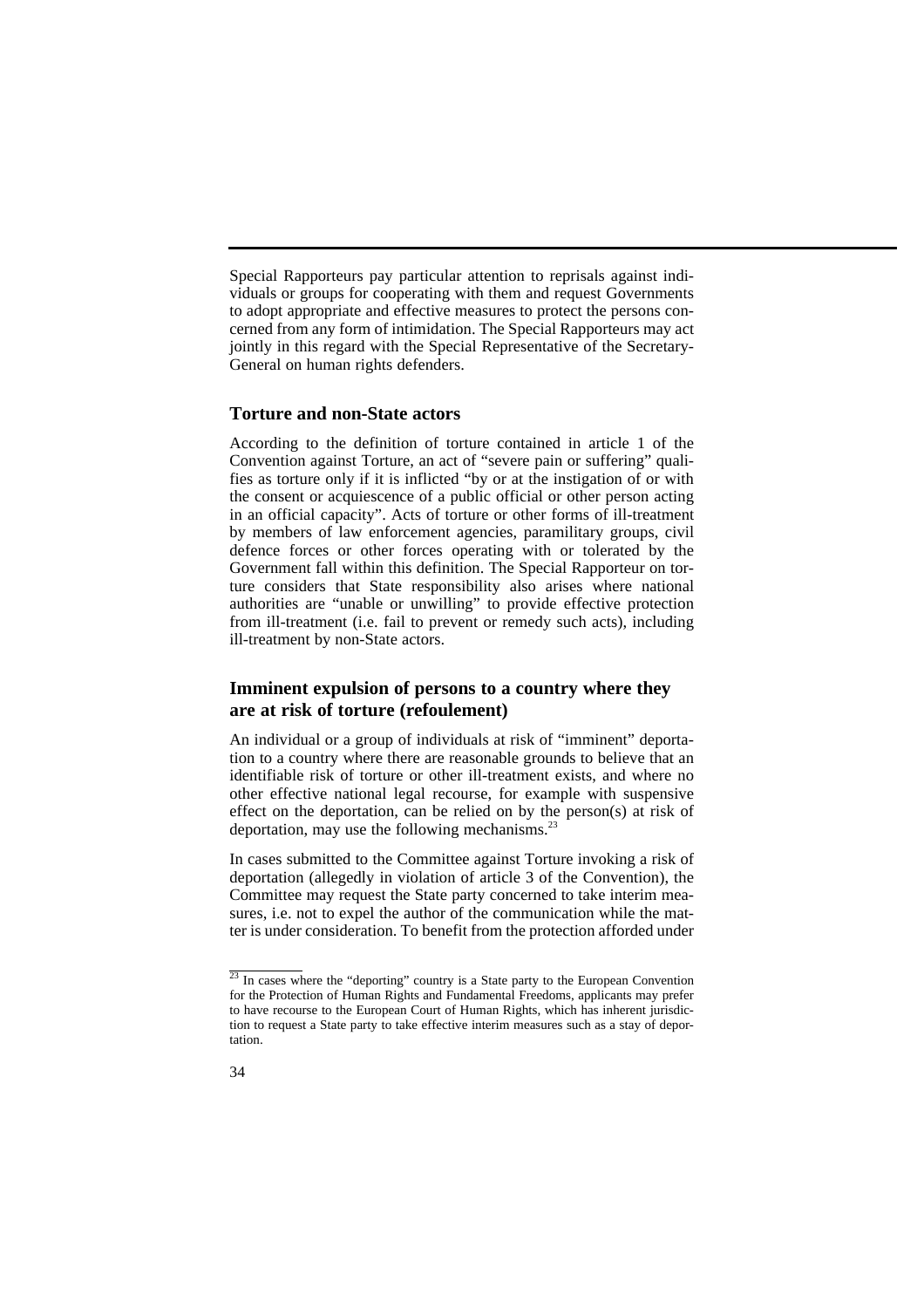article 3 of the Convention, applicants must show that their expulsion would have the foreseeable consequence of exposing them to a "real and personal" risk of being tortured. The Committee has stressed on several occasions that this protection is absolute, and that considerations of a procedural nature or "the nature of the activities in which the person engaged [are] not a relevant consideration in the taking of a decision in accordance with article 3 of the Convention." The Committee has expressly stated that article 3 applies "irrespective of whether the individual concerned has committed crimes and the seriousness of those crimes".

The Special Rapporteur on torture may urge a Government to refrain from deporting persons to a country where they would be at risk of torture (or to a transit country where they would be at serious risk of further deportation to such a country) unless it obtains unequivocal guarantees that the persons concerned will not be subjected to ill-treatment and establishes a system to monitor their treatment after their return. The Special Rapporteur on torture considers that the deporting State also incurs responsibility where the authorities of the target country are "unable or unwilling" to provide effective protection from illtreatment by non-State agents. If the urgency of the situation or other stringent factors prevent individuals from submitting their cases to the Committee against Torture, the Special Rapporteur will act on their behalf if they demonstrate that deportation is imminent and that a "serious risk of torture" exists in the target country.

## **Conditions of detention**

Very severe prison conditions have been held to fall within the mandate of the Special Rapporteur on torture because the pain or suffering they inflict may place them close to the borderline between cruel, inhuman or degrading treatment and torture. They have sometimes been described as falling into a "grey area" between torture and other forms of cruel, inhuman and degrading treatment or punishment owing to lack of evidence of the intentional or purposive element required by the term "torture". In assessing the severity of prison conditions, the Special Rapporteur on torture takes into consideration factors such as: the space at the disposal of detainees; the supply of water and other articles needed for personal hygiene; the provision of adequate clothing and bedding; the quantity and quality of food and drinking water; recreational facilities (including outdoor exercise); admission of visitors; provision of medical assistance; sanitation, heating, lighting and ventilation; the disciplinary regime; the complaints system; and the behaviour of prison personnel.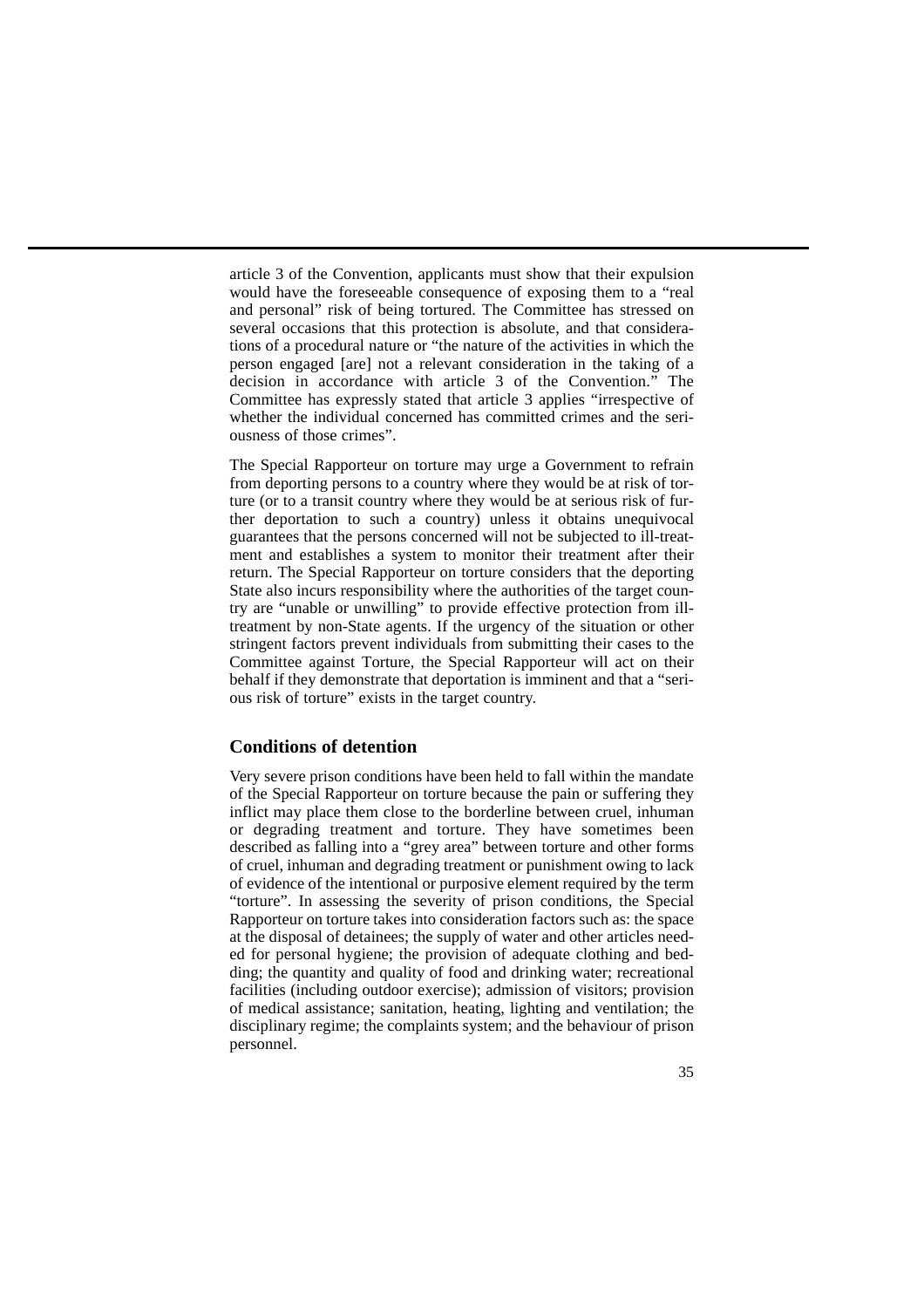#### **Denial of medical treatment**

The intentional withholding of medical treatment from persons in places of detention or in other State institutions such as orphanages or from persons injured by an act attributable to public officials falls within the mandate of the Special Rapporteur on torture. On receipt of such information, the Special Rapporteur requests prompt and appropriate medical treatment for the persons concerned, invoking, in particular, rules 22, 25 and 26 of the Standard Minimum Rules for the Treatment of Prisoners. Pursuant to rule 22, detainees should have access to at least one qualified medical officer with some knowledge of psychiatry and to a qualified dental officer. Sick prisoners who require specialist treatment should be transferred to specialized institutions or civil hospitals. Rule 25 states that medical officers should daily see all sick prisoners, all who complain of illness, and any prisoner to whom their attention is specially directed, and should report to the director of the institution whenever they consider that a prisoner's physical or mental health has been or will be harmed by continued imprisonment or by any condition of imprisonment. They should regularly inspect and advise the director on the quantity and quality of food, the hygiene and cleanliness of the institution and the prisoners, and observance of the rules concerning physical education (rule 26).

#### **Methods of restraint**

Under international law, the use of methods of restraint is primarily governed by the Standard Minimum Rules for the Treatment of Prisoners. Rule 33 states that instruments of restraint such as handcuffs, chains, irons and straitjackets should never be applied as a punishment and that chains or irons should not be used as restraints. Other instruments of restraint should be used only to prevent escape during a transfer, on medical grounds or as a last resort to prevent prisoners from injuring themselves or others or from damaging property. Rule 34 states that instruments of restraint must not be applied for any longer time than is strictly necessary. The Special Rapporteur on torture may intervene in response to information to the effect that these rules have not been respected.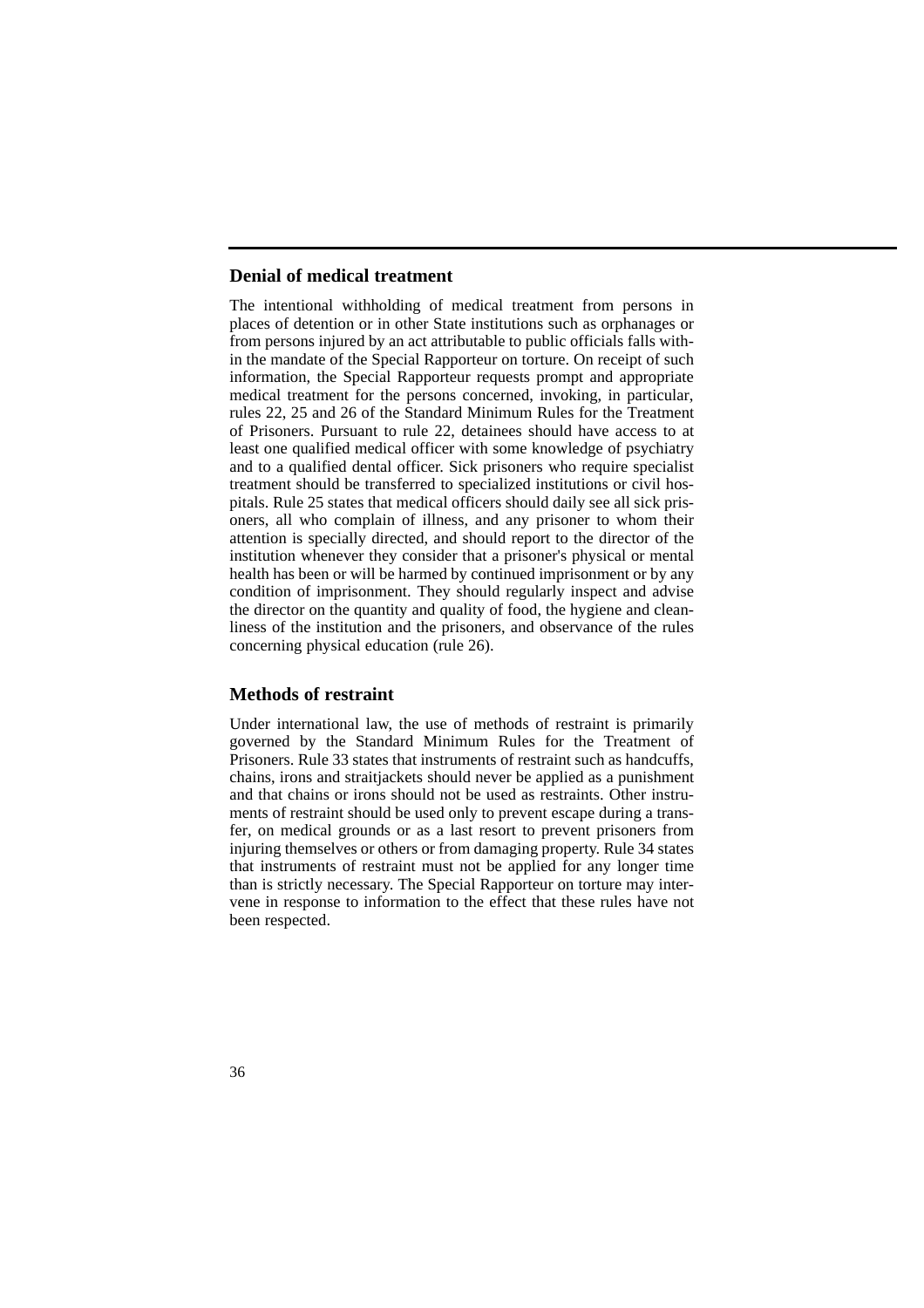#### **Annex 1**

#### **Model complaint form**

for communications under:

- Optional Protocol to the International Covenant on Civil and Political Rights
- Convention Against Torture, or
- Convention on the Elimination of Racial Discrimination

Please indicate which of the above procedures you are invoking:

…………………………………………………………………………………

#### Date: ………….

#### **I. Information on the author of the complaint:**

| Name:        |                          |
|--------------|--------------------------|
| Nationality: | Date and place of birth: |
|              |                          |
|              |                          |

Address for correspondence on this complaint: ...................................

Submitting the communication:

on the author's own behalf: ………..………………… on behalf of another person: ………..…………………

[If the complaint is being submitted on behalf of another person:]

Please provide the following personal details of that other person:

|              | First name(s): $\dots \dots \dots \dots \dots \dots \dots \dots \dots$ |
|--------------|------------------------------------------------------------------------|
| Nationality: | Date and place of birth:                                               |
|              |                                                                        |

Address or current whereabouts: ……….………………………………………

If you are acting with the knowledge and consent of that person, please provide that person's authorization for you to bring this complaint: …………

#### *Or*

If you are not so authorized, please explain the nature of your relationship with that person: …………………… and detail why you consider it appropriate to bring this complaint on his or her behalf: …………..…………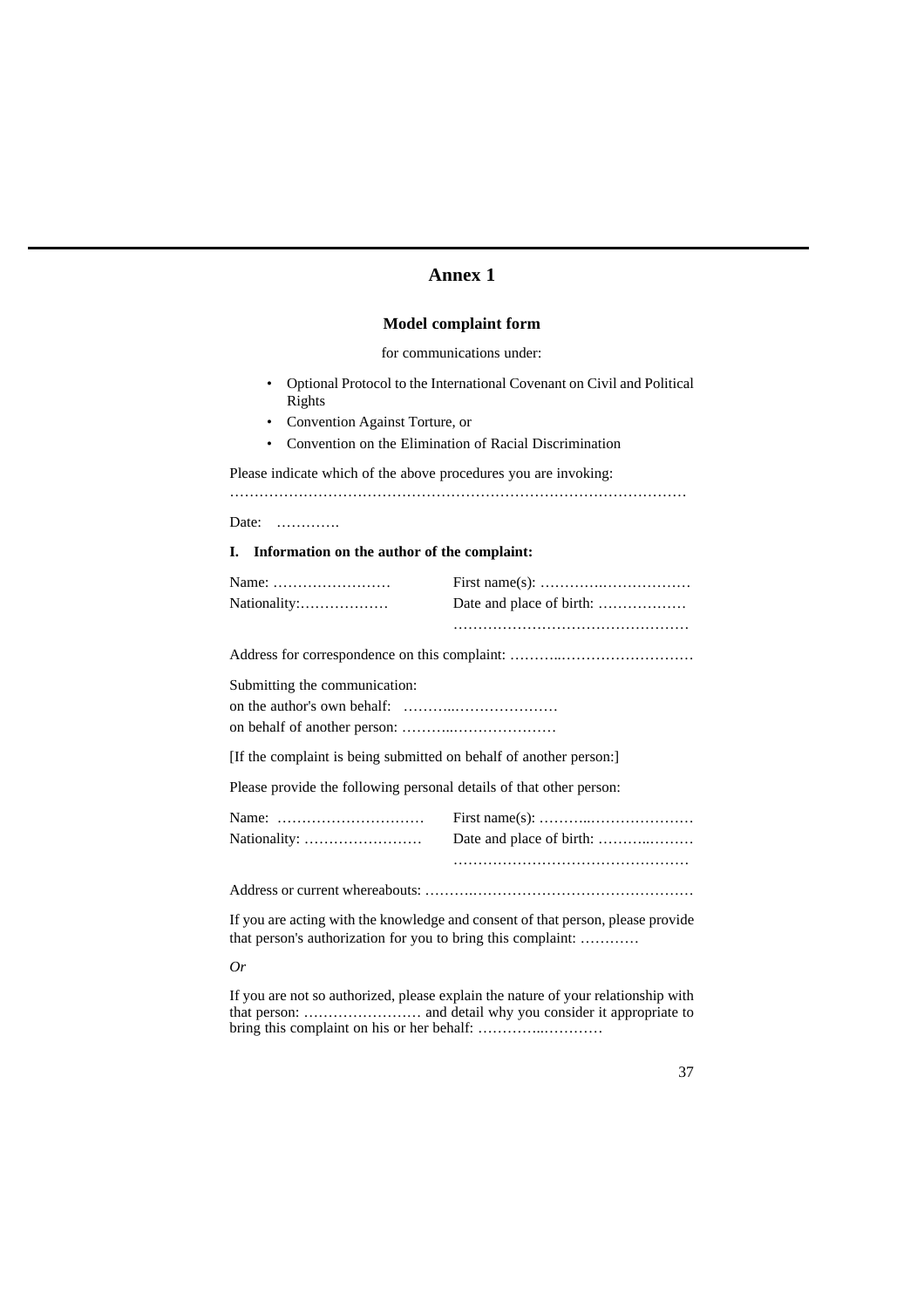#### **II. State concerned/articles violated/domestic remedies**

Name of the State that is either a party to the Optional Protocol (in the case of a complaint to the Human Rights Committee) or has made the relevant declaration (in the case of complaints to the Committee Against Torture or the Committee on the Elimination of Racial Discrimination): ……………………

Articles of the Covenant or Convention alleged to have been violated:

…………………………………………………………………………………

*Exhaustion of domestic remedies:*

Steps taken by or on behalf of the alleged victims to obtain redress within the State concerned for the alleged violation - detail which procedures have been pursued, including recourse to the courts and other public authorities, which claims you have made, at which times, and with which outcomes:

…………………..……………………………………………………………

If you have not exhausted these remedies on the ground that their application would be unduly prolonged, that they would not be effective, that they are not available to you, or for any other reason, please explain your reasons in detail: …………………………………………………………………………………

#### **III. Other international procedures**

Have you submitted the same matter for examination under another procedure of international investigation or settlement (e.g. the Inter-American Commission on Human Rights, the European Court of Human Rights, or the African Commission on Human and Peoples' Rights)? ………………………

If so, detail which procedure(s) have been, or are being, pursued, which claims you have made, at which times, and with which outcomes:

…………………………………………………………………………………

#### **IV. Facts of the complaint**

Detail, in chronological order, the facts and circumstances of the alleged violations. Include all matters which may be relevant to the assessment and consideration of your particular case. Please explain how you consider that the facts and circumstances described violate your rights:

………………………….……………………………………………………… ………………………….……………………………………………………… ………………………….……………………………………………………… *Author's signature:* …………………………………

38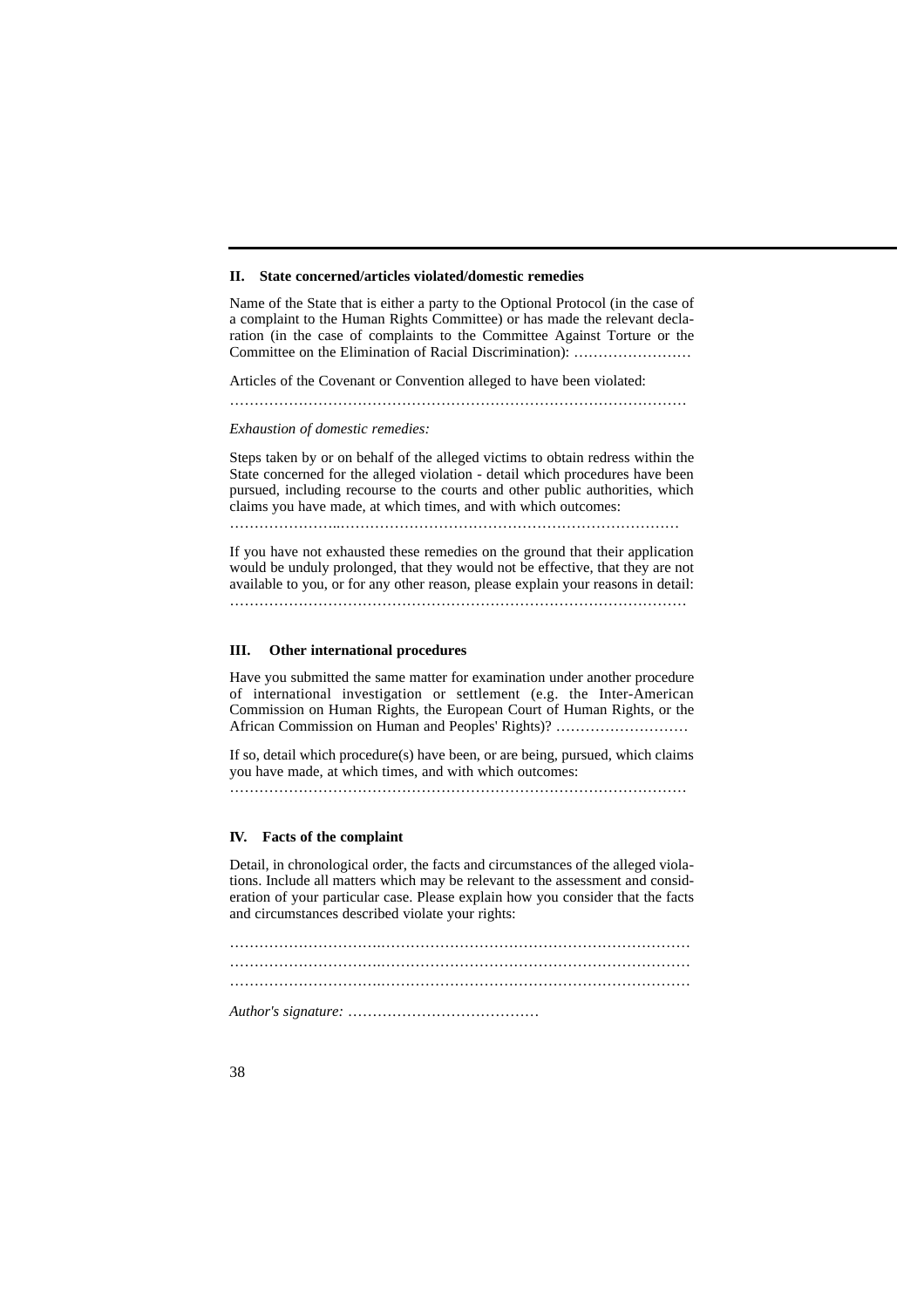[The blanks under the various sections of this model communication simply indicate where your responses are required. You should take as much space as you need to set out your responses.]

Checklist of supporting documentation (copies, not originals, to be enclosed with your complaint):

Written authorization to act (if you are bringing the complaint on behalf of another person and are not otherwise justifying the absence of specific authorization): ……..

- Decisions of domestic courts and authorities on your claim (a copy of the relevant national legislation is also helpful): ………………………………
- Complaints to and decisions by any other procedure of international investigation or settlement: ………………………………………………………
- Any documentation or other corroborating evidence you possess that substantiates your description in Part IV of the facts of your claim and/or your argument that the facts described amount to a violation of your rights: ………………………………………………………………………………

If you do not enclose this information and it needs to be sought specifically from you, or if accompanying documentation is not provided in the working languages of the Secretariat, the consideration of your complaint may be delayed.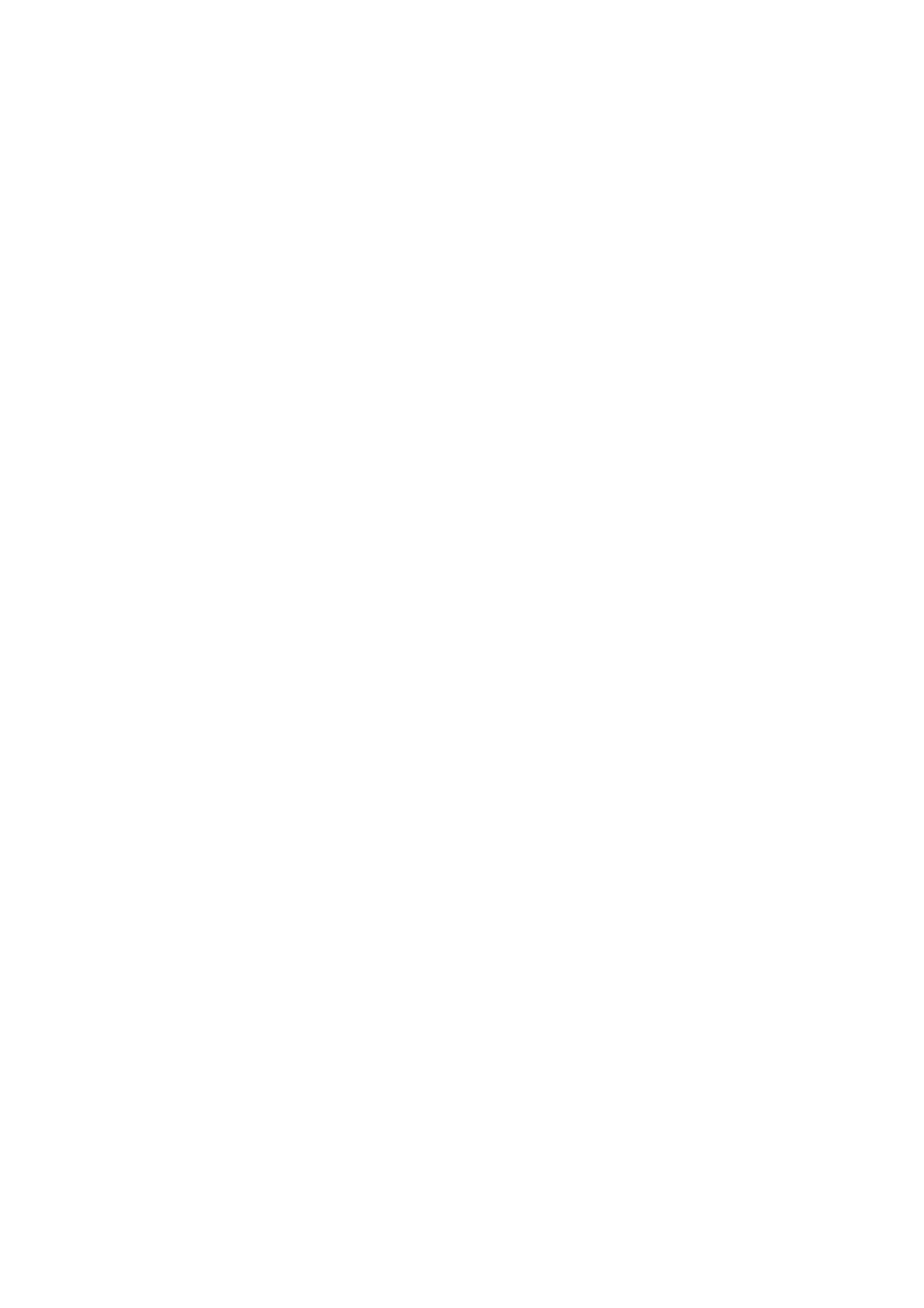## **Annex 2**

#### **Complaint Guidelines**

for communications under the Optional Protocol to the Convention on the Elimination of All Forms of Discrimination Against Women

#### **1. Information concerning the author(s) of the communication**

- Family name
- First name
- Date and place of birth
- Nationality/citizenship
- Passport/identity card number (if available)
- Sex
- Marital status/children
- **Profession**
- Ethnic background, religious affiliation, social group (if relevant)
- Present address
- Mailing address for confidential correspondence (if other than present address)
- Fax/telephone/e-mail
- Indicate whether you are submitting the communication as:
	- Alleged victim(s). If there is a group of individuals alleged to be victims, provide basic information about each individual.
	- On behalf of the alleged victim(s). Provide evidence showing the consent of the victim(s), or reasons that justify submitting the communication without such consent.

#### **2. Information concerning the alleged victim(s) (if other than the author)**

- Family name
- First name
- Date and place of birth
- Nationality/citizenship
- Passport/identity card number (if available)
- Sex
- Marital status/children
- **Profession**
- Ethnic background, religious affiliation, social group (if relevant)
- Present address
- Mailing address for confidential correspondence (if other than present address)
- Fax/telephone/e-mail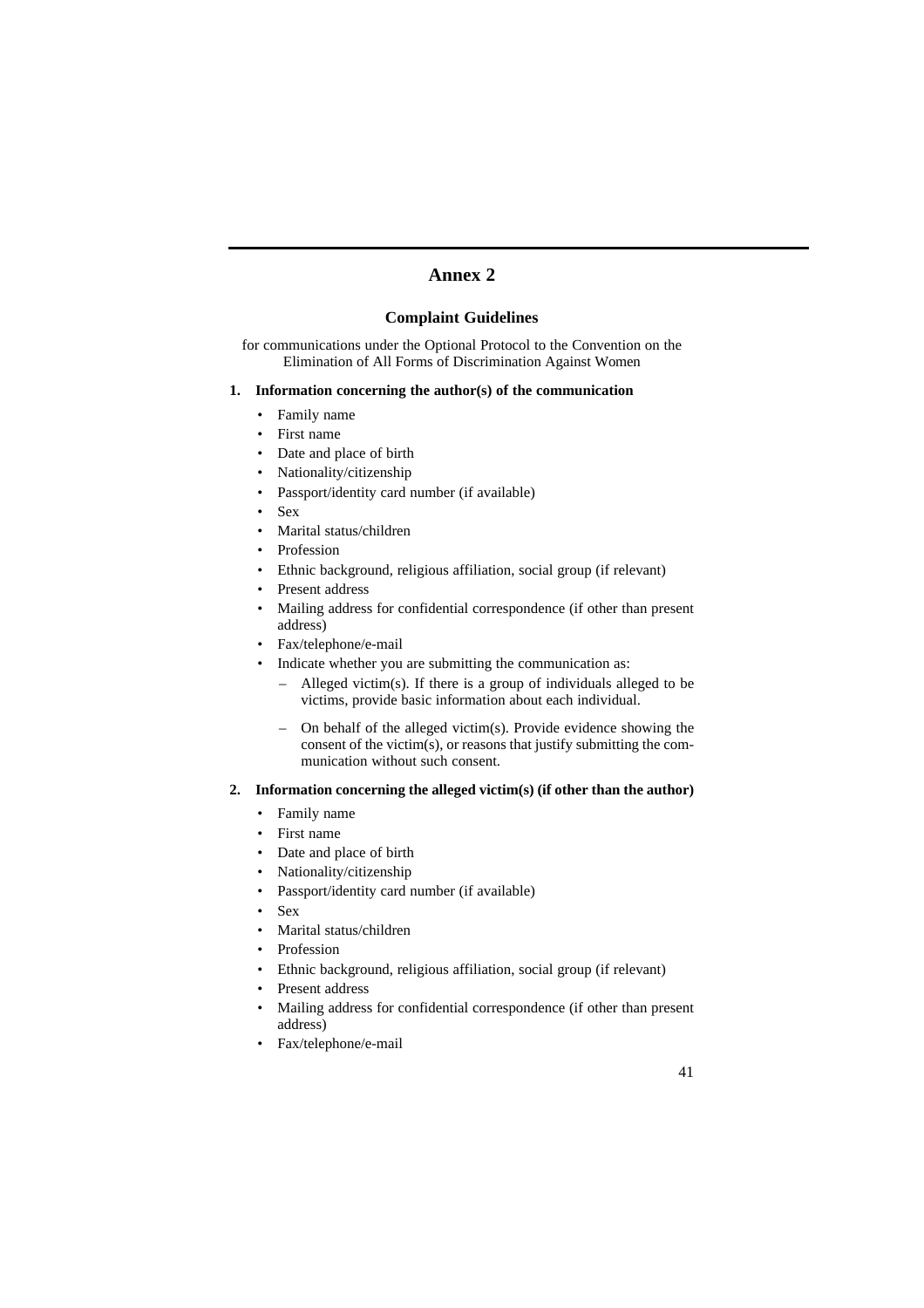#### **3. Information on the State party concerned**

• Name of the State party (country)

#### **4. Nature of the alleged violation(s)**

Provide detailed information to substantiate your claim, including:

- Description of alleged violation(s) and alleged perpetrator(s)
- $Date(s)$
- Place(s)
- Provisions of the Convention on the Elimination of All Forms of Discrimination against Women that were allegedly violated. If the communication refers to more than one provision, describe each issue separately.

#### **5. Steps taken to exhaust domestic remedies**

Describe the action taken to exhaust domestic remedies; for example, attempts to obtain legal, administrative, legislative, policy or programme remedies, including:

- Type(s) of remedy sought
- Date(s)
- Place(s)
- Who initiated the action
- Which authority or body was addressed
- Name of court hearing the case (if any).
- If domestic remedies have not been exhausted, explain why.

*Please note*: Enclose copies of all relevant documentation.

#### **6. Other international procedures**

Has the same matter already been examined or is it being examined under another procedure of international investigation or settlement? If yes, explain:

- Type of procedure(s)
- $Date(s)$
- Place(s)
- Results (if any)

*Please note*: Enclose copies of all relevant documentation.

#### **7. Date and signature**

Date/place:

Signature of author(s) and/or victim(s):

#### **8. List of documents attached (do** *not* **send originals, only copies)**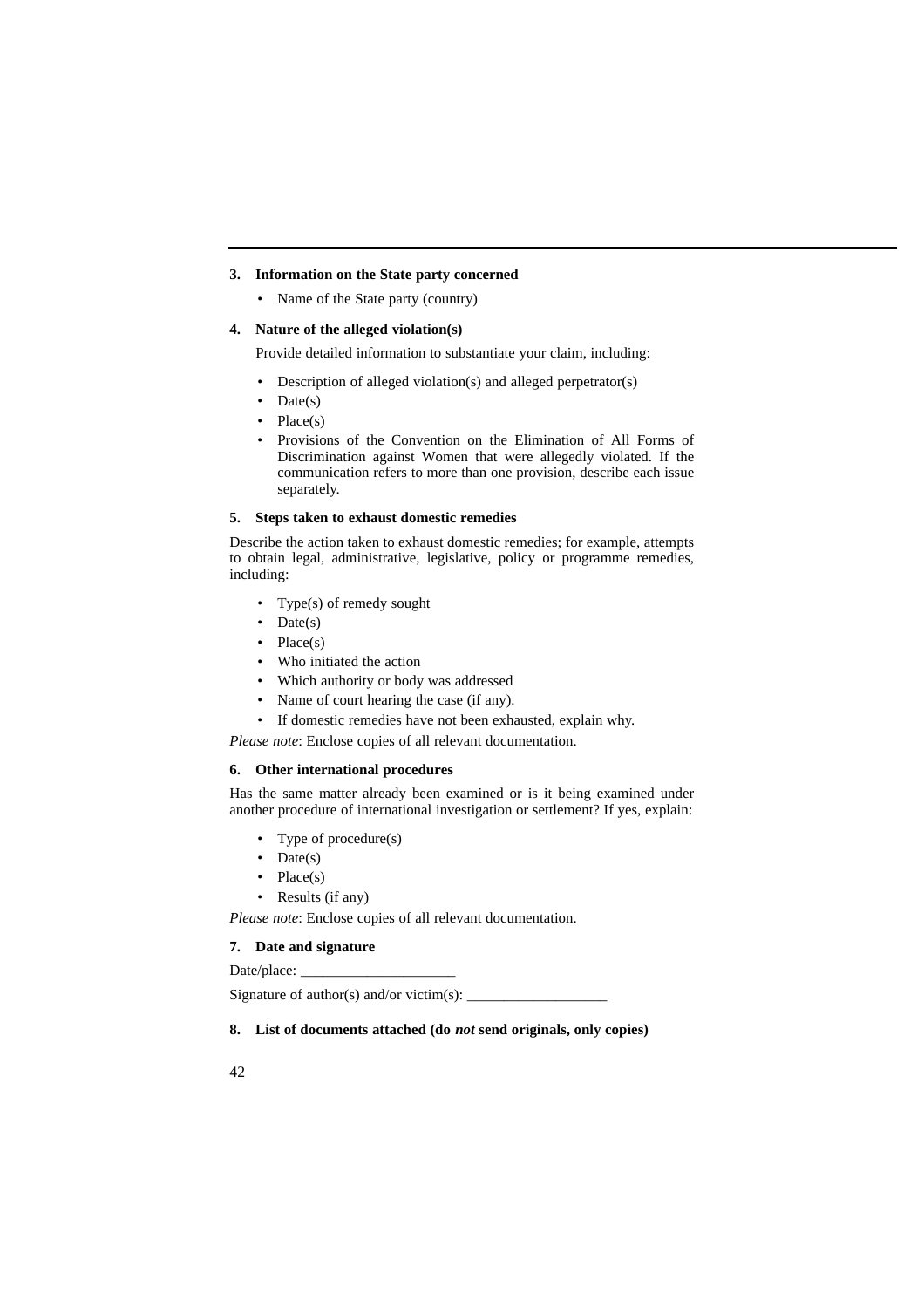#### **Annex 3**

## **SPECIAL RAPPORTEUR OF THE COMMISSION ON HUMAN RIGHTS ON TORTURE**

#### **Model questionnaire to be completed by persons alleging torture or their representatives**

Information on the torture of a person should be transmitted to the Special Rapporteur in written form and sent c/o Office of the High Commissioner for Human Rights, United Nations Office at Geneva, CH-1211 Geneva 10, Switzerland. Although it is important to provide as much detail as possible, the lack of a comprehensive account should not necessarily preclude the submission of reports. However, the Special Rapporteur can only deal with clearly identified individual cases containing the following minimum elements of information:

- a. Full name of the victim;
- b. Date on which the incident(s) of torture occurred (at least as to the month and year);
- c. Place where the person was seized (city, province, etc.) and location at which the torture was carried out (if known);
- d. Indication of the forces carrying out the torture;
- e. Description of the form of torture used and any injury suffered as a result;
- f. Identity of the person or organization submitting the report (name and address, which will be kept confidential).

Additional sheets should be attached where space does not allow for a full rendering of the information requested. Also, copies of any relevant corroborating documents such as medical or police records should be supplied where it is believed that such information may contribute to a fuller account of the incident. Only copies and not originals of such documents should be sent.

#### **I. Identity of the person(s) subjected to torture**

- A. Family name
- B. First and other names
- C. Sex: Male \_\_\_\_\_\_\_\_\_\_ Female \_\_\_\_\_\_\_\_
- D. Birth date or age \_\_\_\_\_\_\_\_\_\_\_\_\_\_\_\_\_\_\_\_\_\_\_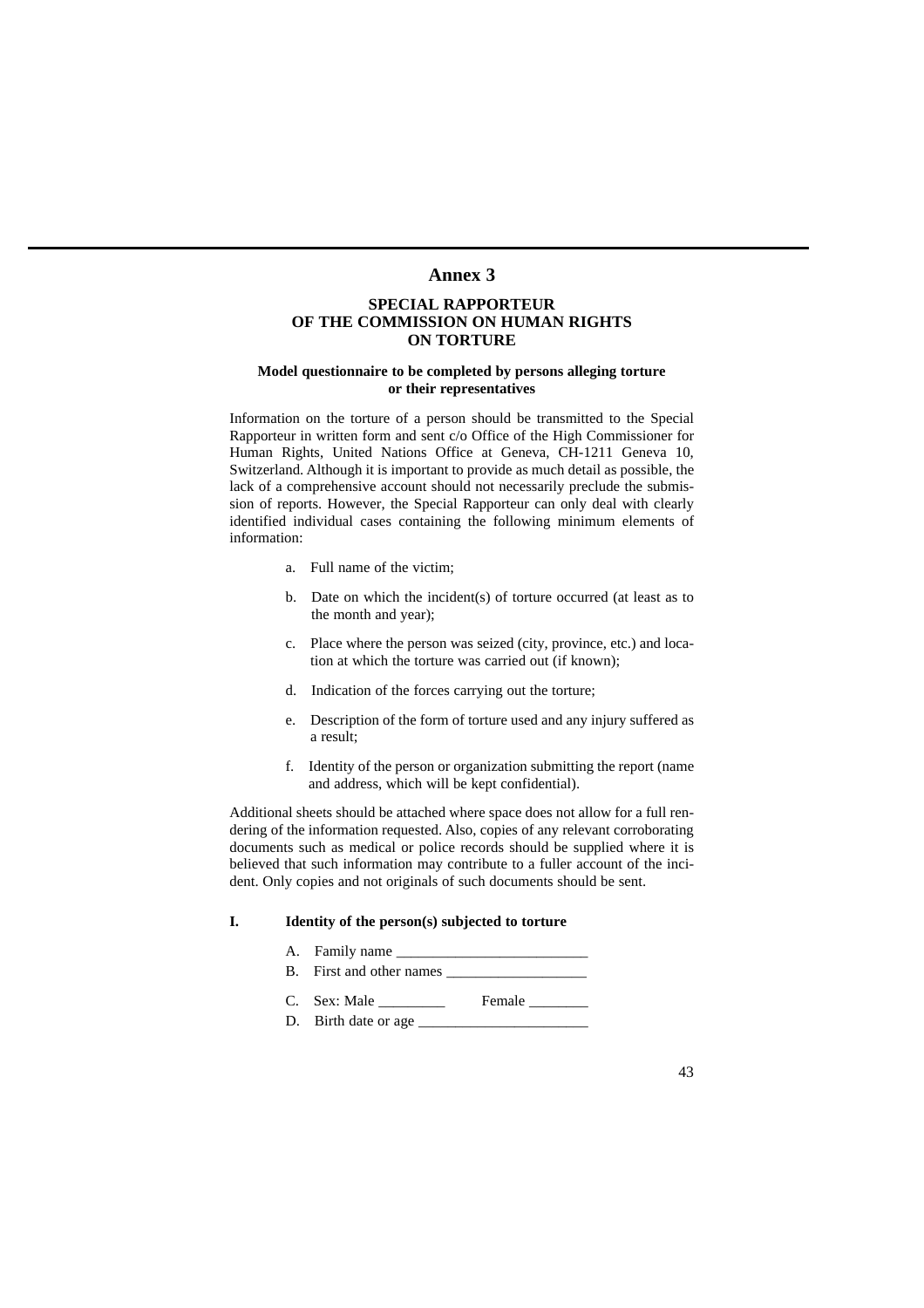- E. Nationality \_\_\_\_\_\_\_\_\_\_\_\_\_\_\_\_\_\_\_\_\_\_\_
- F. Occupation \_\_\_\_\_\_\_\_\_\_\_\_\_\_\_\_\_\_\_\_\_\_
- G. Identity card number (if applicable)  $\qquad$
- H. Activities (trade union, political, religious, humanitarian/solidarity, press, etc.) \_

\_\_\_\_\_\_\_\_\_\_\_\_\_\_\_\_\_\_\_\_\_\_\_\_\_\_\_\_\_\_\_\_\_\_\_\_\_\_\_\_\_\_\_\_\_\_\_\_\_\_\_\_\_\_\_

I. Residential and/or work address

## **II. Circumstances surrounding torture**

- A. Date and place of arrest and subsequent torture \_\_\_\_\_\_\_\_\_\_\_\_\_\_\_\_\_\_\_\_\_\_\_\_\_\_\_\_\_\_
- B. Identity of force(s) carrying out the initial detention and/or torture (police, intelligence services, armed forces, paramilitary, prison officials, other)
- C. Were any persons such as a lawyer, relatives or friends permitted to see the victim during detention? If so, how long after the arrest?

\_\_\_\_\_\_\_\_\_\_\_\_\_\_\_\_\_\_\_\_\_\_\_\_\_\_\_\_\_\_\_\_\_\_\_\_\_\_\_\_\_\_\_\_\_\_\_\_\_\_\_\_\_\_ \_\_\_\_\_\_\_\_\_\_\_\_\_\_\_\_\_\_\_\_\_\_\_\_\_\_\_\_\_\_\_\_\_\_\_\_\_\_\_\_\_\_\_\_\_\_\_\_\_\_\_\_\_\_

\_\_\_\_\_\_\_\_\_\_\_\_\_\_\_\_\_\_\_\_\_\_\_\_\_\_\_\_\_\_\_\_\_\_\_\_\_\_\_\_\_\_\_\_\_\_\_\_\_\_\_\_\_\_ \_\_\_\_\_\_\_\_\_\_\_\_\_\_\_\_\_\_\_\_\_\_\_\_\_\_\_\_\_\_\_\_\_\_\_\_\_\_\_\_\_\_\_\_\_\_\_\_\_\_\_\_\_\_

\_\_\_\_\_\_\_\_\_\_\_\_\_\_\_\_\_\_\_\_\_\_\_\_\_\_\_\_\_\_\_\_\_\_\_\_\_\_\_\_\_\_\_\_\_\_\_\_\_\_\_\_\_\_ \_\_\_\_\_\_\_\_\_\_\_\_\_\_\_\_\_\_\_\_\_\_\_\_\_\_\_\_\_\_\_\_\_\_\_\_\_\_\_\_\_\_\_\_\_\_\_\_\_\_\_\_\_\_

\_\_\_\_\_\_\_\_\_\_\_\_\_\_\_\_\_\_\_\_\_\_\_\_\_\_\_\_\_\_\_\_\_\_\_\_\_\_\_\_\_\_\_\_\_\_\_\_\_\_\_\_\_\_ \_\_\_\_\_\_\_\_\_\_\_\_\_\_\_\_\_\_\_\_\_\_\_\_\_\_\_\_\_\_\_\_\_\_\_\_\_\_\_\_\_\_\_\_\_\_\_\_\_\_\_\_\_\_

- D. Describe the methods of torture used
- E. What injuries were sustained as a result of the torture?
- F. What was believed to be the purpose of the torture?
- G. Was the victim examined by a doctor at any point during or after his/her ordeal? If so, when? Was the examination performed by a prison or government doctor?

\_\_\_\_\_\_\_\_\_\_\_\_\_\_\_\_\_\_\_\_\_\_\_\_\_\_\_\_\_\_\_\_\_\_\_\_\_\_\_\_\_\_\_\_\_\_\_\_\_\_\_\_\_\_ \_\_\_\_\_\_\_\_\_\_\_\_\_\_\_\_\_\_\_\_\_\_\_\_\_\_\_\_\_\_\_\_\_\_\_\_\_\_\_\_\_\_\_\_\_\_\_\_\_\_\_\_\_\_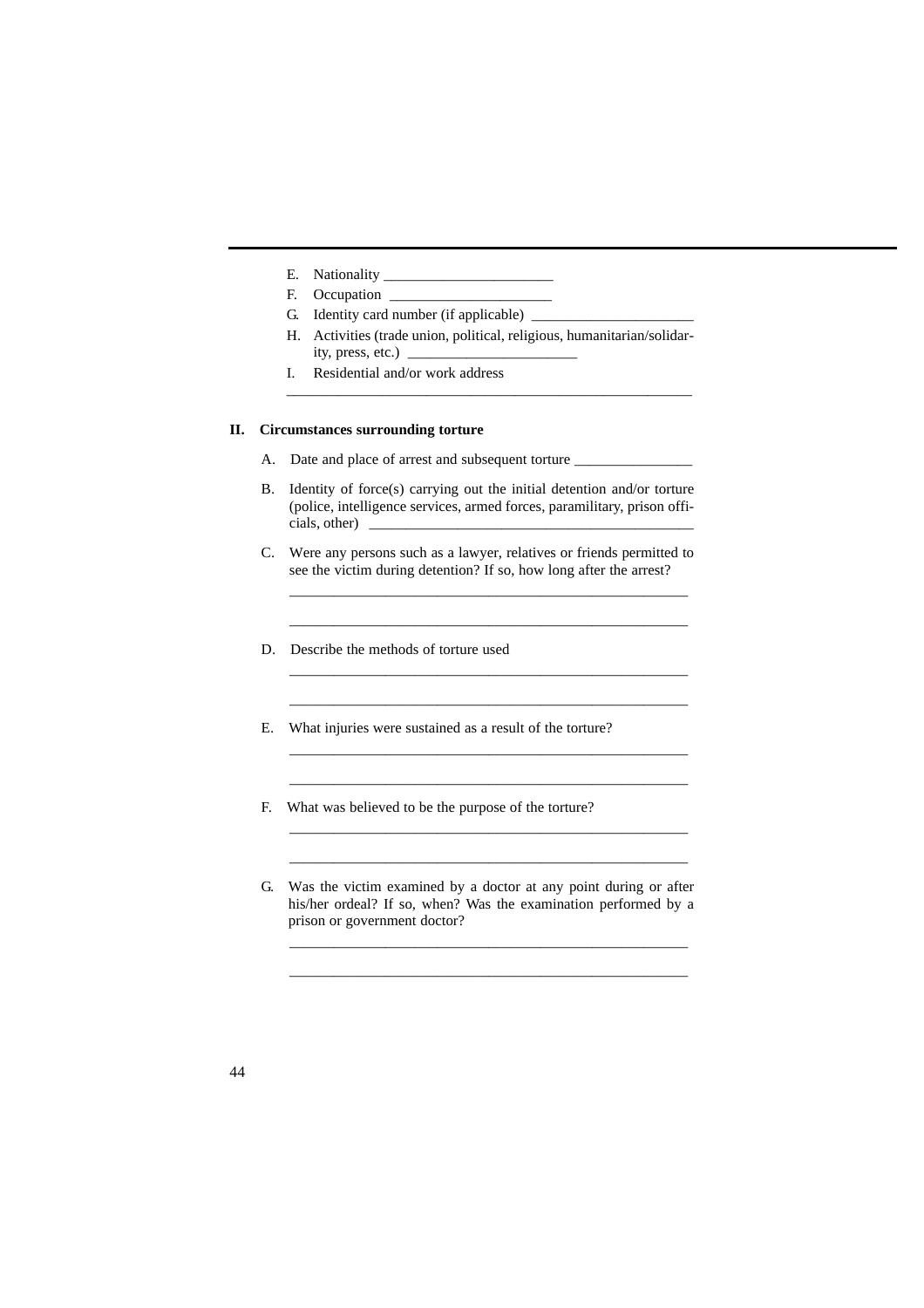H. Was appropriate treatment received for injuries sustained as a result of the torture?

\_\_\_\_\_\_\_\_\_\_\_\_\_\_\_\_\_\_\_\_\_\_\_\_\_\_\_\_\_\_\_\_\_\_\_\_\_\_\_\_\_\_\_\_\_\_\_\_\_\_\_\_\_\_

I. Was the medical examination performed in a manner which would enable the doctor to detect evidence of injuries sustained as a result of the torture? Were any medical reports or certificates issued? If so, what did the reports reveal?

\_\_\_\_\_\_\_\_\_\_\_\_\_\_\_\_\_\_\_\_\_\_\_\_\_\_\_\_\_\_\_\_\_\_\_\_\_\_\_\_\_\_\_\_\_\_\_\_\_\_\_\_\_\_ \_\_\_\_\_\_\_\_\_\_\_\_\_\_\_\_\_\_\_\_\_\_\_\_\_\_\_\_\_\_\_\_\_\_\_\_\_\_\_\_\_\_\_\_\_\_\_\_\_\_\_\_\_\_

J. If the victim died in custody, was an autopsy or forensic examination performed and what were the results?

\_\_\_\_\_\_\_\_\_\_\_\_\_\_\_\_\_\_\_\_\_\_\_\_\_\_\_\_\_\_\_\_\_\_\_\_\_\_\_\_\_\_\_\_\_\_\_\_\_\_\_\_\_\_ \_\_\_\_\_\_\_\_\_\_\_\_\_\_\_\_\_\_\_\_\_\_\_\_\_\_\_\_\_\_\_\_\_\_\_\_\_\_\_\_\_\_\_\_\_\_\_\_\_\_\_\_\_\_

#### **III. Remedial action**

Were any domestic remedies pursued by the victim or his/her family or representatives (complaints to the forces responsible, the judiciary, political organs, etc.)? If so, what was the result?

#### **IV. Information concerning the author of the present report:**

- A. Family name
- B. First name
- C. Relationship to victim
- D. Organization represented, if any
- E. Present full address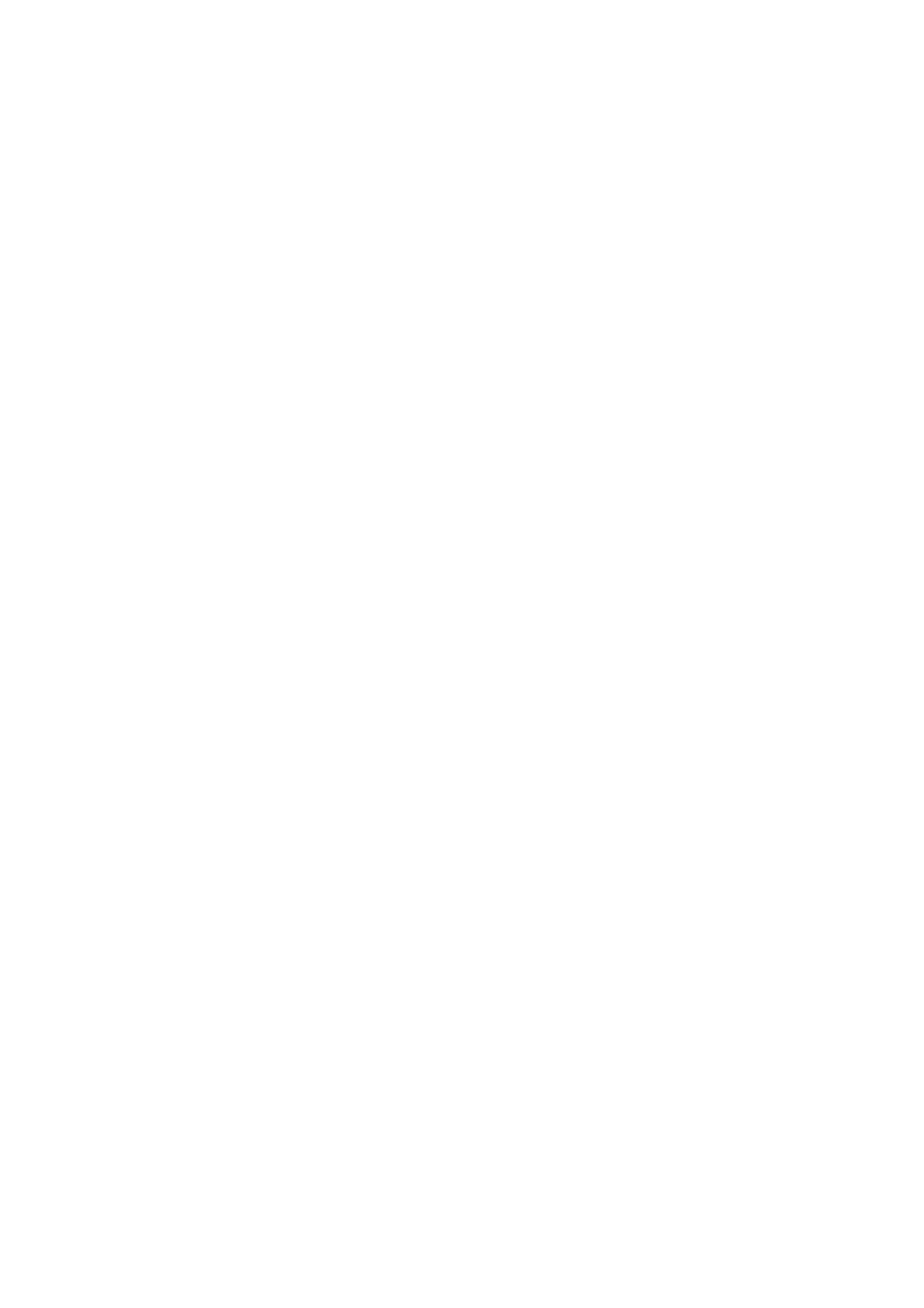#### **Annex 4**

#### **CONFIDENTIAL VIOLENCE AGAINST WOMEN INFORMATION FORM**

**INFORMER:** *The name and address of the person/organization submitting the information will remain confidential. Please also mention whether we can contact you for additional information, and if so by what means.*

Name of person/organization: \_\_\_\_\_\_\_\_\_\_\_\_\_\_\_\_\_\_\_\_\_\_\_\_\_\_\_\_\_\_\_\_\_\_\_\_\_\_

Address:

Fax/tel./e-mail: \_

**VICTIM(S):** *Information about the victim(s) including full name, age, sex, residence, professional and/or other activities related to the alleged violation, and any other information helpful in identifying a person (such as passport or identity card number). Please mention whether the victim is willing to have the case transmitted to the Government concerned.*

Name: \_\_\_\_\_\_\_\_\_\_\_\_\_\_\_\_\_\_\_\_\_\_\_\_\_\_\_\_\_\_\_\_\_\_\_\_\_\_\_\_\_\_\_\_\_\_\_\_\_\_\_\_\_\_\_\_\_

Address: \_\_\_\_\_\_\_\_\_\_\_\_\_\_\_\_\_\_\_\_\_\_\_\_\_\_\_\_\_\_\_\_\_\_\_\_\_\_\_\_\_\_\_\_\_\_\_\_\_\_\_\_\_\_\_

Date of birth:

Nationality:

Sex: \_\_\_\_\_\_\_\_\_\_

Occupation:

Ethnic background, religious, social group (if relevant):

**THE INCIDENT:** *Including dates, place and the harm suffered or to be prevented. If your submission concerns a law or policy rather than a specific incident, summarize the law or policy and the effects of its implementation on women's human rights. Include information about the alleged perpetrators: their names (if known), any relationship they may have to the victims and/or to the Government, and an explanation of the reasons why you believe they are the perpetrators. If you submit information about violations committed by private individuals or groups (rather than government officials), include any information which might indicate that the Government failed to exercise due diligence to prevent, investigate, punish and ensure compensation for the violations. Include information about the steps taken by the victims or their families to obtain remedies, including complaints filed with the police, other officials or independent national human rights institutions. If no complaints have been filed, explain why not. Include information about steps taken by officials to investigate the alleged violation (or threatened violation) and to pre-*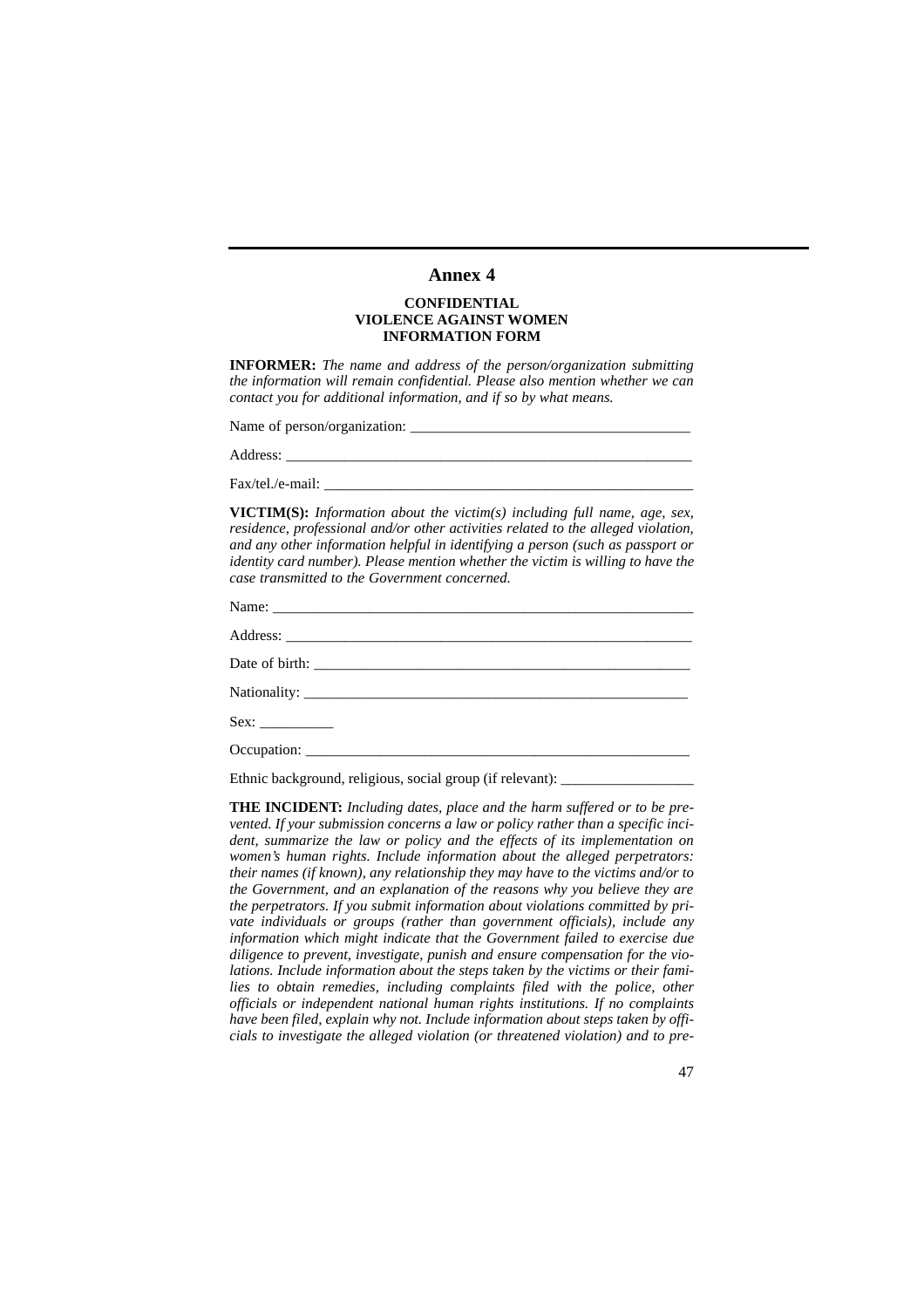*vent similar acts in the future. If a complaint has been filed, include information about the action taken by the authorities, the status of the investigation at the time the communication is submitted and/or how the results of the investigation are inadequate.*

Date: Time: Location/country:

Number of assailants: Are the assailant(s) known to the victim? \_\_\_\_\_\_\_\_\_\_\_\_\_\_\_\_\_

Name of assailant $(s)$ :

Does the victim have a relationship with the assailant(s)? If so what is the nature of the relationship?

\_\_\_\_\_\_\_\_\_\_\_\_\_\_\_\_\_\_\_\_\_\_\_\_\_\_\_\_\_\_\_\_\_\_\_\_\_\_\_\_\_\_\_\_\_\_\_\_\_\_\_\_\_\_\_\_\_\_\_\_\_\_

Description of the assailant(s) (include any identifying features):

#### **DESCRIPTION OF THE INCIDENT:**

Does the victim believe she was specifically targeted because of gender? If so, why? \_\_\_\_\_\_\_\_\_\_\_\_\_\_\_\_\_\_\_\_\_\_\_\_\_\_\_\_\_\_\_\_\_\_\_\_\_\_\_\_\_\_\_\_\_\_\_\_\_\_\_\_\_\_\_\_\_\_

Has the incident been reported to the relevant State authorities? If so, which authorities and when?

Have the authorities taken any action after the incident?

If so, which authorities?

What action?

When?

*Please bring to the attention of the Special Rapporteur any information that becomes available after you have submitted this form. For example, please inform the Special Rapporteur if your human rights concern has been adequately addressed, or of a final outcome has been determined in an investigation or trial, or an action which was planned or threatened has been carried out.*

#### **PLEASE RETURN TO THE SPECIAL RAPPORTEUR ON VIOLENCE AGAINST WOMEN OHCHR-UNOG, 1211 GENEVA 10, SWITZERLAND**

(Fax: 00 41 22 917 9006, e-mail: csaunders.hchr@unog.ch)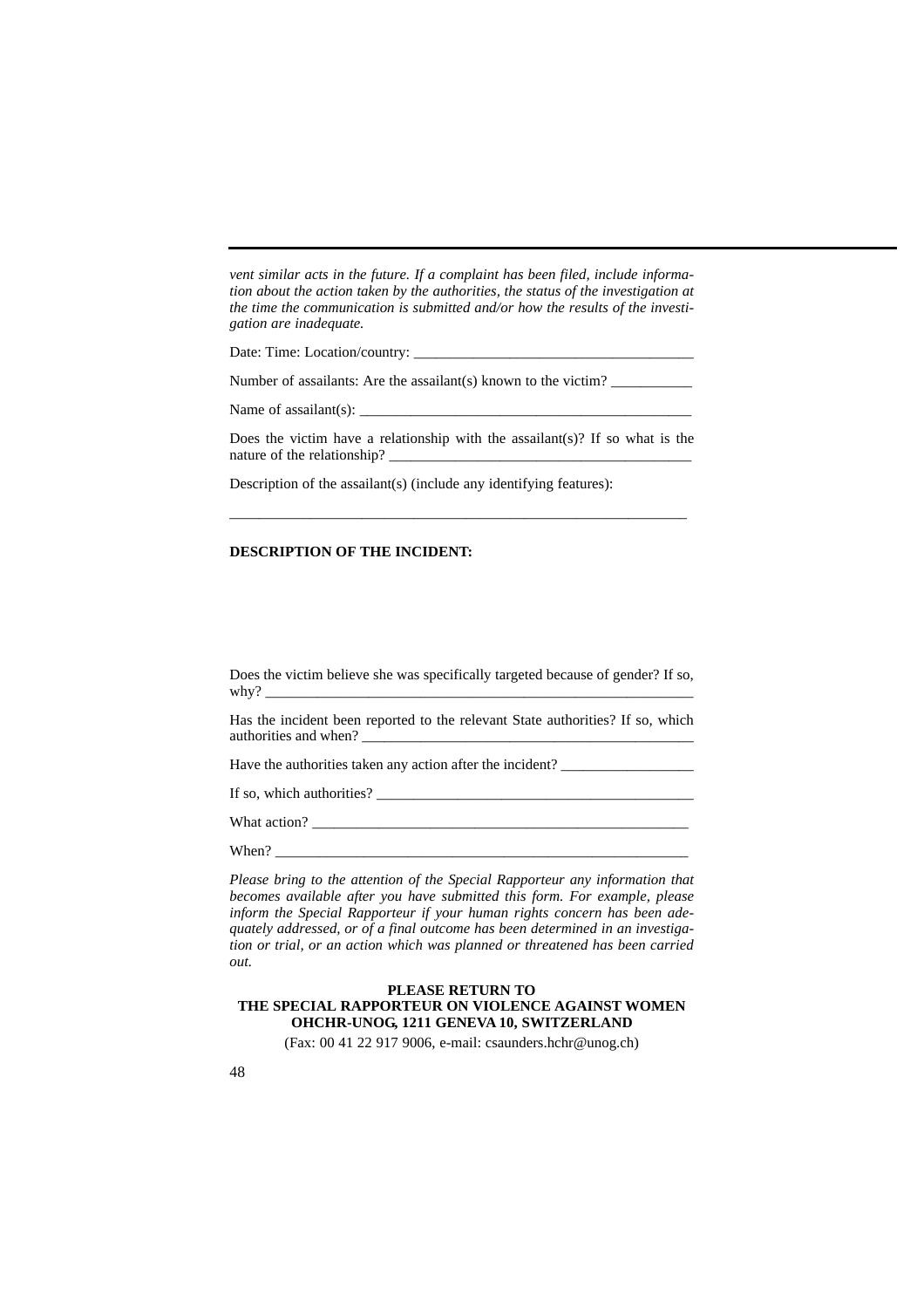## **Human Rights Fact Sheets:**

| No.<br>2 | The International Bill of Human Rights (Rev.1)                                                 |
|----------|------------------------------------------------------------------------------------------------|
| No.<br>3 | Advisory Services and Technical Cooperation in the Field of Human<br>Rights (Rev.1)            |
| No.<br>4 | Methods of Combating Torture (Rev.1)                                                           |
| No.<br>5 | Programme of Action for the Second Decade to Combat Racism and<br><b>Racial Discrimination</b> |
| No.<br>6 | Enforced or Involuntary Disappearances (Rev.2)                                                 |
| No.<br>7 | <b>Communications Procedures</b>                                                               |
| No.<br>8 | World Public Information Campaign for Human Rights                                             |
| No.<br>9 | The Rights of Indigenous People (Rev.1)                                                        |
| No. 10   | The Rights of the Child (Rev.1)                                                                |
| No. 11   | <i>Extrajudicial, Summary or Arbitrary Executions (Rev.1)</i>                                  |
| No. 12   | The Committee on the Elimination of Racial Discrimination                                      |
| No. 13   | International Humanitarian Law and Human Rights                                                |
| No. 14   | Contemporary Forms of Slavery                                                                  |
| No. 15   | Civil and Political Rights: The Human Rights Committee                                         |
| No. 16   | The Committee on Economic, Social and Cultural Rights (Rev.1)                                  |
| No. 17   | The Committee against Torture                                                                  |
| No. 18   | Minority Rights (Rev.1)                                                                        |
| No. 19   | National Institutions for the Promotion and Protection of Human<br>Rights                      |
| No. 20   | Human Rights and Refugees                                                                      |
| No. 21   | The Human Right to Adequate Housing                                                            |
| No. 22   | Discrimination against Women: The Convention and the Committee                                 |
| No. 23   | Harmful Traditional Practices Affecting the Health of Women and<br>Children                    |
| No. 24   | The Rights of Migrant Workers                                                                  |
| No. 25   | <b>Forced Evictions and Human Rights</b>                                                       |
| No. 26   | The Working Group on Arbitrary Detention                                                       |
| No. 27   | Seventeen Frequently Asked Questions about United Nations<br>Rapporteurs                       |

No. 28 *The Impact of Mercenary Activities on the Right of Peoples to Self-Determination*